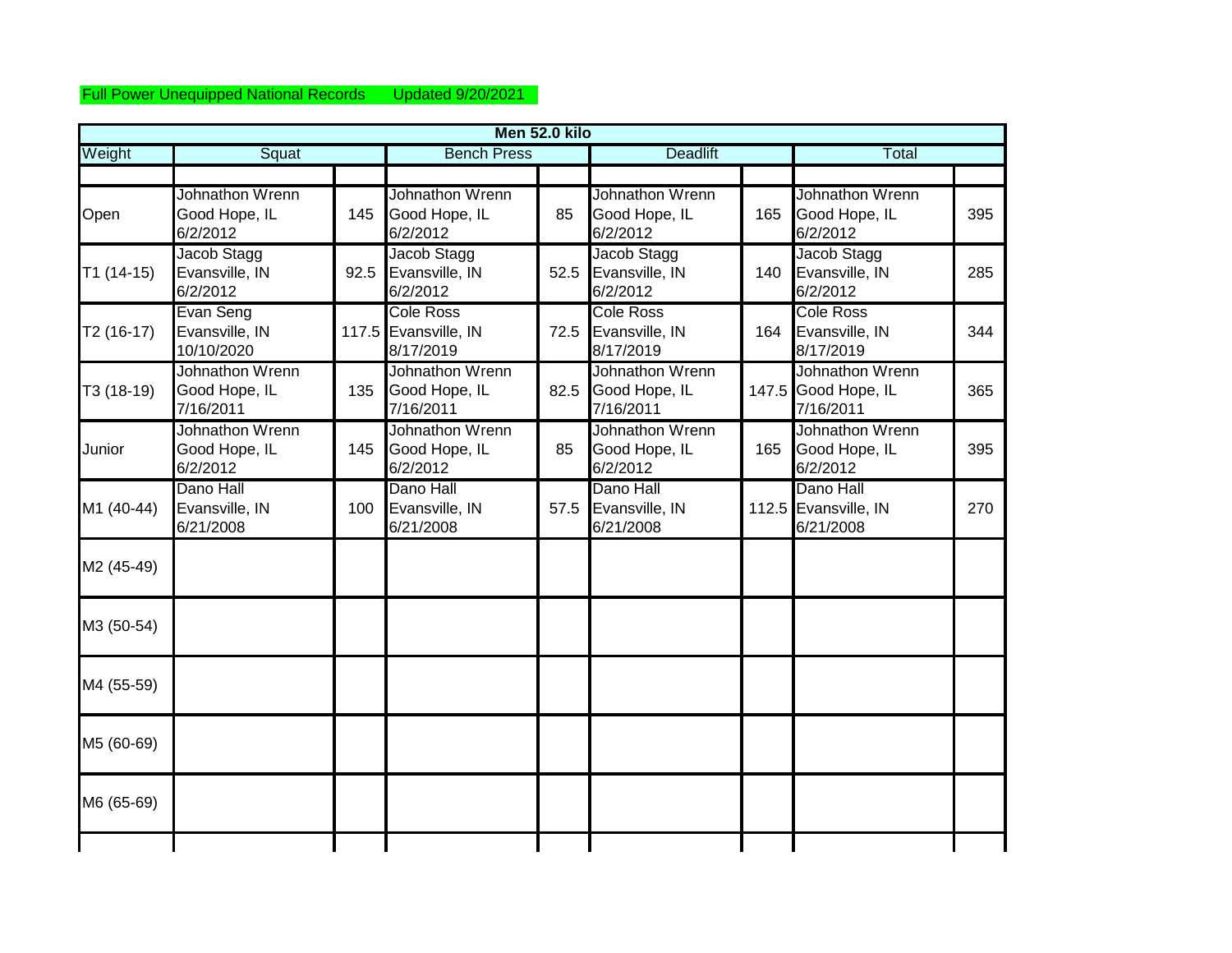| M7 (70-74)  |  |  |  |  |
|-------------|--|--|--|--|
| M8 (75-79)  |  |  |  |  |
| M9 (80-84)  |  |  |  |  |
| M10 (85-90) |  |  |  |  |

|             |                                                 |     |                                                       | Men 56.0 kilo |                                                 |     |                                                  |       |
|-------------|-------------------------------------------------|-----|-------------------------------------------------------|---------------|-------------------------------------------------|-----|--------------------------------------------------|-------|
| Weight      | Squat                                           |     | <b>Bench Press</b>                                    |               | <b>Deadlift</b>                                 |     | Total                                            |       |
|             |                                                 |     |                                                       |               |                                                 |     |                                                  |       |
| Open        | Johnathon Wrenn<br>Good Hope, IL<br>7/27/2018   |     | Johnathon Wrenn<br>172.5 Good Hope, IL<br>7/27/2018   | 100           | Johnathon Wrenn<br>Good Hope, IL<br>7/13/2013   | 165 | Johnathon Wrenn<br>Good Hope, IL<br>7/27/2018    | 437.5 |
| $T1(14-15)$ | Jacob Stagg<br>Evansville, IN<br>7/13/2013      | 105 | Jacob Stagg<br>Evansville, IN<br>7/13/2013            | 67.5          | Jacob Stagg<br>Evansville, IN<br>7/13/2013      |     | Jacob Stagg<br>147.5 Evansville, IN<br>7/13/2013 | 320   |
| T2 (16-17)  | <b>Cole Ross</b><br>Evansville, IN<br>8/17/2019 |     | <b>Cole Ross</b><br>107.5 Evansville, IN<br>8/17/2019 | 72.5          | <b>Cole Ross</b><br>Evansville, IN<br>8/17/2019 | 164 | <b>Cole Ross</b><br>Evansville, IN<br>8/17/2019  | 344   |
| T3 (18-19)  |                                                 |     |                                                       |               |                                                 |     |                                                  |       |
| Junior      | Johnathon Wrenn<br>Good Hope, IL<br>7/13/2013   | 155 | Johnathon Wrenn<br>Good Hope, IL<br>7/19/2014         | 95            | Johnathon Wrenn<br>Good Hope, IL<br>7/13/2013   | 165 | Johnathon Wrenn<br>Good Hope, IL<br>7/13/2013    | 405   |
| M1 (40-44)  |                                                 |     |                                                       |               |                                                 |     |                                                  |       |
| M2 (45-49)  |                                                 |     |                                                       |               |                                                 |     |                                                  |       |
| M3 (50-54)  |                                                 |     |                                                       |               |                                                 |     |                                                  |       |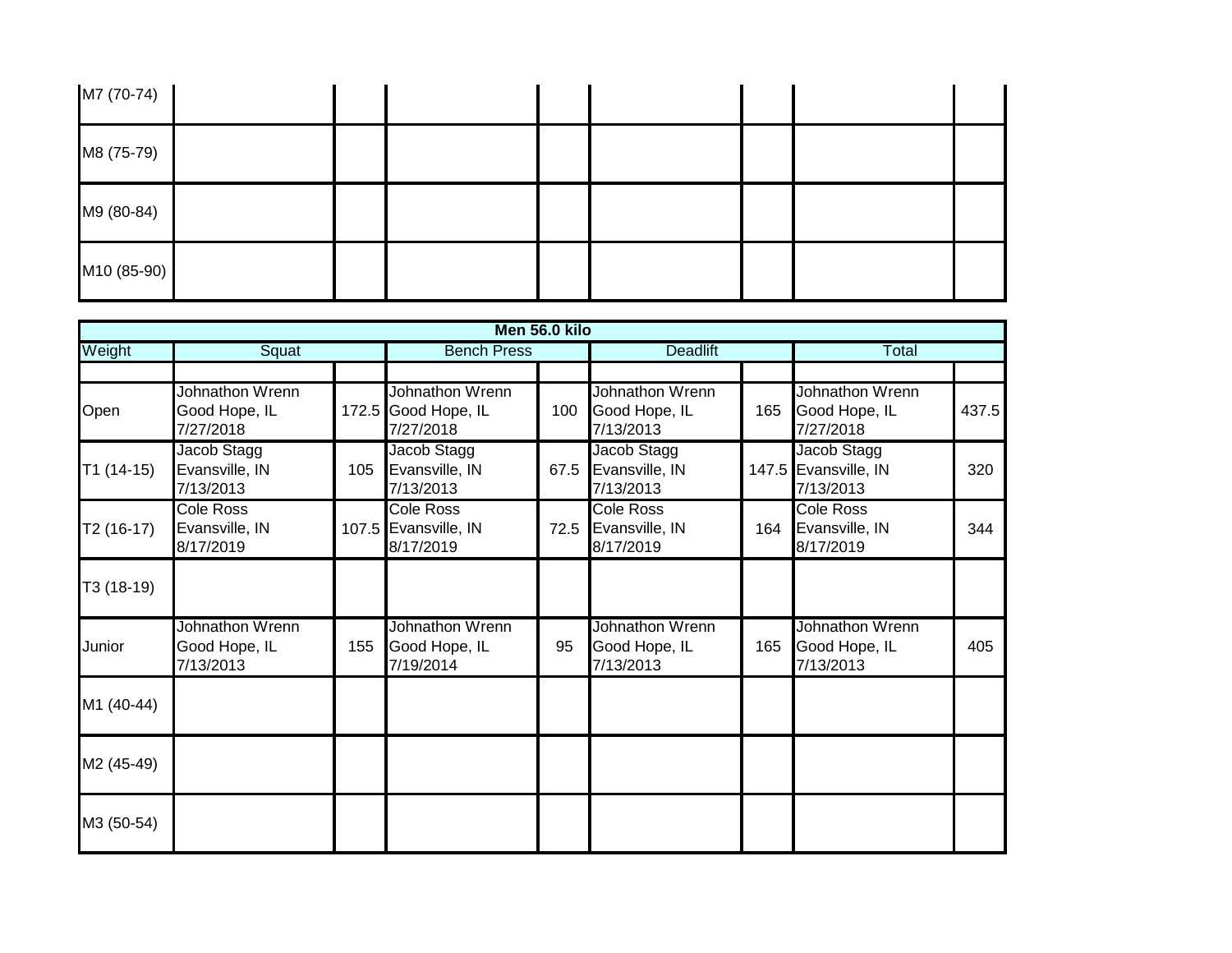| M4 (55-59)  |  |  |  |  |
|-------------|--|--|--|--|
| M5 (60-69)  |  |  |  |  |
| M6 (65-69)  |  |  |  |  |
| M7 (70-74)  |  |  |  |  |
| M8 (75-79)  |  |  |  |  |
| M9 (80-84)  |  |  |  |  |
| M10 (85-90) |  |  |  |  |

|             |                                                     |            |                                                           | Men 60.0 kilo |                                                          |     |                                                           |       |
|-------------|-----------------------------------------------------|------------|-----------------------------------------------------------|---------------|----------------------------------------------------------|-----|-----------------------------------------------------------|-------|
| Weight      | Squat                                               |            | <b>Bench Press</b>                                        |               | <b>Deadlift</b>                                          |     | Total                                                     |       |
| Open        | <b>Johnathon Wrenn</b><br>Macomb, IL<br>9/18/2021   | <b>160</b> | <b>Johnathon Wrenn</b><br>Macomb, IL<br>9/18/2021         | 90            | <b>Matthew Hoosier</b><br>O'Fallon, MO<br>6/26/2010      | 180 | <b>Johnathon Wrenn</b><br>Macomb, IL<br>9/18/2021         | 410   |
| $T1(14-15)$ | <b>Blake Boarman</b><br>Evansville, IN<br>7/27/2018 | 110        | <b>Blake Boarman</b><br>Evansville, IN<br>7/27/2018       | 80            | <b>Blake Boarman</b><br>Evansville, IN<br>7/27/2018      |     | <b>Blake Boarman</b><br>152.5 Evansville, IN<br>7/27/2018 | 342.5 |
| $T2(16-17)$ | Jacob Stagg<br>Evansville, IN<br>6/6/2015           | 130        | Jerry Parkinson<br>Evansville, IN<br>7/8/2006             | 82.5          | Jacob Stagg<br>Evansville, IN<br>6/6/2015                |     | Jacob Stagg<br>172.5 Evansville, IN<br>6/6/2015           | 377.5 |
| T3 (18-19)  | <b>Ayden Amento</b><br>Evansville, IN<br>9/18/2021  | 125        | <b>Ayden Amento</b><br><b>Evansville, IN</b><br>9/18/2021 |               | <b>Ayden Amento</b><br>108.5 Evansville, IN<br>9/18/2021 |     | <b>Ayden Amento</b><br>172.5 Evansville, IN<br>9/18/2021  | 406   |
| Junior      | <b>Matthew Hoosier</b><br>O'Fallon, MO              | 105        | <b>Matthew Hoosier</b><br>O'Fallon, MO                    | 85            | <b>Matthew Hoosier</b><br>O'Fallon, MO                   | 180 | <b>Matthew Hoosier</b><br>O'Fallon, MO                    | 370   |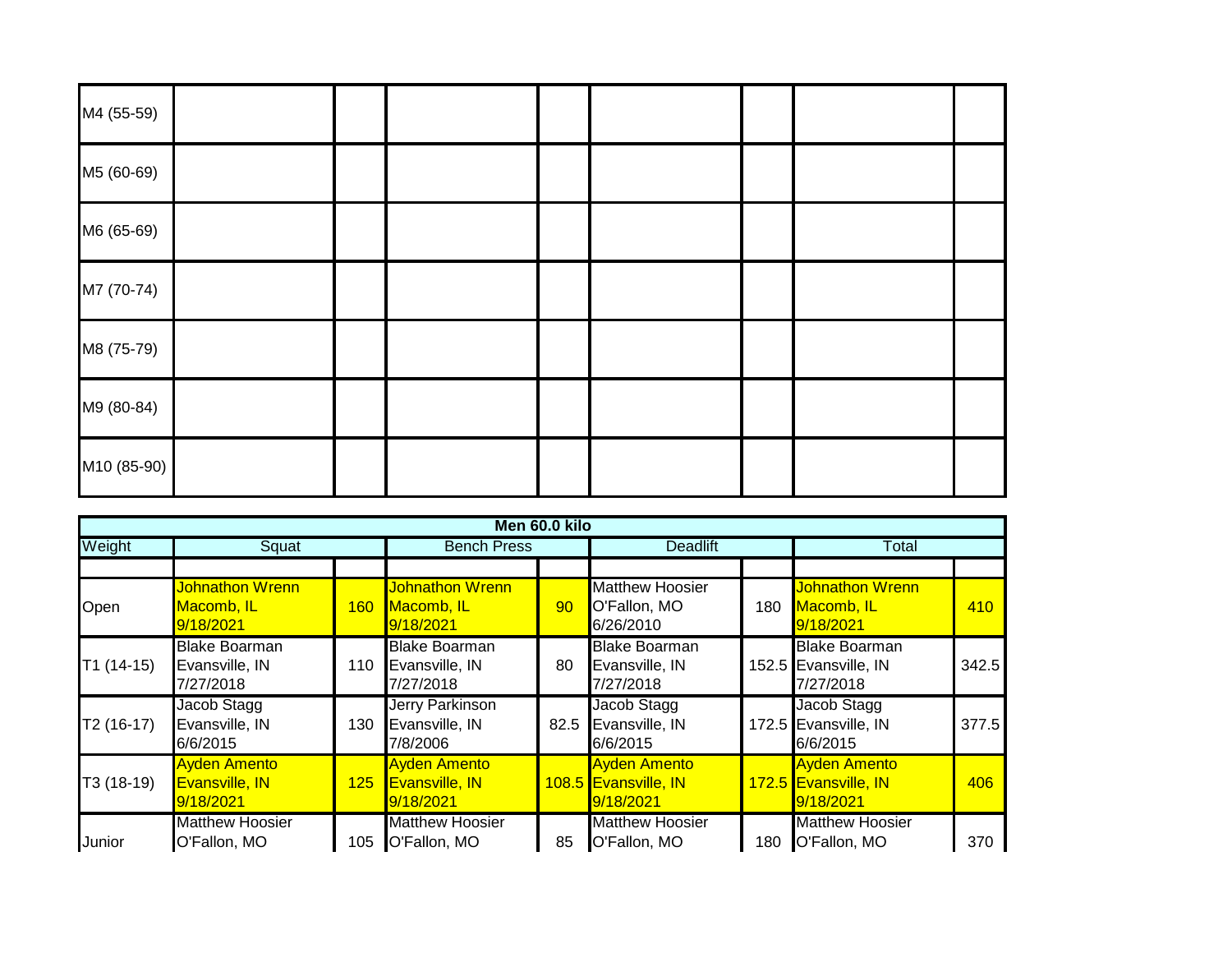|             | 6/26/2010                                             |      | 6/26/2010                                                    |      | 6/26/2010                                             |     | 6/26/2010                                                    |       |
|-------------|-------------------------------------------------------|------|--------------------------------------------------------------|------|-------------------------------------------------------|-----|--------------------------------------------------------------|-------|
| M1 (40-44)  |                                                       |      |                                                              |      |                                                       |     |                                                              |       |
| M2 (45-49)  |                                                       |      |                                                              |      |                                                       |     |                                                              |       |
| M3 (50-54)  |                                                       |      |                                                              |      |                                                       |     |                                                              |       |
| M4 (55-59)  |                                                       |      |                                                              |      |                                                       |     |                                                              |       |
| M5 (60-69)  | <b>Gary Morrison</b><br>Grand Rapids, MI<br>7/11/2009 | 90   | <b>Gary Morrison</b><br><b>Grand Rapids, MI</b><br>7/11/2009 | 85   | <b>Gary Morrison</b><br>Grand Rapids, MI<br>7/11/2009 |     | <b>Gary Morrison</b><br>142.5 Grand Rapids, MI<br>7/11/2009  | 317.5 |
| M6 (65-69)  | <b>Gary Morrison</b><br>Grand Rapids, MI<br>6/26/2010 | 87.5 | <b>Gary Morrison</b><br><b>Grand Rapids, MI</b><br>6/26/2010 | 82.5 | <b>Gary Morrison</b><br>Grand Rapids, MI<br>6/26/2010 | 135 | <b>Gary Morrison</b><br><b>Grand Rapids, MI</b><br>6/26/2010 | 305   |
| M7 (70-74)  | <b>Steve Smith</b><br>Oviedo, FL<br>6/21/2008         | 65   | <b>Steve Smith</b><br>Oviedo, FL<br>6/21/2008                | 75   | <b>Steve Smith</b><br>Oviedo, FL<br>6/21/2008         |     | <b>Steve Smith</b><br>117.5 Oviedo, FL<br>6/21/2008          | 257.5 |
| M8 (75-79)  | <b>Steve Smith</b><br>Oviedo, FL<br>7/11/2009         | 62.5 | <b>Steve Smith</b><br>Oviedo, FL<br>7/11/2009                | 77.5 | <b>Steve Smith</b><br>Oviedo, FL<br>7/11/2009         | 120 | <b>Steve Smith</b><br>Oviedo, FL<br>7/11/2009                | 260   |
| M9 (80-84)  |                                                       |      |                                                              |      |                                                       |     |                                                              |       |
| M10 (85-90) |                                                       |      |                                                              |      |                                                       |     |                                                              |       |

| Men 67.5 kilo |                                                 |  |                                                       |  |                                                    |  |                                                     |     |  |  |
|---------------|-------------------------------------------------|--|-------------------------------------------------------|--|----------------------------------------------------|--|-----------------------------------------------------|-----|--|--|
| Weight        | Sɑuat                                           |  | <b>Bench Press</b>                                    |  | <b>Deadlift</b>                                    |  | Total                                               |     |  |  |
|               |                                                 |  |                                                       |  |                                                    |  |                                                     |     |  |  |
| Open          | Anchann Heng<br>Jefferson City, MO<br>6/26/2010 |  | Anchann Heng<br>182.5 Jefferson City, MO<br>6/26/2010 |  | Michael Stagg<br>137.5 Evansville, IN<br>7/11/2009 |  | Anchann Heng<br>215 Jefferson City, MO<br>6/26/2010 | 525 |  |  |
|               | Jordan Jeffries                                 |  | Jordan Jeffries                                       |  | <b>JP Parke</b>                                    |  | <b>JP Parke</b>                                     |     |  |  |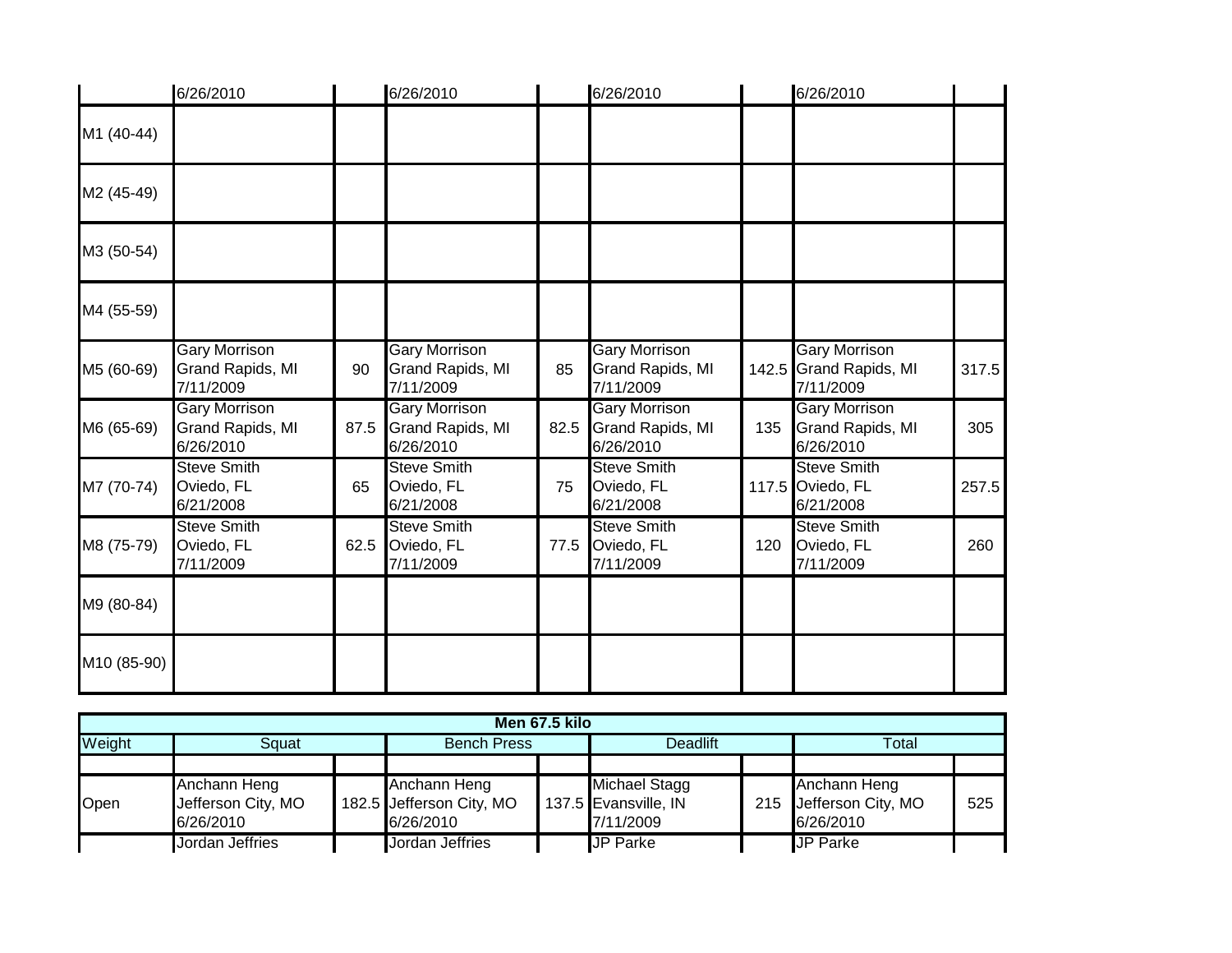| $T1(14-15)$ | Versailles, MO<br>7/13/2013                           |     | 147.5 Versailles, MO<br>7/13/2013                     | 87.5 | 7/19/2014                                                 | 177.5 | 7/19/2014                                                    | 375   |
|-------------|-------------------------------------------------------|-----|-------------------------------------------------------|------|-----------------------------------------------------------|-------|--------------------------------------------------------------|-------|
| T2 (16-17)  | Jacob Wallace<br>Newburgh, IN<br>6/21/2008            | 160 | Jacob Wallace<br>Newburgh, IN<br>6/21/2008            | 92.5 | <b>Parker Kientzle</b><br>7/19/2014                       |       | Jacob Wallace<br>182.5 Newburgh, IN<br>6/21/2008             | 415   |
| T3 (18-19)  | Jacob Stagg<br>Evansville, IN<br>6/11/2016            | 145 | Sean Herron<br>Evansville, IN<br>6/21/2008            | 87.5 | Jacob Stagg<br>Evansville, IN<br>6/11/2016                | 185   | Jacob Stagg<br>Evansville, IN<br>6/11/2016                   | 412.5 |
| Junior      | Jordan Williams<br>East St. Louis, IL<br>6/11/2016    |     | Sam Mead<br>177.5 Florissant, MO<br>6/26/2010         | 97.5 | Sam Mead<br>Florissant, MO<br>6/26/2010                   | 210   | Jordan Williams<br>East St. Louis, IL<br>6/11/2016           | 462.5 |
| M1 (40-44)  | Anchann Heng<br>Jefferson City, MO<br>6/26/2010       |     | Anchann Heng<br>182.5 Jefferson City, MO<br>6/26/2010 |      | <b>Michael Stagg</b><br>137.5 Evansville, IN<br>7/11/2009 | 215   | Anchann Heng<br>Jefferson City, MO<br>6/26/2010              | 525   |
| M2 (45-49)  |                                                       |     |                                                       |      |                                                           |       |                                                              |       |
| M3 (50-54)  | David Wilson<br>Dearborn, MI<br>6/21/2008             | 150 | David Wilson<br>Dearborn, MI<br>6/21/2008             | 125  | David Wilson<br>Dearborn, MI<br>6/21/2008                 | 210   | David Wilson<br>Dearborn, MI<br>6/21/2008                    | 485   |
| M4 (55-59)  | <b>Thomas LaFontaine</b><br>Columbia, MO<br>6/26/2010 | 110 | <b>Gary Morrison</b><br>Grand Rapids, MI<br>6/21/2008 | 87.5 | <b>Gary Morrison</b><br>Grand Rapids, MI<br>6/21/2008     | 145   | <b>Gary Morrison</b><br><b>Grand Rapids, MI</b><br>6/21/2008 | 332.5 |
| M5 (60-69)  | <b>Tom Urani</b><br>St. Louis, MO<br>7/13/2013        | 100 | <b>Tom Urani</b><br>St. Louis, MO<br>7/13/2013        | 95   | <b>Tom Urani</b><br>St. Louis, MO<br>7/13/2013            |       | <b>Tom Urani</b><br>177.5 St. Louis, MO<br>7/13/2013         | 372.5 |
| M6 (65-69)  |                                                       |     |                                                       |      |                                                           |       |                                                              |       |
| M7 (70-74)  |                                                       |     |                                                       |      |                                                           |       |                                                              |       |
| M8 (75-79)  | <b>Leon McCrary</b><br>Scituate, MA<br>6/2/2012       | 75  | Leon McCrary<br>Scituate, MA<br>6/2/2012              | 50   | Leon McCrary<br>Scituate, MA<br>6/2/2012                  | 130   | Leon McCrary<br>Scituate, MA<br>6/2/2012                     | 255   |
| M9 (80-84)  |                                                       |     |                                                       |      |                                                           |       |                                                              |       |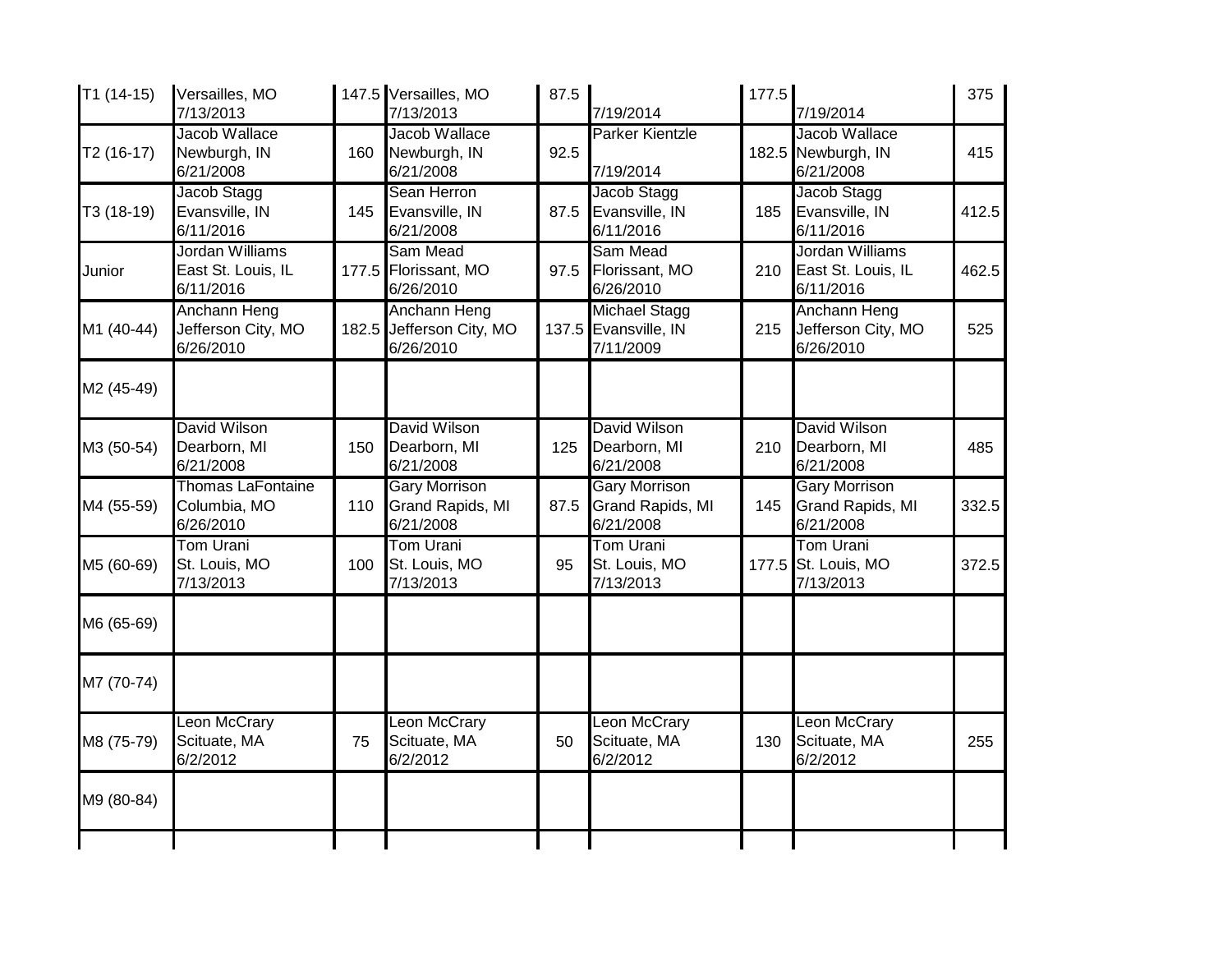| M <sub>10</sub> (85-90) |  |  |  |  |
|-------------------------|--|--|--|--|
|                         |  |  |  |  |

|             |                                                      |     |                                                            | Men 75.0 kilo |                                                        |     |                                                           |       |
|-------------|------------------------------------------------------|-----|------------------------------------------------------------|---------------|--------------------------------------------------------|-----|-----------------------------------------------------------|-------|
| Weight      | Squat                                                |     | <b>Bench Press</b>                                         |               | <b>Deadlift</b>                                        |     | Total                                                     |       |
|             |                                                      |     |                                                            |               |                                                        |     |                                                           |       |
| Open        | <b>Nikhil Gupta</b><br>St Louis, MO<br>8/17/2019     |     | <b>Michael Evans</b><br>207.5 Edwardsville, MI<br>7/8/2006 | 160           | <b>Nikhil Gupta</b><br>St Louis, MO<br>8/17/2019       | 235 | <b>Nikhil Gupta</b><br>St Louis, MO<br>8/17/2019          | 582.5 |
| $T1(14-15)$ | <b>Coulton Whitcomb</b><br>Hartland, MI<br>6/21/2008 | 120 | <b>Coulton Whitcomb</b><br>Hartland, MI<br>6/21/2008       | 85            | <b>Coulton Whitcomb</b><br>Hartland, MI<br>6/21/2008   | 155 | <b>Coulton Whitcomb</b><br>Hartland, MI<br>6/21/2008      | 360   |
| $T2(16-17)$ | Caleb Wallace<br>Newburgh, IN<br>7/8/2006            |     | Jacob Hildenbrant<br>157.5 Waynesville, MO<br>6/11/2016    | 122.5         | Jacob Hildenbrant<br>Waynesville, MO<br>6/11/2016      |     | Jacob Hildenbrant<br>222.5 Waynesville, MO<br>6/11/2016   | 502.5 |
| T3 (18-19)  | <b>Austin Ulrich</b><br>Evansville, IN<br>7/8/2006   | 185 | <b>Brandon Chase</b><br>Concord, NH<br>6/2/2012            | 125           | <b>Brandon Mitchell</b><br>Quincy, IL<br>7/19/2014     |     | <b>Brandon Mitchell</b><br>227.5 Quincy, IL<br>7/19/2014  | 527.5 |
| Junior      | <b>Luke Dewig</b><br>Mt. Vernon, IN<br>6/21/2008     |     | <b>Luke Dewig</b><br>147.5 Mt. Vernon, IN<br>6/21/2008     |               | <b>Luke Dewig</b><br>102.5 Mt. Vernon, IN<br>6/21/2008 |     | Luke Dewig<br>192.5 Mt. Vernon, IN<br>6/21/2008           | 442.5 |
| M1 (40-44)  | David Horner<br>Bartonville, IL<br>7/19/2014         | 196 | <b>David Horner</b><br>Bartonville, IL<br>7/13/2013        | 150           | David Horner<br>Bartonville, IL<br>7/16/2011           |     | <b>David Horner</b><br>227.5 Bartonville, IL<br>7/13/2013 | 570   |
| M2 (45-49)  | <b>Michael Stagg</b><br>Evansville, IN<br>6/11/2016  |     | <b>Michael Stagg</b><br>172.5 Evansville, IN<br>6/5/2017   | 145           | <b>Michael Stagg</b><br>Evansville, IN<br>7/19/2014    | 210 | <b>Michael Stagg</b><br>Evansville, IN<br>6/6/2015        | 517.5 |
| M3 (50-54)  | <b>Mike Stagg</b><br>Evansville, IN<br>8/17/2019     | 170 | <b>Mike Stagg</b><br>Evansville, IN<br>8/17/2019           |               | Johnny Gayton<br>142.5 Bonaire, GA<br>8/11/2007        |     | <b>Mike Stagg</b><br>212.5 Evansville, IN<br>8/17/2019    | 510   |
| M4 (55-59)  | <b>Robert Herbst</b><br>Larchmont, NY<br>6/6/2015    |     | <b>Robert Herbst</b><br>132.5 Larchmont, NY<br>6/25/2017   | 115           | <b>Robert Herbst</b><br>Larchmont, NY<br>6/11/2016     |     | <b>Robert Herbst</b><br>172.5 Larchmont, NY<br>6/6/2015   | 410   |
| M5 (60-69)  | Jon Smoker<br>Elkhart, IN<br>8/11/2007               |     | Jon Smoker<br>142.5 Elkhart, IN<br>8/11/2007               | 110           | Jon Smoker<br>Elkhart, IN<br>8/11/2007                 |     | Jon Smoker<br>187.5 Elkhart, IN<br>8/11/2007              | 440   |
| M6 (65-69)  | <b>Robert White</b><br>Niles, MI<br>6/11/2016        |     | Lynn Miller<br>107.5 Columbia, MO<br>6/25/2017             | 95.5          | <b>Lynn Miller</b><br>Columbia, MO<br>6/25/2017        | 188 | Lynn Miller<br>Columbia, MO<br>6/25/2017                  | 383.5 |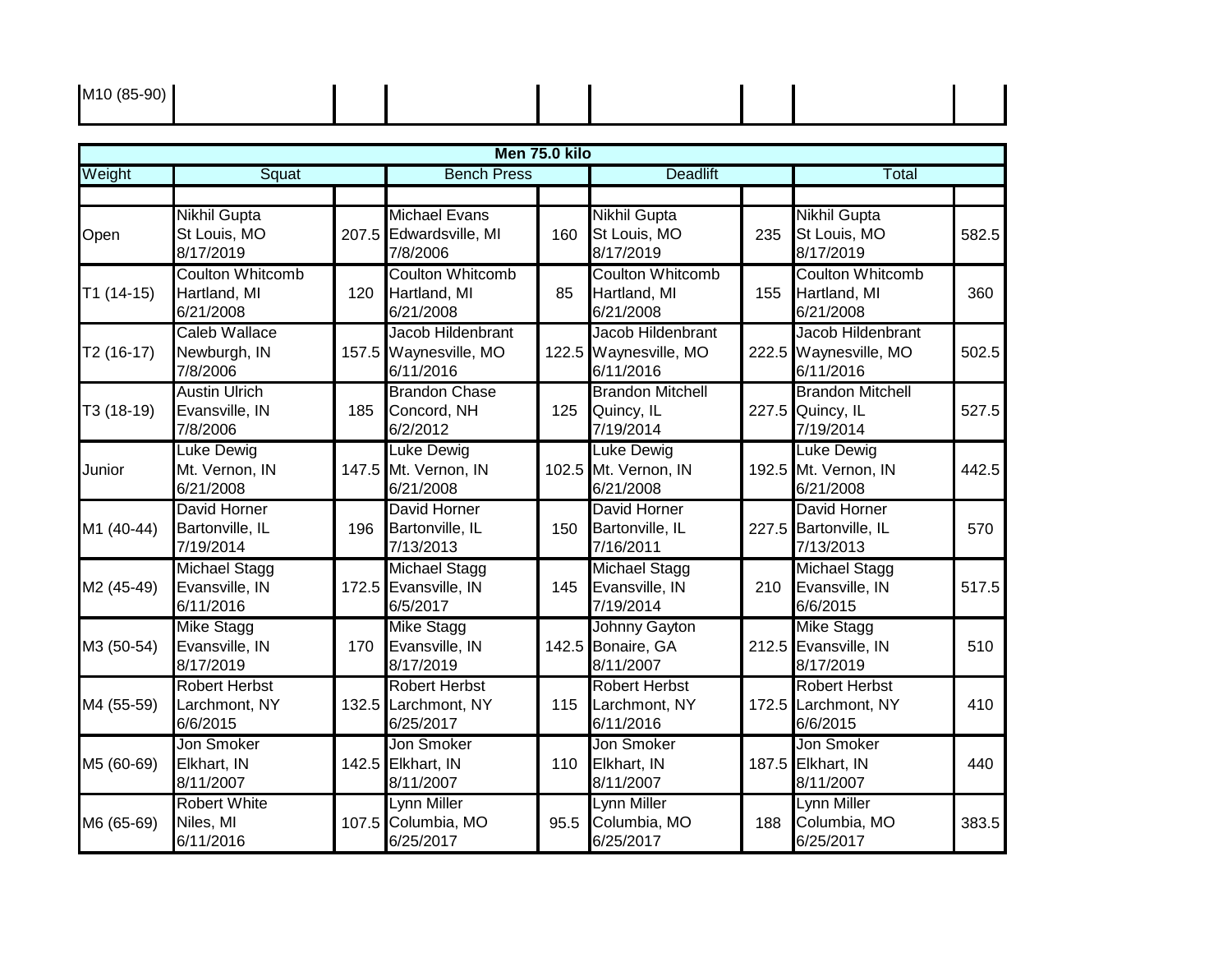| M7 (70-74)  | Jon Smoker<br>South Bend, IN<br>10/10/2020 | Jon Smoker<br>137.5 South Bend, IN<br>10/10/2020 | Jon Smoker<br>97.5 South Bend, IN<br>10/10/2020 | Jon Smoker<br>182.5 South Bend, IN<br>10/10/2020 | 417.5 |
|-------------|--------------------------------------------|--------------------------------------------------|-------------------------------------------------|--------------------------------------------------|-------|
| M8 (75-79)  |                                            |                                                  |                                                 |                                                  |       |
| M9 (80-84)  |                                            |                                                  |                                                 |                                                  |       |
| M10 (85-90) |                                            |                                                  |                                                 |                                                  |       |

|             |                                                      |       |                                                            | Men 82.5 kilo |                                                            |       |                                                            |       |
|-------------|------------------------------------------------------|-------|------------------------------------------------------------|---------------|------------------------------------------------------------|-------|------------------------------------------------------------|-------|
| Weight      | Squat                                                |       | <b>Bench Press</b>                                         |               | <b>Deadlift</b>                                            |       | Total                                                      |       |
| Open        | Richard Salvagni<br>Niles, MI<br>7/16/2011           |       | Richard Salvagni<br>227.5 Niles, MI<br>7/16/2011           | 175           | Nun Amen-Ra<br>Demascus, MD<br>6/26/2010                   |       | <b>Richard Salvagni</b><br>287.5 Niles, MI<br>7/16/2011    | 657.5 |
| $T1(14-15)$ | Cray Reagan<br>7/19/2014                             | 147.5 | Cray Reagan<br>7/19/2014                                   | 102.5         | Cray Reagan<br>7/19/2014                                   | 200   | Cray Reagan<br>7/19/2014                                   | 450   |
| T2 (16-17)  | lan Madden<br><b>Evansville, IN</b><br>9/18/2021     | 185   | lan Madden<br><b>Evansville, IN</b><br>9/18/2021           |               | <b>Cole Tyring</b><br>137.5 Boonville, IN<br>6/11/2016     |       | lan Madden<br>217.5 Evansville, IN<br>9/18/2021            | 535   |
| T3 (18-19)  | <b>Caleb Wallace</b><br>Newburgh, IN<br>6/21/2008    | 190   | <b>Caleb Wallace</b><br>Newburgh, IN<br>6/21/2008          |               | <b>Caleb Wallace</b><br>107.5 Newburgh, IN<br>6/21/2008    |       | <b>Caleb Wallace</b><br>227.5 Newburgh, IN<br>6/21/2008    | 525   |
| Junior      | <b>Alexander Creamer</b><br>6/11/2016                | 185   | Alexander Creamer<br>6/11/2016                             | 137.5         | <b>Alexander Creamer</b><br>6/11/2016                      | 222.5 | <b>Alexander Creamer</b><br>6/11/2016                      | 545   |
| M1 (40-44)  | Chris Koch<br>Festus, MO<br>7/13/2013                | 205   | Chris Koch<br>Festus, MO<br>7/13/2013                      |               | Chris Koch<br>142.5 Festus, MO<br>7/13/2013                |       | Chris Koch<br>227.5 Festus, MO<br>7/13/2013                | 575   |
| M2 (45-49)  | <b>Michael Jeffries</b><br>Columbia, MO<br>7/19/2014 |       | <b>Michael Jeffries</b><br>152.5 Columbia, MO<br>7/19/2014 |               | <b>Michael Jeffries</b><br>132.5 Columbia, MO<br>7/19/2014 |       | <b>Michael Jeffries</b><br>247.5 Columbia, MO<br>7/19/2014 | 532.5 |
| M3 (50-54)  | <b>Mike Stagg</b><br>Evansville, IN                  | 185   | <b>Mike Stagg</b><br>Evansville, IN                        |               | 152.5 Mike Stagg<br>Evansville, IN                         |       | 152.5 Mike Stagg<br><b>Evansville, IN</b>                  | 545   |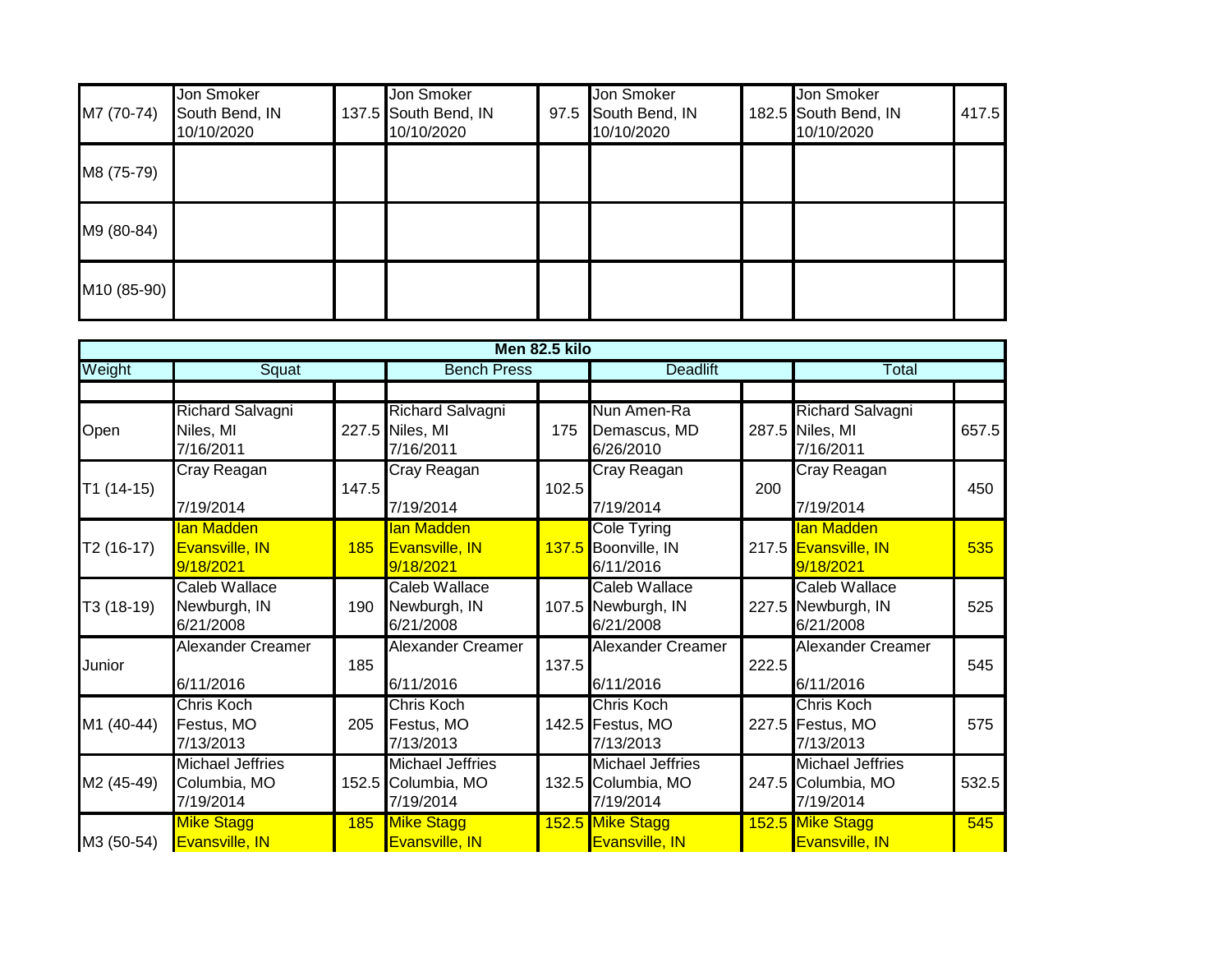|             | 9/18/2021                                             |     | 9/18/2021                                               |     | 9/18/2021                                                   |     | 9/18/2021                                                   |       |
|-------------|-------------------------------------------------------|-----|---------------------------------------------------------|-----|-------------------------------------------------------------|-----|-------------------------------------------------------------|-------|
| M4 (55-59)  | <b>Jerry King</b><br>Harrisburg, IL<br>6/21/2008      | 120 | <b>Jerry King</b><br>Harrisburg, IL<br>6/21/2008        | 100 | Jerry King<br>Harrisburg, IL<br>6/21/2008                   | 185 | <b>Jerry King</b><br>Harrisburg, IL<br>6/21/2008            | 405   |
| M5 (60-69)  | <b>Robert Batko</b><br>Houghton Lake, MI<br>6/21/2008 | 150 | Jack Culp<br>Kalamazoo, MI<br>7/8/2006                  |     | <b>Robert Batko</b><br>112.5 Houghton Lake, MI<br>6/21/2008 | 190 | <b>Robert Batko</b><br>Houghton Lake, MI<br>6/21/2008       | 432.5 |
| M6 (65-69)  | Lynn Freels<br>Quincy, IL<br>7/19/2014                |     | Lynn Freels<br>172.5 Quincy, IL<br>7/19/2014            |     | <b>Robert Batko</b><br>107.5 Houghton Lake, MI<br>6/2/2012  | 200 | Lynn Freels<br>Quincy, IL<br>7/19/2014                      | 462.5 |
| M7 (70-74)  | <b>Robert Batko</b><br>Houghton Lake, MI<br>6/12/2016 |     | <b>James Stovall</b><br>152.5 Smithton, MO<br>7/19/2014 |     | Robert Batko<br>87.5 Houghton Lake, MI<br>6/11/2016         |     | <b>Robert Batko</b><br>197.5 Houghton Lake, MI<br>6/11/2016 | 435   |
| M8 (75-79)  |                                                       |     |                                                         |     |                                                             |     |                                                             |       |
| M9 (80-84)  |                                                       |     |                                                         |     |                                                             |     |                                                             |       |
| M10 (85-90) |                                                       |     |                                                         |     |                                                             |     |                                                             |       |

|             |                                                |     |                                                        | Men 90.0 kilo |                                                              |     |                                                        |     |
|-------------|------------------------------------------------|-----|--------------------------------------------------------|---------------|--------------------------------------------------------------|-----|--------------------------------------------------------|-----|
| Weight      | Squat                                          |     | <b>Bench Press</b>                                     |               | <b>Deadlift</b>                                              |     | Total                                                  |     |
|             |                                                |     |                                                        |               |                                                              |     |                                                        |     |
| Open        | Joshua Decker<br>Wyoming, MI<br>7/8/2006       | 250 | Joshua Decker<br>Wyoming, MI<br>7/8/2006               | 175           | Joshua Decker<br>Wyoming, MI<br>7/8/2006                     | 295 | Joshua Decker<br>Wyoming, MI<br>7/8/2006               | 720 |
| $T1(14-15)$ | Ken Roche<br>Mashpee, MA<br>6/2/2012           |     | Ken Roche<br>177.5 Mashpee, MA<br>6/2/2012             |               | Ken Roche<br>142.5 Mashpee, MA<br>6/2/2012                   | 205 | Ken Roche<br>Mashpee, MA<br>6/2/2012                   | 525 |
| $T2(16-17)$ | <b>Dylan Lee</b><br>Mt Vernon, IN<br>8/11/2007 | 185 | <b>Dalton Armstrong</b><br>Ft. Branch, IN<br>6/12/2016 |               | <b>Dalton Armstrong</b><br>132.5 Ft. Branch, IN<br>6/12/2016 | 220 | <b>Dalton Armstrong</b><br>Ft. Branch, IN<br>6/12/2016 | 560 |
| $T3(18-19)$ | <b>Nick Kleaving</b><br>6/11/2016              | 190 | <b>Nick Kleaving</b><br>6/11/2016                      |               | Dan Williams<br>152.5 Keokuk, IA<br>7/19/2014                | 230 | <b>Nick Kleaving</b><br>6/11/2016                      | 535 |
|             | <b>Kenneth Osmoe</b>                           |     | <b>Kenneth Osmoe</b>                                   |               | <b>Nick Ramey</b>                                            |     | <b>Nick Ramey</b>                                      |     |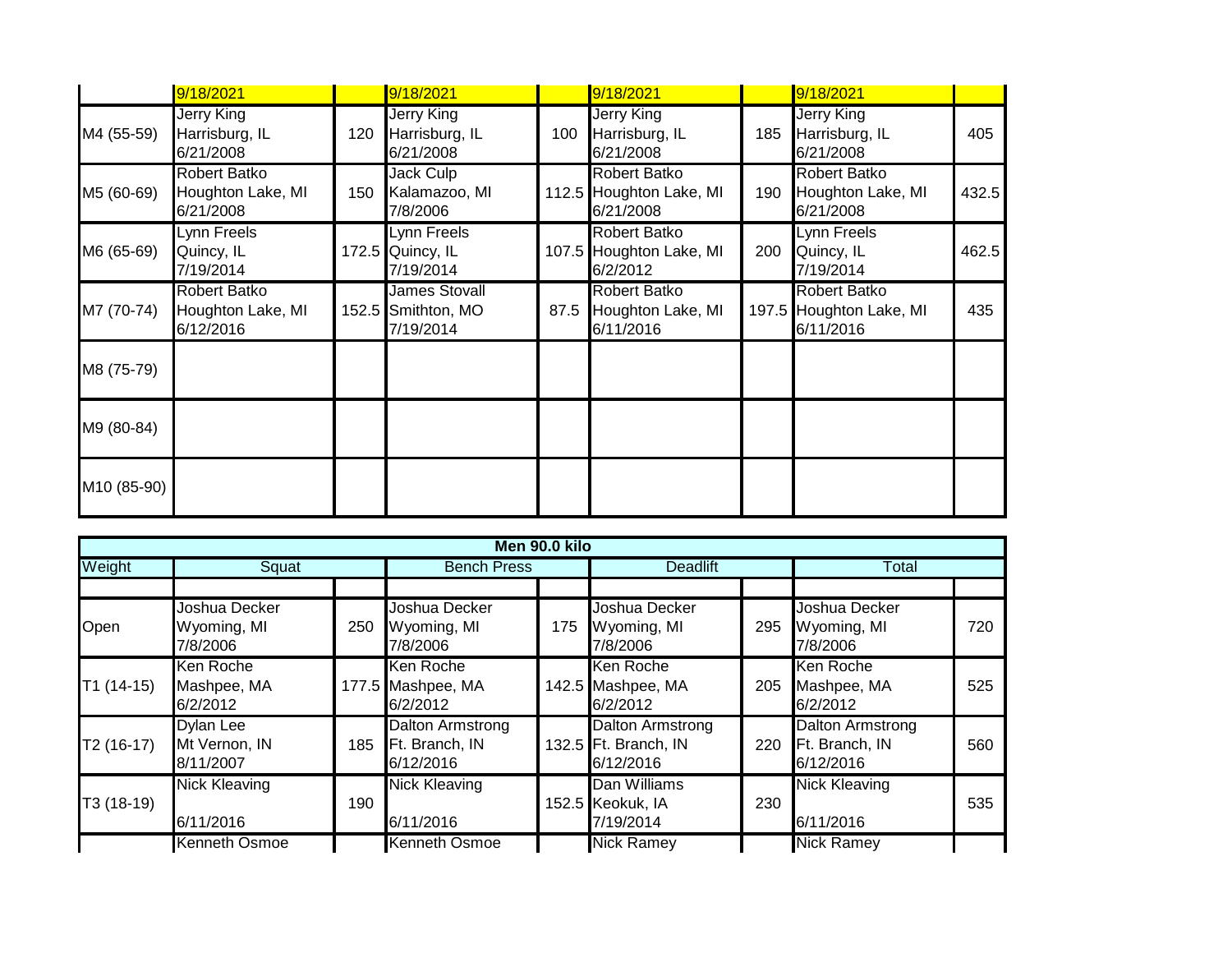| Junior      | Mt. Olive, IL<br>7/19/2014                             | 235 | Mt. Olive, IL<br>7/19/2014                                    |     | 165 Lonoke, AR<br>7/13/2013                                  | 265 | Lonoke, AR<br>7/13/2013                                      | 622.5 |
|-------------|--------------------------------------------------------|-----|---------------------------------------------------------------|-----|--------------------------------------------------------------|-----|--------------------------------------------------------------|-------|
| M1 (40-44)  | Sam Pagan<br>Brockton, MA<br>6/2/2012                  |     | Sam Pagan<br>202.5 Brockton, MA<br>6/2/2012                   | 170 | Sam Pagan<br>Brockton, MA<br>6/2/2012                        |     | Sam Pagan<br>247.5 Brockton, MA<br>6/2/2012                  | 620   |
| M2 (45-49)  | <b>James Tracey</b><br>Brockton, MA<br>6/26/2010       |     | <b>Roger Utley</b><br>192.5 Evansville, IN<br>6/21/2008       | 145 | James Tracey<br>Brockton, MA<br>6/26/2010                    | 125 | <b>James Tracey</b><br>Brockton, MA<br>6/26/2010             | 540   |
| M3 (50-54)  | <b>Mike Tanis</b><br>Mashdee, MA<br>6/2/2012           | 170 | <b>Mark Leahy</b><br>Florissant, MO<br>7/13/2013              | 130 | <b>Mike Tanis</b><br>Mashdee, MA<br>6/2/2012                 | 205 | <b>Mike Tanis</b><br>Mashdee, MA<br>6/2/2012                 | 487.5 |
| M4 (55-59)  | <b>Wally Seibel</b><br>Chicote, TX<br>7/13/2013        |     | <b>Wally Seibel</b><br>172.5 Chicote, TX<br>7/13/2013         |     | <b>Wally Seibel</b><br>112.5 Chicote, TX<br>7/13/2013        | 190 | <b>Wally Seibel</b><br>Chicote, TX<br>7/13/2013              | 475   |
| M5 (60-64)  | <b>Steve Nelson</b><br>Pelican Rapids, MN<br>9/18/2021 | 160 | <b>Steve Nelson</b><br><b>Pelican Rapids, MN</b><br>10/9/2020 |     | <b>Steve Nelson</b><br>112.5 Pelican Rapids, MN<br>10/9/2020 |     | <b>Steve Nelson</b><br>207.5 Pelican Rapids, MN<br>9/18/2021 | 477.5 |
| M6 (65-69)  | <b>Jim Stovall</b><br>Smithton, MO<br>7/11/2009        |     | <b>Jim Stovall</b><br>172.5 Smithton, MO<br>7/11/2009         | 100 | <b>Jim Stovall</b><br>Smithton, MO<br>6/26/2010              |     | <b>Jim Stovall</b><br>202.5 Smithton, MO<br>7/11/2009        | 465   |
| M7 (70-74)  |                                                        |     |                                                               |     |                                                              |     |                                                              |       |
| M8 (75-79)  |                                                        |     |                                                               |     |                                                              |     |                                                              |       |
| M9 (80-84)  |                                                        |     |                                                               |     |                                                              |     |                                                              |       |
| M10 (85-90) |                                                        |     |                                                               |     |                                                              |     |                                                              |       |

| <b>Men 100.0 kilo</b> |                 |     |                    |  |                    |     |                 |       |  |
|-----------------------|-----------------|-----|--------------------|--|--------------------|-----|-----------------|-------|--|
| Weight                | Sauat           |     | <b>Bench Press</b> |  | Deadlift           |     | Total           |       |  |
|                       |                 |     |                    |  |                    |     |                 |       |  |
|                       | Jason St. Clair |     | <b>Matt Munson</b> |  | <b>Ben Motl</b>    |     | Jason St. Clair |       |  |
| <b>Open</b>           | Birdseye, IN    | 310 | Ferndale, MI       |  | 187.5 St Louis, MO | 320 | Birdseye, IN    | 772.5 |  |
|                       | 10/11/2020      |     | 7/11/2009          |  | 8/17/2019          |     | 10/11/2020      |       |  |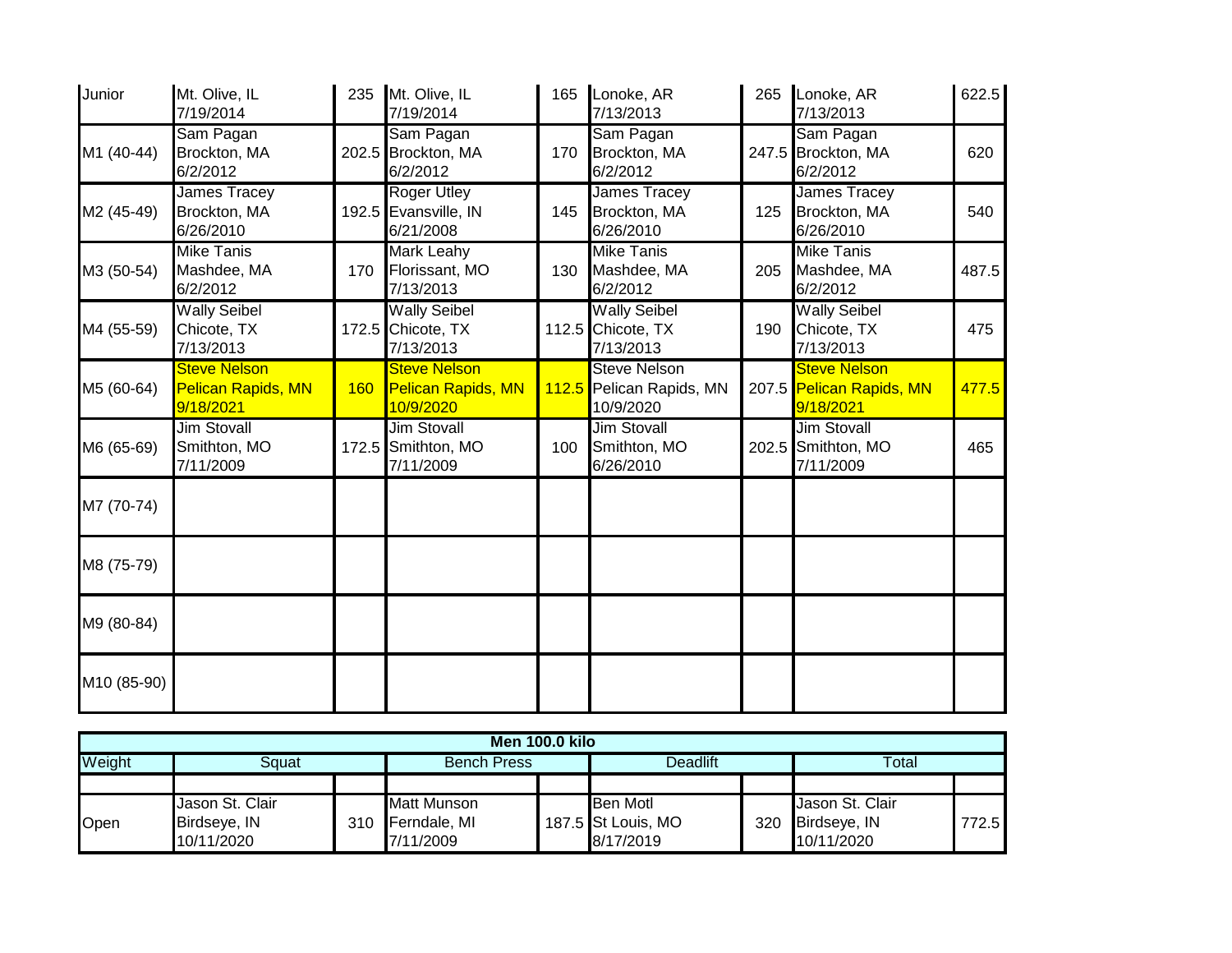|                        | <b>Matt Ballard</b>   |     | <b>Matt Ballard</b>   |     | <b>Matt Ballard</b>   |       | <b>Matt Ballard</b>   |       |
|------------------------|-----------------------|-----|-----------------------|-----|-----------------------|-------|-----------------------|-------|
| $T1(14-15)$            | Quincy, IL            |     | 132.5 Quincy, IL      | 110 | Quincy, IL            | 182.5 | Quincy, IL            | 425   |
|                        | 7/13/2013             |     | 7/13/2013             |     | 7/13/2013             |       | 7/13/2013             |       |
|                        | <b>Austin Corbett</b> |     | <b>Austin Corbett</b> |     | <b>Austin Corbett</b> |       | <b>Austin Corbett</b> |       |
| T <sub>2</sub> (16-17) | Mesick, MI            | 170 | Mesick, MI            |     | 132.5 Mesick, MI      |       | 197.5 Mesick, MI      | 500   |
|                        | 6/2/2012              |     | 6/2/2012              |     | 6/2/2012              |       | 6/2/2012              |       |
|                        | Gino Romanelli        |     | Gino Romanelli        |     | <b>Korby Foxall</b>   |       | <b>Korby Foxall</b>   |       |
| T3 (18-19)             | Muskegon, MI          | 185 | Muskegon, MI          | 140 | Macomb, IL            | 245   | Macomb, IL            | 557.5 |
|                        | 8/17/2019             |     | 8/17/2019             |     | 6/25/2017             |       | 6/25/2017             |       |
|                        | <b>Eli Burks</b>      |     | <b>Eli Burks</b>      |     | <b>Eli Burks</b>      |       | <b>Eli Burks</b>      |       |
| Junior                 | Columbia, MO          |     | 232.5 Columbia, MO    |     | 157.5 Columbia, MO    | 297.5 | Columbia, MO          | 687.5 |
|                        | 7/11/2009             |     | 7/11/2009             |     | 7/11/2009             |       | 7/11/2009             |       |
|                        | <b>Derek Wallace</b>  |     | <b>Derek Wallace</b>  |     | <b>Troy List</b>      |       | <b>Derek Wallace</b>  |       |
| M1 (40-44)             | Newburgh, IN          | 255 | Newburgh, IN          | 165 | Yorkville, IL         | 245   | Newburgh, IN          | 662.5 |
|                        | 7/8/2006              |     | 7/8/2006              |     | 7/8/2006              |       | 7/8/2006              |       |
|                        | <b>Bruce Thomas</b>   |     | <b>Bruce Thomas</b>   |     | <b>Bruce Thomas</b>   |       | <b>Bruce Thomas</b>   |       |
| M2 (45-49)             | Henderson, KY         | 215 | Henderson, KY         | 135 | Henderson, KY         |       | 272.5 Henderson, KY   | 622.5 |
|                        | 8/21/2008             |     | 8/21/2008             |     | 8/21/2008             |       | 8/21/2008             |       |
|                        | <b>Rick Farley</b>    |     | <b>Rick Farley</b>    |     | <b>Steve Baechle</b>  |       | <b>Rick Farley</b>    |       |
| M3 (50-54)             | Bolivar, TN           | 185 | Bolivar, TN           | 165 | Hersey, MI            |       | 212.5 Bolivar, TN     | 535   |
|                        | 10/11/2020            |     | 10/11/2020            |     | 6/26/2010             |       | 10/11/2020            |       |
|                        | <b>Bruce Thomas</b>   |     | <b>Mark Leahy</b>     |     | <b>Bruce Thomas</b>   |       | <b>Bruce Thomas</b>   |       |
| M4 (55-59)             | <b>Henderson, KY</b>  | 205 | Florissant, MO        |     | 148.5 Henderson, KY   | 260   | Henderson, KY         | 590   |
|                        | 9/18/2021             |     | 6/25/2017             |     | 9/18/2021             |       | 9/18/2021             |       |
|                        | Dave Mansfield        |     | <b>Ross Arnold</b>    |     | Dave Mansfield        |       | Dave Mansfield        |       |
| M5 (60-69)             | Hanson, MA            |     | 202.5 Howell, MI      | 125 | Hanson, MA            | 235   | Hanson, MA            | 547.5 |
|                        | 6/26/2010             |     | 6/21/2008             |     | 6/26/2010             |       | 6/26/2010             |       |
|                        |                       |     |                       |     |                       |       |                       |       |
| M6 (65-69)             |                       |     |                       |     |                       |       |                       |       |
|                        | <b>Tim Andrews</b>    |     | <b>Tim Andrews</b>    |     | <b>Tim Andrews</b>    |       | <b>Tim Andrews</b>    |       |
| M7 (70-74)             | Kalamazoo, MI         |     | 102.5 Kalamazoo, MI   | 130 | Kalamazoo, MI         |       | 137.5 Kalamazoo, MI   | 370   |
|                        | 6/21/2008             |     | 6/21/2008             |     | 6/21/2008             |       | 6/21/2008             |       |
|                        |                       |     |                       |     |                       |       |                       |       |
| M8 (75-79)             |                       |     |                       |     |                       |       |                       |       |
|                        |                       |     |                       |     |                       |       |                       |       |
| M9 (80-84)             |                       |     |                       |     |                       |       |                       |       |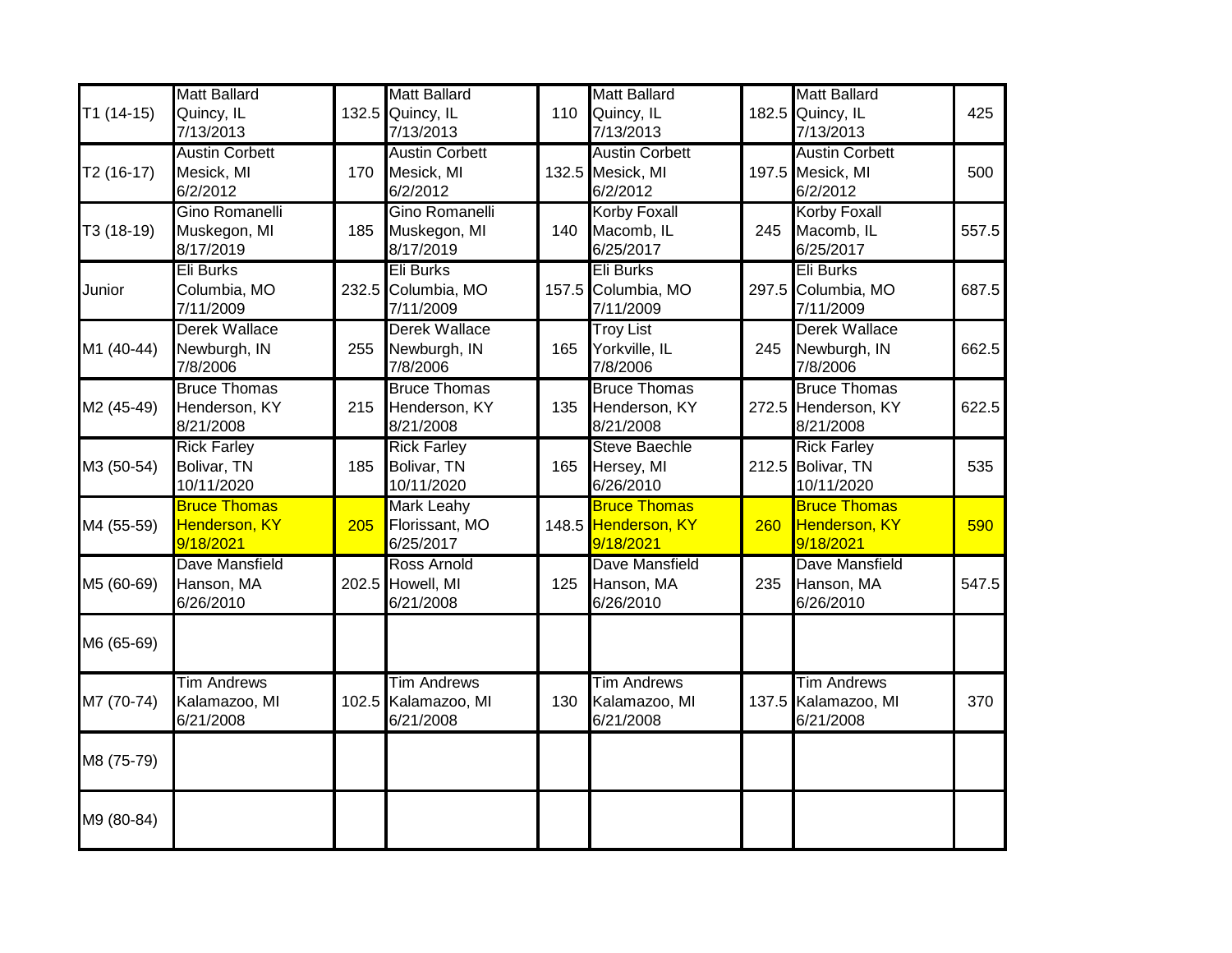| M <sub>10</sub> (85-90) |  |  |  |  |
|-------------------------|--|--|--|--|
|                         |  |  |  |  |

|             |                                                    |     |                                                          | Men 110.0 kilo |                                                      |       |                                                          |       |
|-------------|----------------------------------------------------|-----|----------------------------------------------------------|----------------|------------------------------------------------------|-------|----------------------------------------------------------|-------|
| Weight      | Squat                                              |     | <b>Bench Press</b>                                       |                | <b>Deadlift</b>                                      |       | Total                                                    |       |
|             |                                                    |     |                                                          |                |                                                      |       |                                                          |       |
| Open        | <b>Kelvin Hayes</b><br>Evansville, IN<br>6/21/2008 |     | George Head<br>272.5 Evansville, IN<br>6/26/2010         | 185            | <b>Jarod Droste</b><br>Evansville, IN<br>6/12/2016   | 300   | Jarod Droste<br>Evansville, IN<br>6/12/2016              | 720   |
| $T1(14-15)$ | <b>Tyler Paul</b><br>Quincy, IL<br>7/13/2013       | 160 | <b>Tyler Paul</b><br>Quincy, IL<br>7/13/2013             | 120            | <b>Tyler Paul</b><br>Quincy, IL<br>7/13/2013         | 182.5 | <b>Tyler Paul</b><br>Quincy, IL<br>7/13/2013             | 462.5 |
| $T2(16-17)$ | <b>Tanner White</b><br>Keokuk, IA<br>7/19/2014     |     | <b>Tanner White</b><br>232.5 Keokuk, IA<br>7/19/2014     |                | <b>Tanner White</b><br>137.5 Keokuk, IA<br>7/19/2014 | 250   | <b>Tanner White</b><br>Keokuk, IA<br>7/19/2014           | 620   |
| T3 (18-19)  | <b>Tyler Paul</b><br>Quincy, IL<br>6/12/2016       |     | <b>Mitchell LaRock</b><br>192.5 Munster, IN<br>6/21/2008 | 150            | <b>Tyler Paul</b><br>Quincy, IL<br>6/12/2016         | 210   | <b>Tyler Paul</b><br>Quincy, IL<br>6/12/2016             | 545   |
| Junior      | George Head<br>Evansville, IN<br>6/26/2010         | 250 | <b>George Head</b><br>Evansville, IN<br>6/26/2010        | 185            | <b>Brody Janssen</b><br>Quincy, IL<br>6/12/2016      | 275   | George Head<br>Evansville, IN<br>6/26/2010               | 697.5 |
| M1 (40-44)  | <b>Andy Holder</b><br>Evansville, IN<br>9/18/2021  |     | <b>Andy Holder</b><br>232.5 Evansville, IN<br>9/18/2021  | 175            | <b>Kelvin Hayes</b><br>Evansville, IN<br>6/21/2008   |       | <b>Kelvin Hayes</b><br>272.5 Evansville, IN<br>6/21/2008 | 682.5 |
| M2 (45-49)  | <b>Patrick Tyring</b><br>Boonville, IN<br>6/8/2006 |     | <b>Patrick Tyring</b><br>237.5 Boonville, IN<br>6/8/2006 | 125            | <b>Patrick Tyring</b><br>Boonville, IN<br>6/8/2006   | 245   | <b>Patrick Tyring</b><br>Boonville, IN<br>6/8/2006       | 607.5 |
| M3 (50-54)  | <b>Ed Riley</b><br>Chicago, IL<br>7/19/2014        |     | <b>Eric Wright</b><br>227.5 Brockton, MA<br>6/2/2012     | 155            | <b>Ed Riley</b><br>Chicago, IL<br>7/19/2014          | 297.5 | <b>Ed Riley</b><br>Chicago, IL<br>7/19/2014              | 650   |
| M4 (55-59)  |                                                    |     |                                                          |                |                                                      |       |                                                          |       |
| M5 (60-69)  | Daryl Meloche<br>Climax, MI<br>7/8/2006            | 80  | Daryl Meloche<br>Climax, MI<br>7/8/2006                  | 125            | Daryl Meloche<br>Climax, MI<br>7/8/2006              | 125   | Daryl Meloche<br>Climax, MI<br>7/8/2006                  | 330   |
| M6 (65-69)  | Roger Horn<br>St Louis, MO                         |     | Roger Horn<br>137.5 St Louis, MO                         | 115            | Roger Horn<br>St Louis, MO                           | 190   | Roger Horn<br>St Louis, MO                               | 442.5 |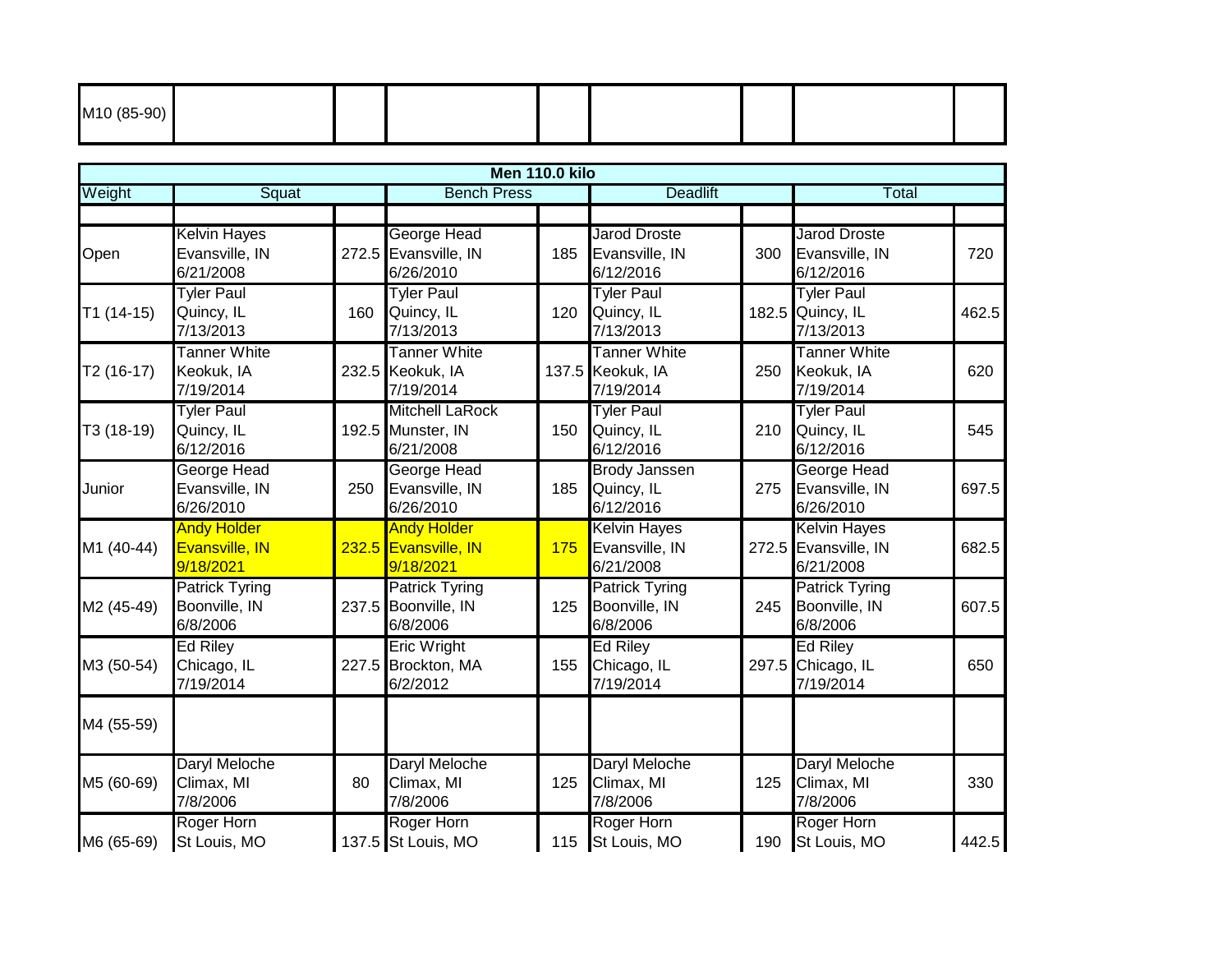|             | 6/25/2017 | 6/25/2017 | 6/25/2017 | 6/25/2017 |  |
|-------------|-----------|-----------|-----------|-----------|--|
| M7 (70-74)  |           |           |           |           |  |
| M8 (75-79)  |           |           |           |           |  |
| M9 (80-84)  |           |           |           |           |  |
| M10 (85-90) |           |           |           |           |  |

|             |                                                       |     |                                                          | <b>Men 125.0 kilo</b> |                                                          |     |                                                            |       |
|-------------|-------------------------------------------------------|-----|----------------------------------------------------------|-----------------------|----------------------------------------------------------|-----|------------------------------------------------------------|-------|
| Weight      | Squat                                                 |     | <b>Bench Press</b>                                       |                       | <b>Deadlift</b>                                          |     | Total                                                      |       |
|             |                                                       |     |                                                          |                       |                                                          |     |                                                            |       |
| Open        | <b>Brad Bechel</b><br>Swansea, IL<br>7/19/2014        | 250 | <b>Marc Kessler</b><br>Macomb, IL<br>6/25/2017           | 215                   | <b>Ed Riley</b><br>Chicago, IL<br>7/19/2014              |     | <b>Deante Mitchell</b><br>297.5 St. Louis, MO<br>7/13/2013 | 690   |
| $T1(14-15)$ | <b>Blake Stroud</b><br>Evansville, IN<br>6/12/2016    | 205 | <b>Blake Stroud</b><br>Evansville, IN<br>6/12/2016       | 125                   | Dakota Brake<br>Springfield, MO<br>6/26/2010             |     | <b>Blake Stroud</b><br>187.5 Evansville, IN<br>6/12/2016   | 512.5 |
| $T2(16-17)$ | <b>Blake Stroud</b><br>Evansville, IN<br>7/27/2048    | 205 | <b>Blake Stroud</b><br>Evansville, IN<br>7/27/2048       |                       | <b>Blake Stroud</b><br>167.5 Evansville, IN<br>7/27/2048 | 230 | <b>Blake Stroud</b><br>Evansville, IN<br>7/27/2048         | 602.5 |
| T3 (18-19)  | <b>Mitchell LaRock</b><br>Munster, IN<br>7/11/2009    |     | <b>Mitchell LaRock</b><br>182.5 Munster, IN<br>7/11/2009 | 165                   | <b>Mitchell LaRock</b><br>Munster, IN<br>7/11/2009       | 215 | <b>Mitchell LaRock</b><br>Munster, IN<br>7/11/2009         | 562.5 |
| Junior      | <b>Chris Zapata</b><br>Evansville, IN<br>9/18/2021    | 250 | Joe Newton<br>Evansville, IN<br>7/13/2013                |                       | <b>Chris Zapata</b><br>167.5 Evansville, IN<br>9/18/2021 | 280 | Chris Zapata<br>Evansville, IN<br>9/18/2021                | 680   |
| M1 (40-44)  | <b>Randy Cairns</b><br>Gowan, MI<br>7/11/2009         |     | Hanz Hoag<br>232.5 Evansville, IN<br>6/12/2016           |                       | Jonathan Reisz<br>177.5 Santa Claus, IN<br>6/12/2016     | 255 | <b>Randy Cairns</b><br>Gowan, MI<br>7/11/2009              | 612.5 |
| M2 (45-49)  | <b>Todd Creviston</b><br>Westchester, IL<br>6/12/2012 | 230 | <b>Todd Creviston</b><br>Westchester, IL<br>6/12/2012    | 165                   | <b>Todd Creviston</b><br>Westchester, IL<br>6/12/2012    | 235 | <b>Todd Creviston</b><br>Westchester, IL<br>6/12/2012      | 600   |
|             | <b>Brad Lovejoy</b>                                   |     | <b>Brad Lovejoy</b>                                      |                       | <b>Brad Lovejoy</b>                                      |     | <b>Brad Lovejoy</b>                                        |       |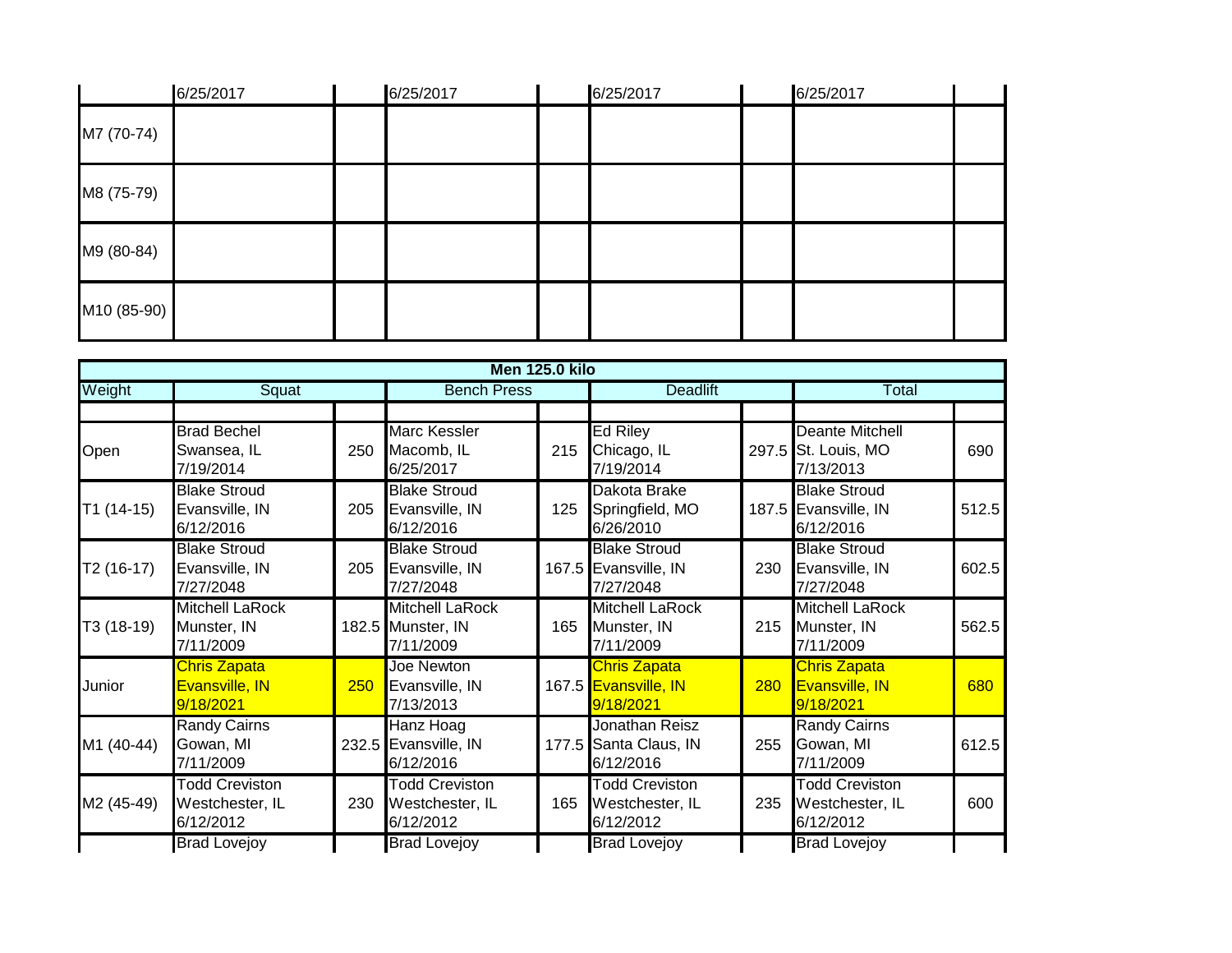| M3 (50-54)  | Kingsville, OH<br>6/21/2008                       | 170 | Kingsville, OH<br>6/21/2008                             | 130 | Kingsville, OH<br>6/21/2008                             | 200 | Kingsville, OH<br>6/21/2008                           | 500   |
|-------------|---------------------------------------------------|-----|---------------------------------------------------------|-----|---------------------------------------------------------|-----|-------------------------------------------------------|-------|
| M4 (55-59)  | Simon Rowland<br>El Dorado Hills, CA<br>7/27/2018 |     | Simon Rowland<br>172.5 El Dorado Hills, CA<br>7/27/2018 |     | Simon Rowland<br>147.5 El Dorado Hills, CA<br>7/27/2018 | 220 | Simon Rowland<br>El Dorado Hills, CA<br>7/27/2018     | 540   |
| M5 (60-69)  |                                                   |     |                                                         |     |                                                         |     |                                                       |       |
| M6 (65-69)  | Roger Horn<br>St. Louis, MO<br>6/11/2016          |     | <b>Ray Cross</b><br>147.5 Quincy, MA<br>6/2/2012        | 135 | Roger Horn<br>St. Louis, MO<br>6/12/2016                |     | <b>Roger Horn</b><br>187.5 St. Louis, MO<br>6/12/2016 | 452.5 |
| M7 (70-74)  |                                                   |     |                                                         |     |                                                         |     |                                                       |       |
| M8 (75-79)  |                                                   |     |                                                         |     |                                                         |     |                                                       |       |
| M9 (80-84)  |                                                   |     |                                                         |     |                                                         |     |                                                       |       |
| M10 (85-90) |                                                   |     |                                                         |     |                                                         |     |                                                       |       |

|             |                                                    |     |                                                          | <b>Men 145.0 kilo</b> |                                                          |     |                                                          |       |  |
|-------------|----------------------------------------------------|-----|----------------------------------------------------------|-----------------------|----------------------------------------------------------|-----|----------------------------------------------------------|-------|--|
| Weight      | Squat                                              |     | <b>Bench Press</b>                                       |                       | <b>Deadlift</b>                                          |     | Total                                                    |       |  |
|             |                                                    |     |                                                          |                       |                                                          |     |                                                          |       |  |
| Open        | <b>Brian Willis</b><br>Fulton, MO<br>6/25/2017     |     | <b>Ron Nicodemus</b><br>252.5 Ft. Wayne, IN<br>6/21/2008 |                       | <b>Brian Willis</b><br>202.5 Fulton, MO<br>6/25/2017     |     | <b>Brian Willis</b><br>312.5 Fulton, MO<br>6/25/2017     | 737.5 |  |
| $T1(14-15)$ | <b>Blake Stroud</b><br>Evansville, IN<br>6/25/2017 | 200 | <b>Blake Stroud</b><br>Evansville, IN<br>6/25/2017       |                       | <b>Blake Stroud</b><br>152.5 Evansville, IN<br>6/25/2017 |     | <b>Blake Stroud</b><br>227.5 Evansville, IN<br>6/25/2017 | 580   |  |
| $T2(16-17)$ | Andy Crum<br>Marshall, MO<br>7/11/2009             |     | Jordan Scott<br>182.5 Cunningham, TN<br>6/2/2012         |                       | Jordan Scott<br>132.5 Cunningham, TN<br>6/2/2012         | 205 | Jordan Scott<br>Cunningham, TN<br>6/2/2012               | 507.5 |  |
| T3 (18-19)  | Max Loeb<br>Lawrenceville, IL<br>7/19/2014         |     | Max Loeb<br>232.5 Lawrenceville, IL<br>7/19/2014         |                       | Max Loeb<br>152.5 Lawrenceville, IL<br>7/19/2014         |     | Max Loeb<br>242.5 Lawrenceville, IL<br>7/19/2014         | 627.5 |  |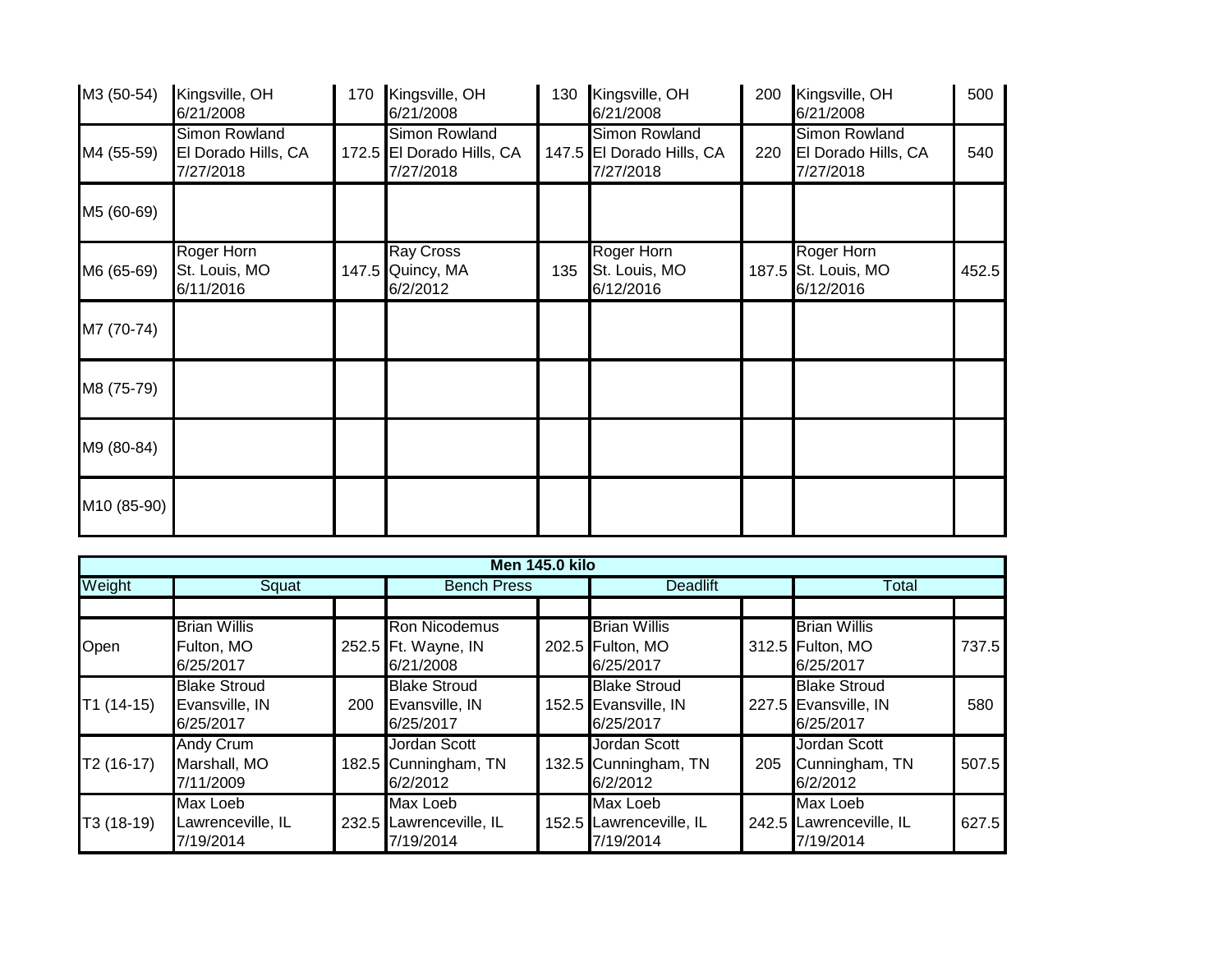| Junior      | Daniel Duncan<br>Mexico, MO<br>6/6/2015             | 235 | <b>Daniel Duncan</b><br>Mexico, MO<br>6/6/2015         |     | Daniel Duncan<br>162.5 Mexico, MO<br>6/6/2015             | 240 | <b>Daniel Duncan</b><br>Mexico, MO<br>6/6/2015      | 637.5 |
|-------------|-----------------------------------------------------|-----|--------------------------------------------------------|-----|-----------------------------------------------------------|-----|-----------------------------------------------------|-------|
| M1 (40-44)  | <b>Tobias Elmer</b><br>Evansville, IN<br>7/27/2018  | 230 | <b>Ron Nicodemus</b><br>Ft. Wayne, IN<br>6/21/2008     |     | <b>Ron Nicodemus</b><br>202.5 Ft. Wayne, IN<br>6/21/2008  |     | Ron Nicodemus<br>267.5 Ft. Wayne, IN<br>6/21/2008   | 682.5 |
| M2 (45-49)  | <b>Derrick Hill</b><br>Evansville, IN<br>6/12/2016  | 210 | <b>Derrick Hill</b><br>Evansville, IN<br>6/12/2016     | 150 | <b>Derrick Hill</b><br>Evansville, IN<br>6/12/2016        | 245 | <b>Derrick Hill</b><br>Evansville, IN<br>6/12/2016  | 605   |
| M3 (50-54)  | <b>Derrick Hill</b><br>Evansville, IN<br>10/11/2020 | 210 | <b>Raymond Clasing</b><br>Forest Hill, MD<br>7/19/2014 |     | <b>Derrick Hill</b><br>182.5 Evansville, IN<br>10/11/2020 | 240 | <b>Derrick Hill</b><br>Evansville, IN<br>10/11/2020 | 615   |
| M4 (55-59)  | Raymond Clasing Jr<br>6/6/2015                      | 175 | Raymond Clasing Jr<br>6/6/2015                         | 175 | Raymond Clasing Jr<br>6/6/2015                            | 215 | Raymond Clasing Jr<br>6/6/2015                      | 565   |
| M5 (60-69)  |                                                     |     |                                                        |     |                                                           |     |                                                     |       |
| M6 (65-69)  |                                                     |     |                                                        |     |                                                           |     |                                                     |       |
| M7 (70-74)  |                                                     |     |                                                        |     |                                                           |     |                                                     |       |
| M8 (75-79)  |                                                     |     |                                                        |     |                                                           |     |                                                     |       |
| M9 (80-84)  |                                                     |     |                                                        |     |                                                           |     |                                                     |       |
| M10 (85-90) |                                                     |     |                                                        |     |                                                           |     |                                                     |       |

|        | Men 145.0+ kilo       |     |                       |  |                       |     |                       |       |  |  |  |
|--------|-----------------------|-----|-----------------------|--|-----------------------|-----|-----------------------|-------|--|--|--|
| Weight | Sɑuat                 |     | <b>Bench Press</b>    |  | Deadlift              |     | Total                 |       |  |  |  |
|        |                       |     |                       |  |                       |     |                       |       |  |  |  |
|        | <b>Richard DeLeon</b> |     | <b>Richard DeLeon</b> |  | <b>Richard DeLeon</b> |     | <b>Richard DeLeon</b> |       |  |  |  |
| Open   | Hanson, MA            | 275 | Hanson, MA            |  | 192.5 Hanson, MA      | 265 | Hanson, MA            | 732.5 |  |  |  |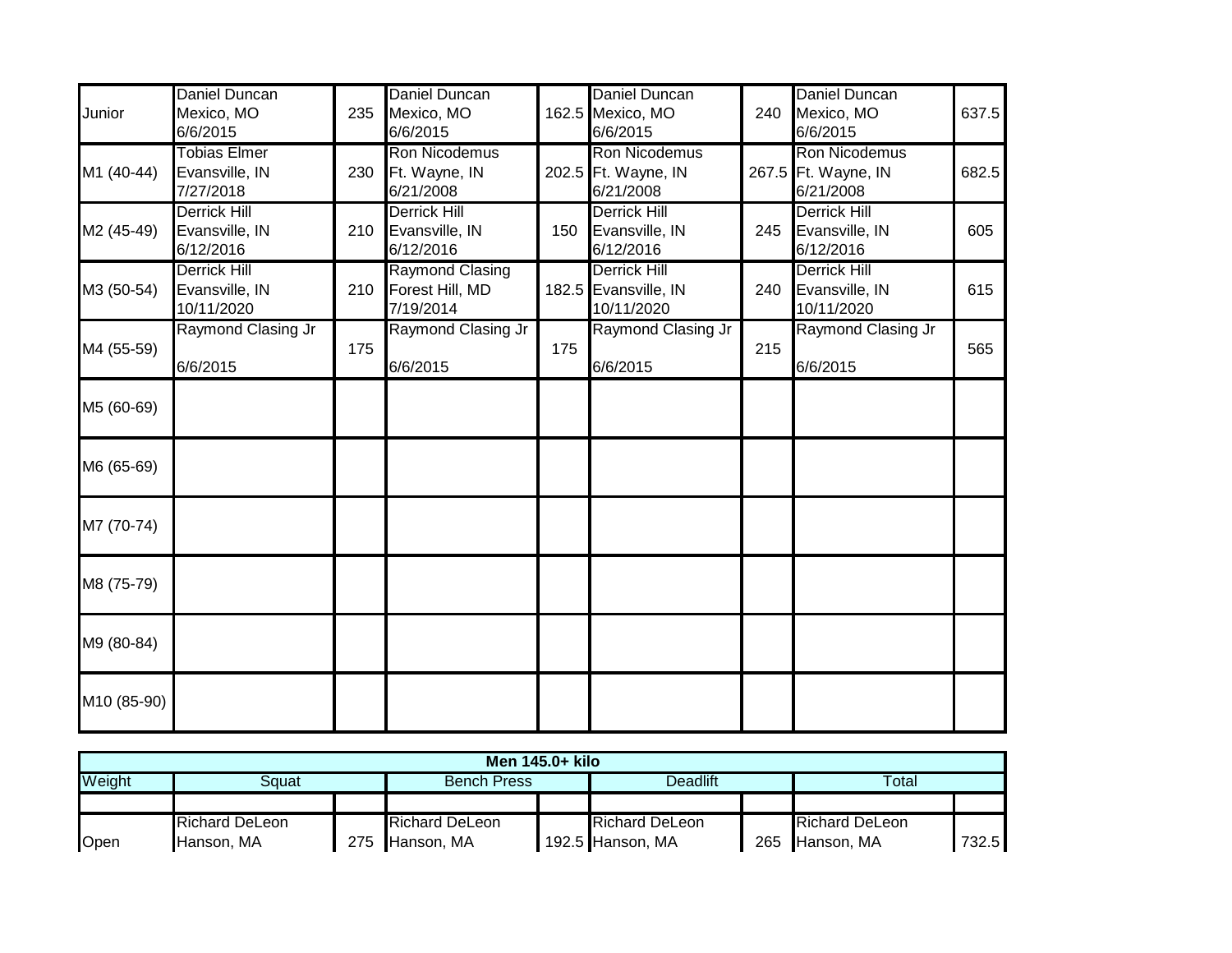|             | 6/26/2010                                          |     | 6/26/2010                                          |     | 6/26/2010                                              |     | 6/26/2010                                                |       |
|-------------|----------------------------------------------------|-----|----------------------------------------------------|-----|--------------------------------------------------------|-----|----------------------------------------------------------|-------|
| $T1(14-15)$ | <b>Jordan Scott</b><br>Cunningham, TN<br>7/16/2011 | 160 | <b>Jordan Scott</b><br>Cunningham, TN<br>7/16/2011 | 125 | <b>Jordan Scott</b><br>Cunningham, TN<br>7/16/2011     | 200 | Jordan Scott<br>Cunningham, TN<br>7/16/2011              | 485   |
| T2 (16-17)  | <b>Andy Crum</b><br>Marshall, MO<br>6/21/2008      | 205 | <b>Andy Crum</b><br>Marshall, MO<br>6/21/2008      | 125 | <b>Andy Crum</b><br>Marshall, MO<br>6/21/2008          |     | <b>Andy Crum</b><br>182.5 Marshall, MO<br>6/21/2008      | 502.5 |
| T3 (18-19)  | Joe Newton<br>Mt. Vernon, IN<br>7/11/2009          | 200 | Joe Newton<br>Mt. Vernon, IN<br>7/11/2009          |     | Joe Newton<br>152.5 Mt. Vernon, IN<br>7/11/2009        |     | Joe Newton<br>227.5 Mt. Vernon, IN<br>7/11/2009          | 580   |
| Junior      | Joe Newton<br>Mt. Vernon, IN<br>6/26/2010          | 220 | <b>Joe Newton</b><br>Mt. Vernon, IN<br>6/26/2010   |     | <b>Joe Newton</b><br>182.5 Mt. Vernon, IN<br>6/26/2010 |     | Joe Newton<br>227.5 Mt. Vernon, IN<br>6/26/2010          | 630   |
| M1 (40-44)  | <b>Richard DeLeon</b><br>Hanson, MA<br>6/26/2010   | 275 | <b>Richard DeLeon</b><br>Hanson, MA<br>6/26/2010   |     | <b>Richard DeLeon</b><br>192.5 Hanson, MA<br>6/26/2010 | 265 | <b>Richard DeLeon</b><br>Hanson, MA<br>6/26/2010         | 732.5 |
| M2 (45-49)  | <b>Carl Schmitt</b><br>Poseyville, IN<br>6/21/2008 |     | Dennis Stouder<br>227.5 Nappanee, IN<br>7/11/2009  | 165 | <b>Carl Schmitt</b><br>Poseyville, IN<br>6/21/2008     |     | <b>Carl Schmitt</b><br>242.5 Poseyville, IN<br>6/21/2008 | 607.5 |
| M3 (50-54)  | <b>Bill Duncan</b><br>Mexico, MO<br>7/11/2009      | 245 | <b>Bill Duncan</b><br>Mexico, MO<br>7/11/2009      | 130 | <b>Bill Duncan</b><br>Mexico, MO<br>7/11/2009          | 245 | <b>Bill Duncan</b><br>Mexico, MO<br>7/11/2009            | 620   |
| M4 (55-59)  | <b>Bill Duncan</b><br>Mexico, MO<br>6/6/2015       | 230 | <b>Bill Duncan</b><br>Mexico, MO<br>6/6/2015       |     | <b>Bill Duncan</b><br>127.5 Mexico, MO<br>6/6/2015     |     | <b>Bill Duncan</b><br>222.5 Mexico, MO<br>6/6/2015       | 547.5 |
| M5 (60-69)  |                                                    |     |                                                    |     |                                                        |     |                                                          |       |
| M6 (65-69)  |                                                    |     |                                                    |     |                                                        |     |                                                          |       |
| M7 (70-74)  |                                                    |     |                                                    |     |                                                        |     |                                                          |       |
| M8 (75-79)  |                                                    |     |                                                    |     |                                                        |     |                                                          |       |
| M9 (80-84)  |                                                    |     |                                                    |     |                                                        |     |                                                          |       |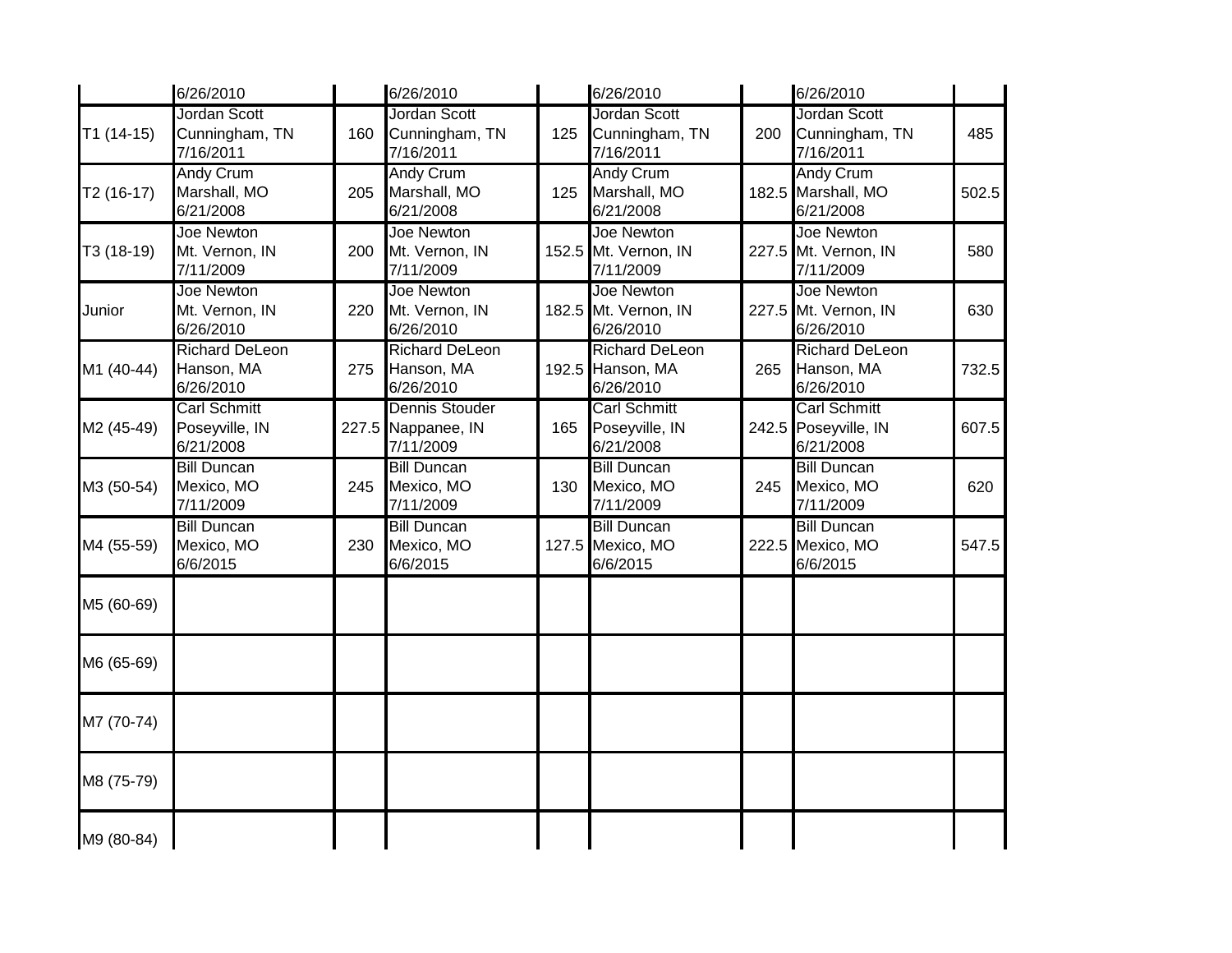| M10 (85-90) |  |  |  |  |
|-------------|--|--|--|--|

|        | <b>Police/Military/Fire</b>                    |     |                                               |                    |                                                     |                 |                                                     |       |  |  |  |
|--------|------------------------------------------------|-----|-----------------------------------------------|--------------------|-----------------------------------------------------|-----------------|-----------------------------------------------------|-------|--|--|--|
| Weight | Squat                                          |     |                                               | <b>Bench Press</b> |                                                     | <b>Deadlift</b> |                                                     | Total |  |  |  |
| 110    | Johnathon Pryor<br>Versailles, MO<br>8/17/2019 | 175 | Jonathan Pryor<br>Versailles, MO<br>8/17/2019 |                    | Jonathan Pryor<br>147.5 Versailles, MO<br>8/17/2019 |                 | Jonathan Pryor<br>202.5 Versailles, MO<br>8/17/2019 | 525   |  |  |  |
|        |                                                |     |                                               |                    |                                                     |                 |                                                     |       |  |  |  |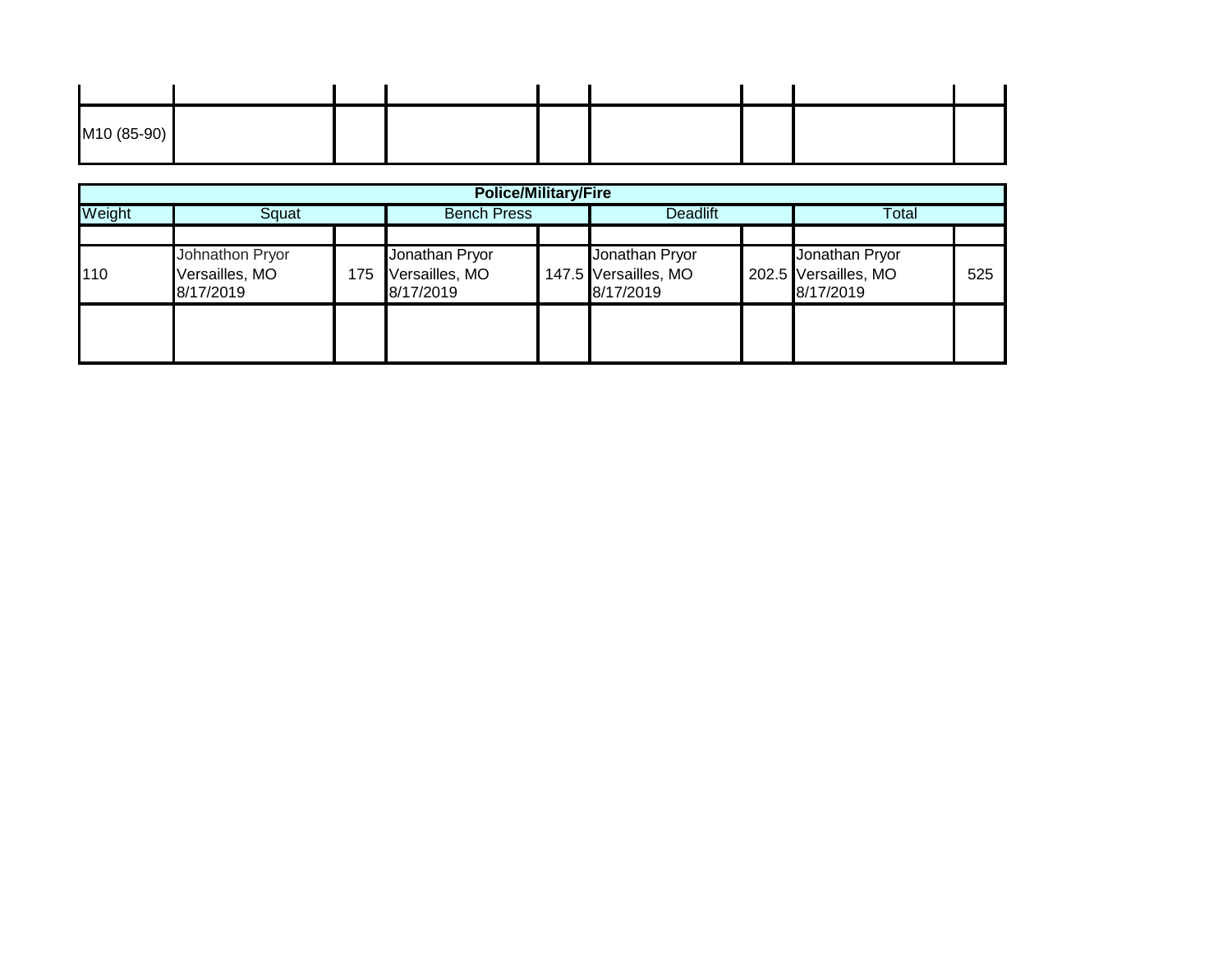## Full Power Equipped National Records Updated 7/31/2018

|        |                                                           |       |                                                           | <b>Open Equipped</b> |                                                           |       |                                                           |        |
|--------|-----------------------------------------------------------|-------|-----------------------------------------------------------|----------------------|-----------------------------------------------------------|-------|-----------------------------------------------------------|--------|
| Weight | Squat                                                     |       | <b>Bench Press</b>                                        |                      | <b>Deadlift</b>                                           |       | Total                                                     |        |
|        |                                                           |       |                                                           |                      |                                                           |       |                                                           |        |
| 52     | Gustavo Garcia<br>Clarinda, IA<br>6/26/2010               | 92.5  | Gustavo Garcia<br>Clarinda, IA<br>6/26/2010               | 57.5                 | Gustavo Garcia<br>Clarinda, IA<br>6/26/2010               | 92.5  | Gustavo Garcia<br>Clarinda, IA<br>6/26/2010               | 242.5  |
| 56     | Kyler Ferrell-Clegg<br>Montverde, FL<br>6/6/2015          | 90    | Kyler Ferrell-Clegg<br>Montverde, FL<br>6/6/2015          | 85                   | Kyler Ferrell-Clegg<br>Montverde, FL<br>6/6/2015          | 140   | Kyler Ferrell-Clegg<br>Montverde, FL<br>6/6/2015          | 315    |
| 60     | <b>Quinton Evans</b><br>Clarinda, IA<br>6/26/2010         | 150   | <b>Gary Morrison</b><br>Grand Rapids, MI<br>8/11/2007     | 85                   | <b>Quinton Evans</b><br>Clarinda, IA<br>6/26/2010         | 177.5 | <b>Quinton Evans</b><br>Clarinda, IA<br>6/26/2010         | 407.5  |
| 67.5   | Dean Ratcliff<br>Buffalo, MO<br>6/26/2010                 | 182.5 | Dean Ratcliff<br>Buffalo, MO<br>6/26/2010                 | 147.5                | David Wilson<br>Dearborn, MI<br>6/21/2008                 | 205   | <b>Dean Ratcliff</b><br>Buffalo, MO<br>6/26/2010          | 527.5  |
| 75     | <b>Marchland Fleming</b><br>Wewoka, OK<br>7/11/2009       | 247.5 | Pete Beckette<br>St. Louis, MO<br>6/3/2012                | 155                  | <b>Marchland Fleming</b><br>Wewoka, OK<br>7/11/2009       | 250   | <b>Marchland Fleming</b><br>Wewoka, OK<br>7/11/2009       | 642.5  |
| 82.5   | <b>Mark Marocco</b><br>Hanson, MA<br>6/3/2012             | 210   | <b>Eddie White</b><br>Blue Springs, MO<br>7/13/2013       | 132.5                | <b>Eddie White</b><br>Blue Springs, MO<br>7/13/2013       | 260   | <b>Eddie White</b><br>Blue Springs, MO<br>7/13/2013       | 562.5  |
| 90     | <b>Brian Cannon</b><br>Wataga, IL<br>8/11/2007            | 262.5 | <b>Brian Cannon</b><br>Wataga, IL<br>8/11/2007            | 192.5                | David Low<br>Attleboro, MA<br>6/3/2012                    | 262.5 | <b>Brian Cannon</b><br>Wataga, IL<br>8/11/2007            | 675    |
| 100    | Rodney Wood<br>West Plains, MO<br>6/26/2010               | 305   | Rodney Wood<br>West Plains, MO<br>6/26/2010               | 237.5                | Rodney Wood<br>West Plains, MO<br>6/26/2010               | 265   | Rodney Wood<br>West Plains, MO<br>6/26/2010               | 807.5  |
| 110    | <b>Christopher Modlin</b><br>Warrensburg, MO<br>6/26/2010 | 282.5 | <b>Christopher Modlin</b><br>Warrensburg, MO<br>6/26/2010 | 195                  | <b>Christopher Modlin</b><br>Warrensburg, MO<br>6/26/2010 | 272.5 | <b>Christopher Modlin</b><br>Warrensburg, MO<br>6/26/2010 | 750    |
| 125    | Jason Weite<br>Ottumwa, IA<br>7/11/2009                   | 272.5 | Jason Weite<br>Ottumwa, IA<br>7/11/2009                   | 232.5                | Jason Weite<br>Ottumwa, IA<br>7/11/2009                   | 265   | Jason Weite<br>Ottumwa, IA<br>7/11/2009                   | 770    |
| 145    | <b>Chris Forestier</b><br>Canton, IL<br>6/26/2010         | 340   | Dave Beversdorf<br>Columbia, MO<br>6/26/2010              | 275                  | <b>Chris Forestier</b><br>Canton, IL<br>6/26/2010         | 330   | <b>Chris Forestier</b><br>Canton, IL<br>6/26/2010         | 890    |
| $145+$ | Joe Cappellino                                            | 395   | Joe Cappellino                                            | 320                  | Joe Cappellino                                            | 342.5 | Joe Cappellino                                            | 1057.5 |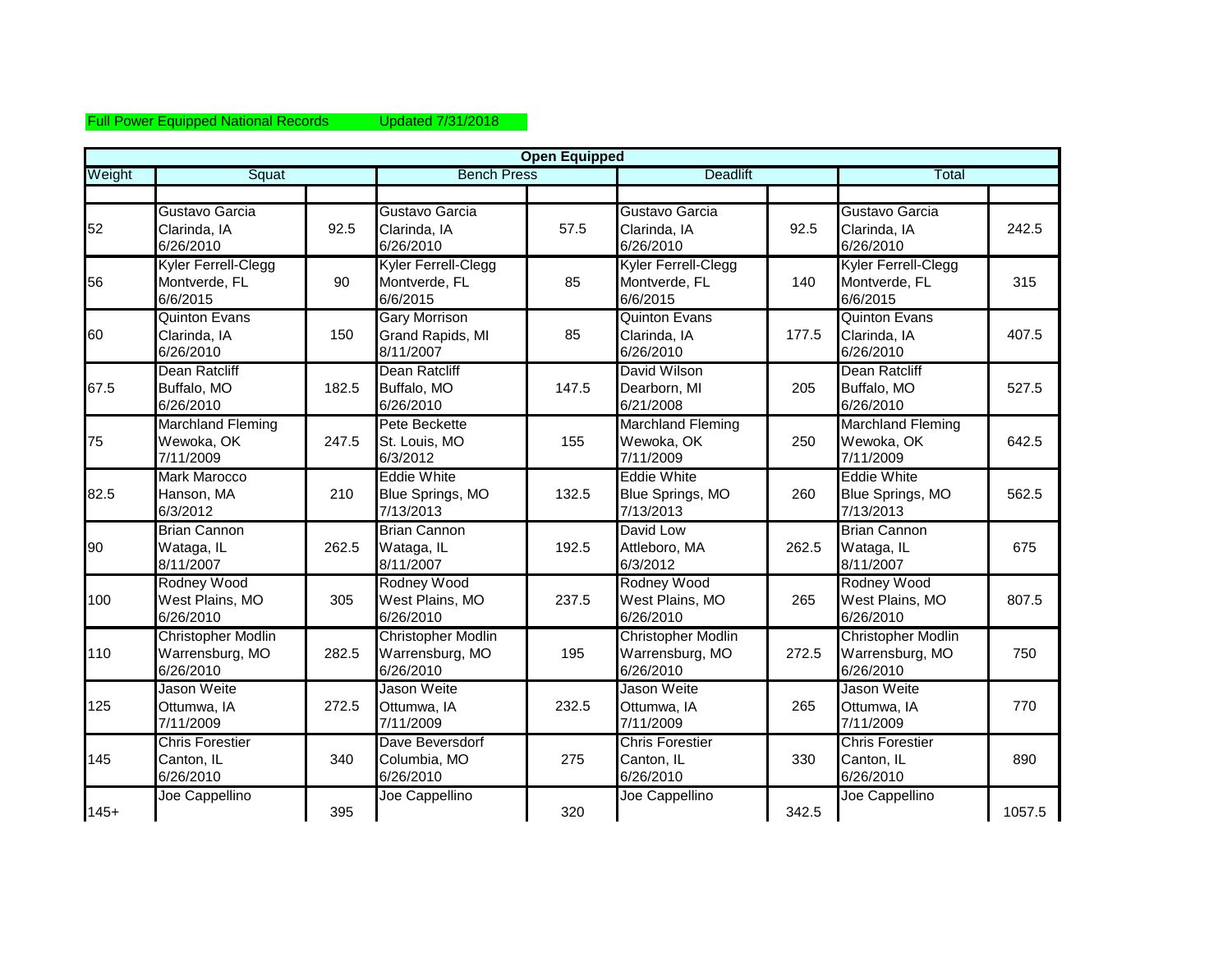|        | 6/3/2012                                          |       | 6/3/2012                                           |                          | 6/3/2012                                           |       | 6/3/2012                                           |       |
|--------|---------------------------------------------------|-------|----------------------------------------------------|--------------------------|----------------------------------------------------|-------|----------------------------------------------------|-------|
|        |                                                   |       |                                                    | Teenage (14-15) Equipped |                                                    |       |                                                    |       |
| Weight | Squat                                             |       | <b>Bench Press</b>                                 | <b>Deadlift</b>          | Total                                              |       |                                                    |       |
|        |                                                   |       |                                                    |                          |                                                    |       |                                                    |       |
| 52     | Gustavo Garcia<br>Clarinda, IA<br>6/26/2010       | 92.5  | Gustavo Garcia<br>Clarinda, IA<br>6/26/2010        | 57.5                     | Gustavo Garcia<br>Clarinda, IA<br>6/26/2010        | 92.5  | Gustavo Garcia<br>Clarinda, IA<br>6/26/2010        | 242.5 |
| 60     | <b>Quinton Evans</b><br>Clarinda, IA<br>6/26/2010 | 150   | Quinton Evans<br>Clarinda, IA<br>6/26/2010         | 80                       | <b>Quinton Evans</b><br>Clarinda, IA<br>6/26/2010  | 177.5 | <b>Quinton Evans</b><br>Clarinda, IA<br>6/26/2010  | 407.5 |
| 67.5   | Jordan Miller<br>Clarinda, IA<br>6/26/2010        | 145   | Jordan Miller<br>Clarinda, IA<br>6/26/2010         | 92.5                     | Jordan Miller<br>Clarinda, IA<br>6/26/2010         | 170   | Jordan Miller<br>Clarinda, IA<br>6/26/2010         | 407.5 |
| 75     | <b>Ziyang Xia</b><br>Montverde, FL<br>6/6/2015    | 147.5 | Ziyang Xia<br>Montverde, FL<br>6/6/2015            | 110                      | <b>Ziyang Xia</b><br>Montverde, FL<br>6/6/2015     | 182.5 | <b>Ziyang Xia</b><br>Montverde, FL<br>6/6/2015     | 440   |
| 82.5   | Joseph Coulson<br>DeGraff, OH<br>6/21/2008        | 172.5 | Joseph Coulson<br>DeGraff, OH<br>6/21/2008         | 80                       | Joseph Coulson<br>DeGraff, OH<br>6/21/2008         | 195   | Joseph Coulson<br>DeGraff, OH<br>6/21/2008         | 447.5 |
| 100    | Yudai Katsumata<br>Montverde, FL<br>6/6/2015      | 187.5 | Yudai Katsumata<br>Montverde, FL<br>6/6/2015       | 122.5                    | Yudai Katsumata<br>Montverde, FL<br>6/6/2015       | 177.5 | Yudai Katsumata<br>Montverde, FL<br>6/6/2015       | 477.5 |
| 110    | Jared Holycross<br>DeGraff, OH<br>6/21/2008       | 160   | <b>Jared Holycross</b><br>DeGraff, OH<br>6/21/2008 | 120                      | <b>Jared Holycross</b><br>DeGraff, OH<br>6/21/2008 | 185   | <b>Jared Holycross</b><br>DeGraff, OH<br>6/21/2008 | 465   |
| $145+$ | Jordan Scott<br>Cunningham, TN<br>6/26/2010       | 155   | Jordan Scott<br>Cunningham, TN<br>6/26/2010        | 160                      | Jordan Scott<br>Cunningham, TN<br>6/26/2010        | 190   | Jordan Scott<br>Cunningham, TN<br>6/26/2010        | 505   |

|        | Teenage (16-17) Equipped |       |                       |       |                 |       |                       |       |  |  |  |  |
|--------|--------------------------|-------|-----------------------|-------|-----------------|-------|-----------------------|-------|--|--|--|--|
| Weight | Squat                    |       | <b>Bench Press</b>    |       | <b>Deadlift</b> |       | Total                 |       |  |  |  |  |
|        |                          |       |                       |       |                 |       |                       |       |  |  |  |  |
|        | <b>Bryant Manning</b>    |       | <b>Bryant Manning</b> |       | Cody Weeks      |       | <b>Bryant Manning</b> |       |  |  |  |  |
| 67.5   | Clarinda, IA             | 147.5 | Clarinda, IA          | 102.5 | DeGraff, OH     | 177.5 | Clarinda, IA          | 417.5 |  |  |  |  |
|        | 6/26/2010                |       | 6/26/2010             |       | 6/21/2008       |       | 6/26/2010             |       |  |  |  |  |
|        | <b>JP Parke</b>          |       | Dominic Duke          |       | JP Parke        |       | <b>JP Parke</b>       |       |  |  |  |  |
| 75     | Quincy, IL               | 225   | Clarinda, IA          | 120   | Quincy, IL      | 215   | Quincy, IL            | 535   |  |  |  |  |
|        | 6/11/2016                |       | 6/26/2010             |       | 6/11/2016       |       | 6/11/2016             |       |  |  |  |  |
|        | Alejandro Ruiz           |       | Alejandro Ruiz        |       | Alejandro Ruiz  |       | Alejandro Ruiz        |       |  |  |  |  |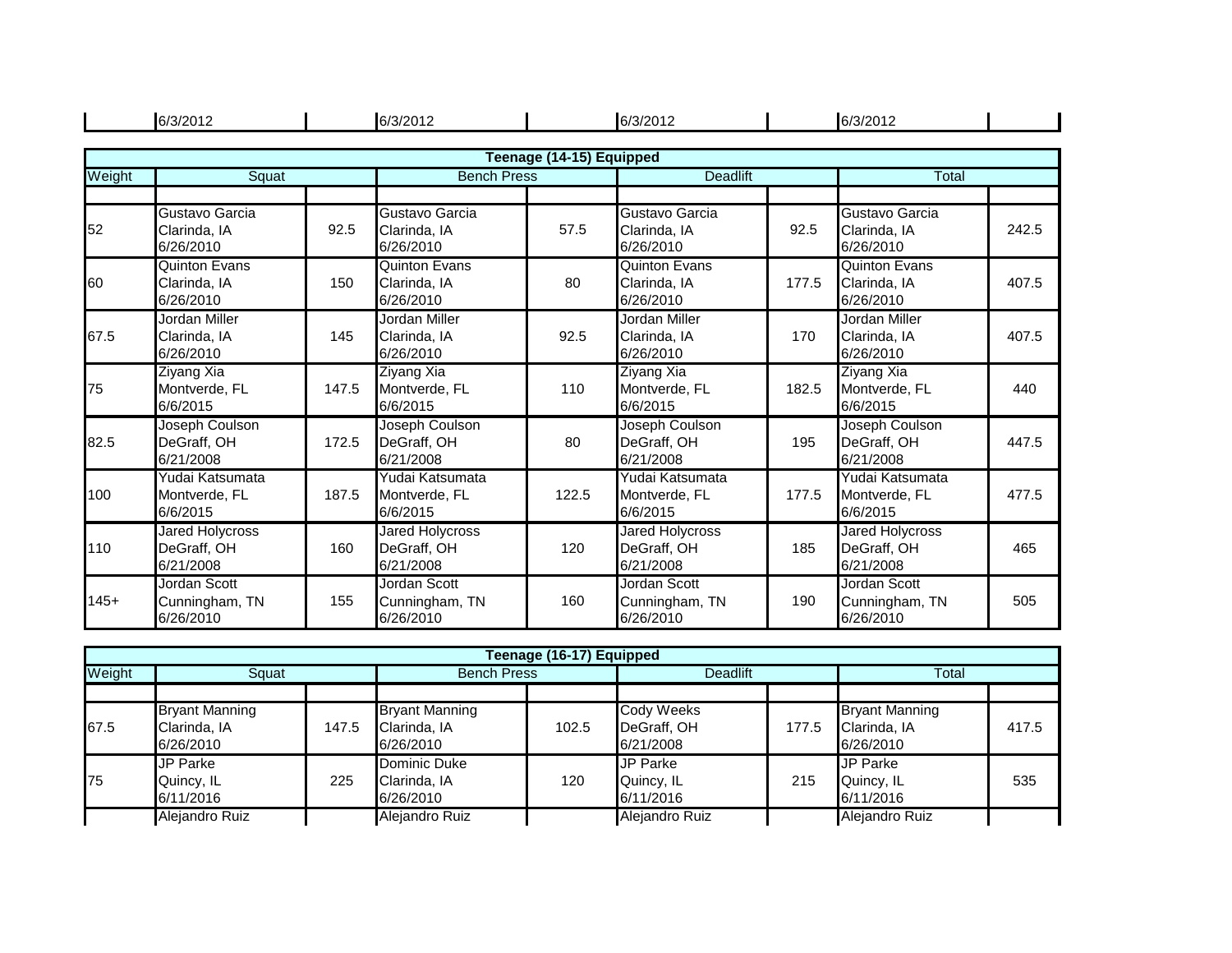| 100    | Montverde, FL<br>6/6/2015                         | 195   | Montverde, FL<br>6/6/2015                         | 160                      | Montverde, FL<br>6/6/2015                         | 235   | Montverde, FL<br>6/6/2015                         | 585   |
|--------|---------------------------------------------------|-------|---------------------------------------------------|--------------------------|---------------------------------------------------|-------|---------------------------------------------------|-------|
| 110    | <b>Tyler Scott</b><br>Cunningham, TN<br>6/26/2010 | 205   | <b>Tyler Scott</b><br>Cunningham, TN<br>6/26/2010 | 155                      | <b>Tyler Scott</b><br>Cunningham, TN<br>6/26/2010 | 205   | <b>Tyler Scott</b><br>Cunningham, TN<br>6/26/2010 | 565   |
| 125    | Chad Small<br>Maplewood, OH<br>6/21/2008          | 182.5 | <b>Chad Small</b><br>Maplewood, OH<br>6/21/2008   | 102.5                    | <b>Chad Small</b><br>Maplewood, OH<br>6/21/2008   | 202.5 | Chad Small<br>Maplewood, OH<br>6/21/2008          | 487.5 |
| $145+$ | Jordan Scott<br>Cunningham, TN<br>7/13/2013       | 230   | Jordan Scott<br>Cunningham, TN<br>6/26/2010       | 130                      | Jordan Scott<br>Cunningham, TN<br>6/26/2010       | 227.5 | Jordan Scott<br>Cunningham, TN<br>6/26/2010       | 587.5 |
|        |                                                   |       |                                                   |                          |                                                   |       |                                                   |       |
| Weight | Squat                                             |       | <b>Bench Press</b>                                | Teenage (18-19) Equipped | <b>Deadlift</b>                                   |       | <b>Total</b>                                      |       |
| 56     | Kyler Ferrell-Clegg<br>Montverde, FL<br>6/6/2015  | 90    | Kyler Ferrell-Clegg<br>Montverde, FL<br>6/6/2015  | 85                       | Kyler Ferrell-Clegg<br>Montverde, FL<br>6/6/2015  | 140   | Kyler Ferrell-Clegg<br>Montverde, FL<br>6/6/2015  | 315   |
| 67.5   | Sung-Yeah Chang<br>Montverde, FL<br>6/6/2015      | 155   | Sung-Yeah Chang<br>Montverde, FL<br>6/6/2015      | 107.5                    | Sung-Yeah Chang<br>Montverde, FL<br>6/6/2015      | 102.5 | Sung-Yeah Chang<br>Montverde, FL<br>6/6/2015      | 365   |
| 75     | Ranmone Tolbert<br>Clarinda, IA<br>6/26/2010      | 142.5 | Ranmone Tolbert<br>Clarinda, IA<br>6/26/2010      | 92.5                     | Ranmone Tolbert<br>Clarinda, IA<br>6/26/2010      | 187.5 | Ranmone Tolbert<br>Clarinda, IA<br>6/26/2010      | 417.5 |
| 90     | Benjamin Holtschlag<br>Quincy, IL<br>7/13/2013    | 227.5 | Benjamin Holtschlag<br>Quincy, IL<br>7/13/2013    | 125                      | Benjamin Holtschlag<br>Quincy, IL<br>7/13/2013    | 217.5 | Benjamin Holtschlag<br>Quincy, IL<br>7/13/2013    | 570   |
| 110    | <b>Tyler Scott</b><br>Cunningham, TN<br>6/3/2012  | 245   | <b>Tyler Scott</b><br>Cunningham, TN<br>6/3/2012  | 170                      | <b>Tyler Scott</b><br>Cunningham, TN<br>6/3/2012  | 230   | <b>Tyler Scott</b><br>Cunningham, TN<br>6/3/2012  | 645   |

|        | Junior (20-23) Equipped                             |       |                                                   |       |                                                   |       |                                                   |       |  |  |  |
|--------|-----------------------------------------------------|-------|---------------------------------------------------|-------|---------------------------------------------------|-------|---------------------------------------------------|-------|--|--|--|
| Weight | Squat                                               |       | <b>Bench Press</b>                                |       | <b>Deadlift</b>                                   |       | Total                                             |       |  |  |  |
|        |                                                     |       |                                                   |       |                                                   |       |                                                   |       |  |  |  |
| 75     | <b>Rickey Lee Crain</b><br>Shawnee, OK<br>7/11/2009 | 215   | Rickey Lee Crain<br>Shawnee, OK<br>7/11/2009      | 122.5 | Zach May<br>7/19/2014                             | 227.5 | Rickey Lee Crain<br>Shawnee, OK<br>7/11/2009      | 542.5 |  |  |  |
| 110    | <b>Tyler Scott</b><br>Cunningham, TN<br>7/13/2013   | 227.5 | <b>Tyler Scott</b><br>Cunningham, TN<br>7/13/2013 | 172.5 | <b>Tyler Scott</b><br>Cunningham, TN<br>7/13/2013 | 210   | <b>Tyler Scott</b><br>Cunningham, TN<br>7/13/2012 | 610   |  |  |  |
|        | Max Loeb                                            |       | Max Loeb                                          |       | Max Loeb                                          |       | Max Loeb                                          |       |  |  |  |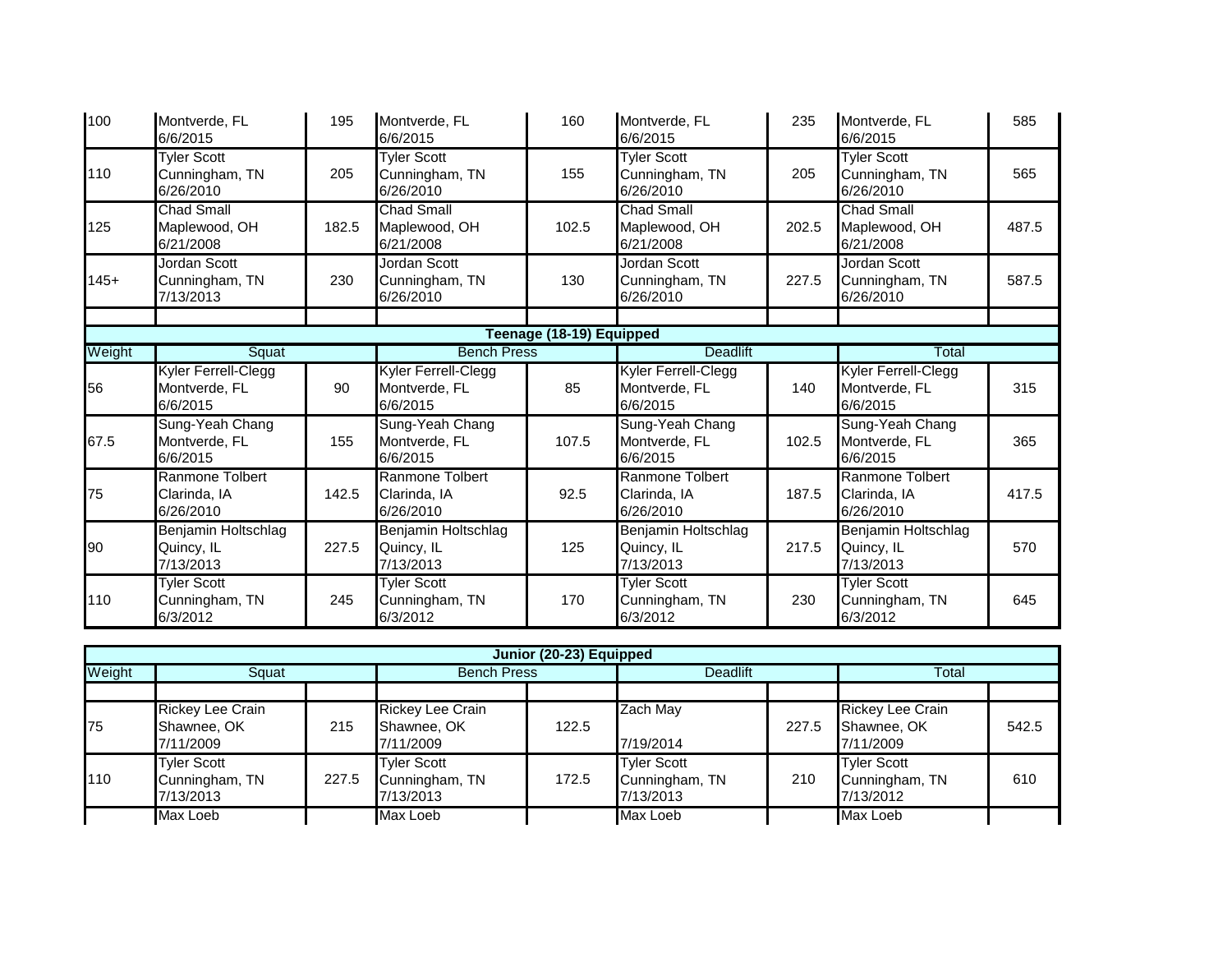| 125    | Lawrenceville, IL<br>6/12/2016                | 260 | Lawrenceville, IL<br>6/12/2016                | 155                       | Lawrenceville, IL<br>6/12/2016                | 245   | Lawrenceville, IL<br>6/12/2016                | 660   |
|--------|-----------------------------------------------|-----|-----------------------------------------------|---------------------------|-----------------------------------------------|-------|-----------------------------------------------|-------|
|        |                                               |     |                                               | Master 1 (40-44) Equipped |                                               |       |                                               |       |
| Weight | Squat                                         |     | <b>Bench Press</b>                            |                           | <b>Deadlift</b>                               |       | Total                                         |       |
| 75     | <b>Chris Siders</b><br>Canton, IL<br>6/21/008 | 205 | <b>Chris Siders</b><br>Canton, IL<br>6/21/008 | 125                       | <b>Chris Siders</b><br>Canton, IL<br>6/21/008 | 207.5 | <b>Chris Siders</b><br>Canton, IL<br>6/21/008 | 537.5 |
| 100    | Rodney Wood<br>West Plains, MO<br>6/26/2010   | 305 | Rodney Wood<br>West Plains, MO<br>6/26/2010   | 237.5                     | Rodney Wood<br>West Plains, MO<br>6/26/2010   | 265   | Rodney Wood<br>West Plains, MO<br>6/26/2010   | 807.5 |
| 110    | Dennis Wall<br>Pembrake, MA<br>6/3/2012       | 220 | Dennis Wall<br>Pembrake, MA<br>6/3/2012       | 127.5                     | Dennis Wall<br>Pembrake, MA<br>6/3/2012       | 200   | Dennis Wall<br>Pembrake, MA<br>6/3/2012       | 547.5 |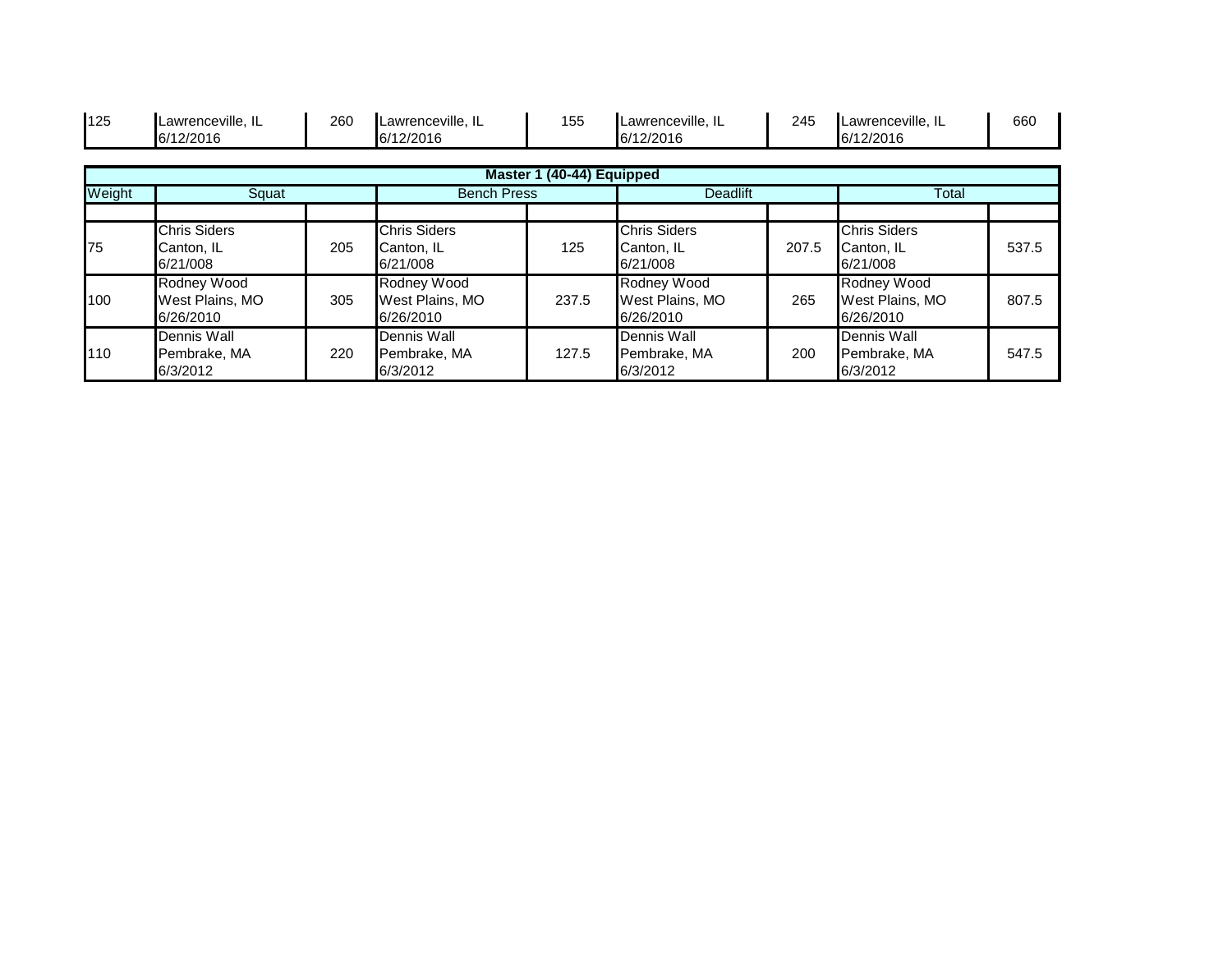| 145    | Robbie Saylor<br>Ottumwa, IA<br>7/11/2009        | 262.5 | Robbie Saylor<br>Ottumwa, IA<br>7/11/2009        | 220                       | Robbie Saylor<br>Ottumwa, IA<br>7/11/2009        | 272.5 | Robbie Saylor<br>Ottumwa, IA<br>7/11/2009        | 755   |
|--------|--------------------------------------------------|-------|--------------------------------------------------|---------------------------|--------------------------------------------------|-------|--------------------------------------------------|-------|
|        |                                                  |       |                                                  |                           |                                                  |       |                                                  |       |
|        |                                                  |       |                                                  | Master 2 (45-49) Equipped |                                                  |       |                                                  |       |
| Weight | Squat                                            |       | <b>Bench Press</b>                               |                           | <b>Deadlift</b>                                  |       | Total                                            |       |
|        |                                                  |       |                                                  |                           |                                                  |       |                                                  |       |
| 75     | Steve Lumpe<br>Bedford, IN<br>6/21/2008          | 192.5 | Steve Lumpe<br>Bedford, IN<br>6/21/2008          | 137.5                     | <b>Steve Lumpe</b><br>Bedford, IN<br>6/21/2008   | 192.5 | Steve Lumpe<br>Bedford, IN<br>6/21/2008          | 522.5 |
| 82.5   | Mark Marocco<br>Hanson, MA<br>6/3/2012           | 210   | Mark Marocco<br>Hanson, MA<br>6/3/2012           | 115                       | Mark Marocco<br>Hanson, MA<br>6/3/2012           | 210   | Mark Marocco<br>Hanson, MA<br>6/3/2012           | 535   |
| 90     | <b>Chuck Peters</b><br>Berkely, MA<br>6/3/2012   | 227.5 | <b>Chuck Peters</b><br>Berkely, MA<br>6/3/2012   | 172.5                     | Jeff Hargett<br>Greensburg, NC<br>7/16/2011      | 242.5 | <b>Chuck Peters</b><br>Berkely, MA<br>6/3/2012   | 627.5 |
| 125    | Dan Driscoll<br>Whitman, MA<br>6/3/2012          | 297.5 | Raymond Zimmerman<br>Greenville, MI<br>8/11/2007 | 190                       | Dan Driscoll<br>Whitman, MA<br>6/3/2012          | 275   | Dan Driscoll<br>Whitman, MA<br>6/3/2012          | 732.5 |
| 145    | <b>Daniel Cotter</b><br>Chicago, IL<br>7/19/2014 | 195   | David Beversdorf<br>Columbia, MO<br>6/26/2010    | 275                       | <b>Daniel Cotter</b><br>Chicago, IL<br>7/19/2014 | 195   | <b>Daniel Cotter</b><br>Chicago, IL<br>7/19/2014 | 555   |

|        |                                                                   |       |                                               | Master 3 (50-54) Equipped |                                               |       |                                               |       |
|--------|-------------------------------------------------------------------|-------|-----------------------------------------------|---------------------------|-----------------------------------------------|-------|-----------------------------------------------|-------|
| Weight | Squat                                                             |       | <b>Bench Press</b>                            |                           | <b>Deadlift</b>                               |       | Total                                         |       |
|        |                                                                   |       |                                               |                           |                                               |       |                                               |       |
| 67.5   | David Wilson<br>Dearborn, MI<br>6/21/2008                         | 152.5 | David Wilson<br>Dearborn, MI<br>6/21/2008     | 125                       | David Wilson<br>Dearborn, MI<br>6/21/2008     | 205   | David Wilson<br>Dearborn, MI<br>6/21/2008     | 482.5 |
| 75     | $\overline{\text{Tim}}$ Fletcher<br>Holz Summitt, MO<br>6/26/2010 | 182.5 | Johnny Gayton<br>Bonaire, GA<br>8/11/2007     | 137.5                     | Johnny Gayton<br>Bonaire, GA<br>8/11/2007     | 205   | Johnny Gayton<br>Bonaire, GA<br>8/11/2007     | 502.5 |
| 90     | David Low<br>Attleboro, MA<br>6/3/2012                            | 255   | David Low<br>Attleboro, MA<br>6/3/2012        | 132.5                     | David Low<br>Attleboro, MA<br>6/3/2012        | 262.5 | David Low<br>Attleboro, MA<br>6/3/2012        | 650   |
| 100    | <b>Gary Bagley</b><br>Quincy, IL<br>7/13/2013                     | 227.5 | <b>Gary Bagley</b><br>Quincy, IL<br>7/19/2014 | 130                       | <b>Gary Bagley</b><br>Quincy, IL<br>7/19/2014 | 227.5 | <b>Gary Bagley</b><br>Quincy, IL<br>7/19/2014 | 585   |
| 110    | Dave Lawrence<br>Kalamazoo, MI                                    | 215   | Dave Lawrence<br>Kalamazoo, MI                | 147.5                     | Ken Jones<br>Clarkesville, TN                 | 185   | Dave Lawrence<br>Kalamazoo, MI                | 545   |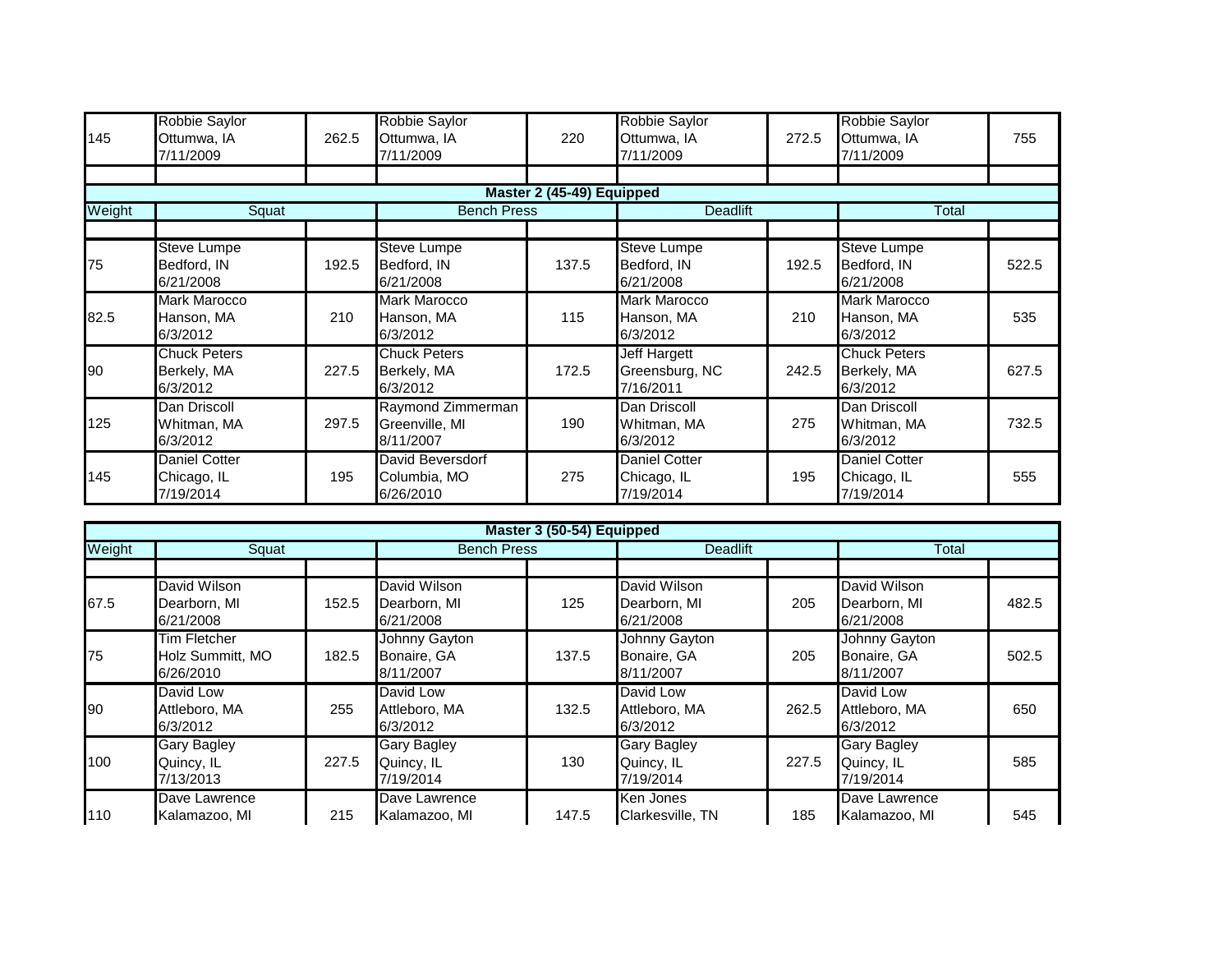|     | 7/8/2006                                           |     | 7/8/2006                                           |     | 6/21/2008                                          |     | 7/8/2006                                           |     |
|-----|----------------------------------------------------|-----|----------------------------------------------------|-----|----------------------------------------------------|-----|----------------------------------------------------|-----|
| 125 | <b>Brad Lovejov</b><br>Kingsville, OH<br>6/21/2008 | 185 | <b>Brad Lovejov</b><br>Kingsville, OH<br>6/21/2008 | 130 | <b>Brad Lovejov</b><br>Kingsville, OH<br>6/21/2008 | 220 | <b>Brad Lovejov</b><br>Kingsville, OH<br>6/21/2008 | 535 |

|        |                    |       |                     | Master 4 (55-59) Equipped |                     |       |                     |       |
|--------|--------------------|-------|---------------------|---------------------------|---------------------|-------|---------------------|-------|
| Weight | Squat              |       | <b>Bench Press</b>  |                           | <b>Deadlift</b>     |       | Total               |       |
|        |                    |       |                     |                           |                     |       |                     |       |
|        | James Bell         |       | James Bell          |                           | James Bell          |       | James Bell          |       |
| 100    | St. Louis, MO      | 250   | St. Louis, MO       | 137.5                     | St. Louis, MO       | 227.5 | St. Louis, MO       | 615   |
|        | 6/26/2010          |       | 6/26/2010           |                           | 6/26/2010           |       | 6/26/2010           |       |
|        | James Bell         |       | <b>Steven Cohle</b> |                           | <b>Steven Cohle</b> |       | <b>Steven Cohle</b> |       |
| 110    | St. Louis, MO      | 240   | Byron Center, MI    | 157.5                     | Byron Center, MI    | 250   | Byron Center, MI    | 605   |
|        | 7/27/2011          |       | 7/8/2006            |                           | 7/8/2006            |       | 7/8/2006            |       |
|        | <b>Bill Duncan</b> |       | <b>Bill Duncan</b>  |                           | <b>Bill Duncan</b>  |       | <b>Bill Duncan</b>  |       |
| $145+$ | Mexico, MO         | 227.5 | Mexico, MO          | 160                       | Mexico, MO          | 205   | Mexico, MO          | 592.5 |
|        | 6/25/2017          |       | 6/25/2017           |                           | 6/25/2017           |       | 6/25/2017           |       |

|        |                                                       |       |                                                            | Master 5 (60-64) Equipped |                                                            |       |                                                       |       |
|--------|-------------------------------------------------------|-------|------------------------------------------------------------|---------------------------|------------------------------------------------------------|-------|-------------------------------------------------------|-------|
| Weight | Squat                                                 |       |                                                            | <b>Bench Press</b>        | <b>Deadlift</b>                                            |       | Total                                                 |       |
|        |                                                       |       |                                                            |                           |                                                            |       |                                                       |       |
| 60     | <b>Gary Morrison</b><br>Grand Rapids, MI<br>8/11/2007 | 132.5 | <b>Gary Morrison</b><br>Grand Rapids, MI<br>8/11/2007      | 85                        | <b>Gary Morrison</b><br>Grand Rapids, MI<br>8/11/2007      | 147.5 | <b>Gary Morrison</b><br>Grand Rapids, MI<br>8/11/2007 | 365   |
| 67.5   | Theodore Feight<br>Lansing, MI<br>8/11/2007           | 147.5 | Theodore Feight<br>Lansing, MI<br>8/11/2007                | 95                        | Theodore Feight<br>Lansing, MI<br>8/11/2007                | 155   | Theodore Feight<br>Lansing, MI<br>8/11/2007           | 397.5 |
| 82.5   | Robert Batko<br>Houghton Lake, MI<br>6/3/2012         | 200   | <b>Eddie White</b><br><b>Blue Springs, MO</b><br>7/13/2013 | 132.5                     | <b>Eddie White</b><br><b>Blue Springs, MO</b><br>7/13/2013 | 260   | <b>Eddie White</b><br>Blue Springs, MO<br>7/13/2013   | 562.5 |
| 82.5   | Robert Batko<br>Houghton Lake, MI<br>6/21/2008        | 150   | Jack Culp<br>Kalamazoo, MI<br>7/8/2006                     | 112.5                     | Robert Batko<br>Houghton Lake, MI<br>6/21/2008             | 190   | Robert Batko<br>Houghton Lake, MI<br>6/21/2008        | 432.5 |
| 110    | Jim Bell<br>St Louis, MO<br>6/25/2017                 | 212.5 | Jim Bell<br>St Louis, MO<br>6/25/2017                      | 122.5                     | Jim Bell<br>St Louis, MO<br>6/25/2017                      | 215   | Jim Bell<br>St Louis, MO<br>6/25/2017                 | 550   |
| 125    | Paul Wrenn<br>Clarkesville, TN<br>6/21/2008           | 215   | Paul Wrenn<br>Clarkesville, TN<br>6/21/2008                | 130                       | Paul Wrenn<br>Clarkesville, TN<br>6/21/2008                | 220   | Paul Wrenn<br>Clarkesville, TN<br>6/21/2008           | 565   |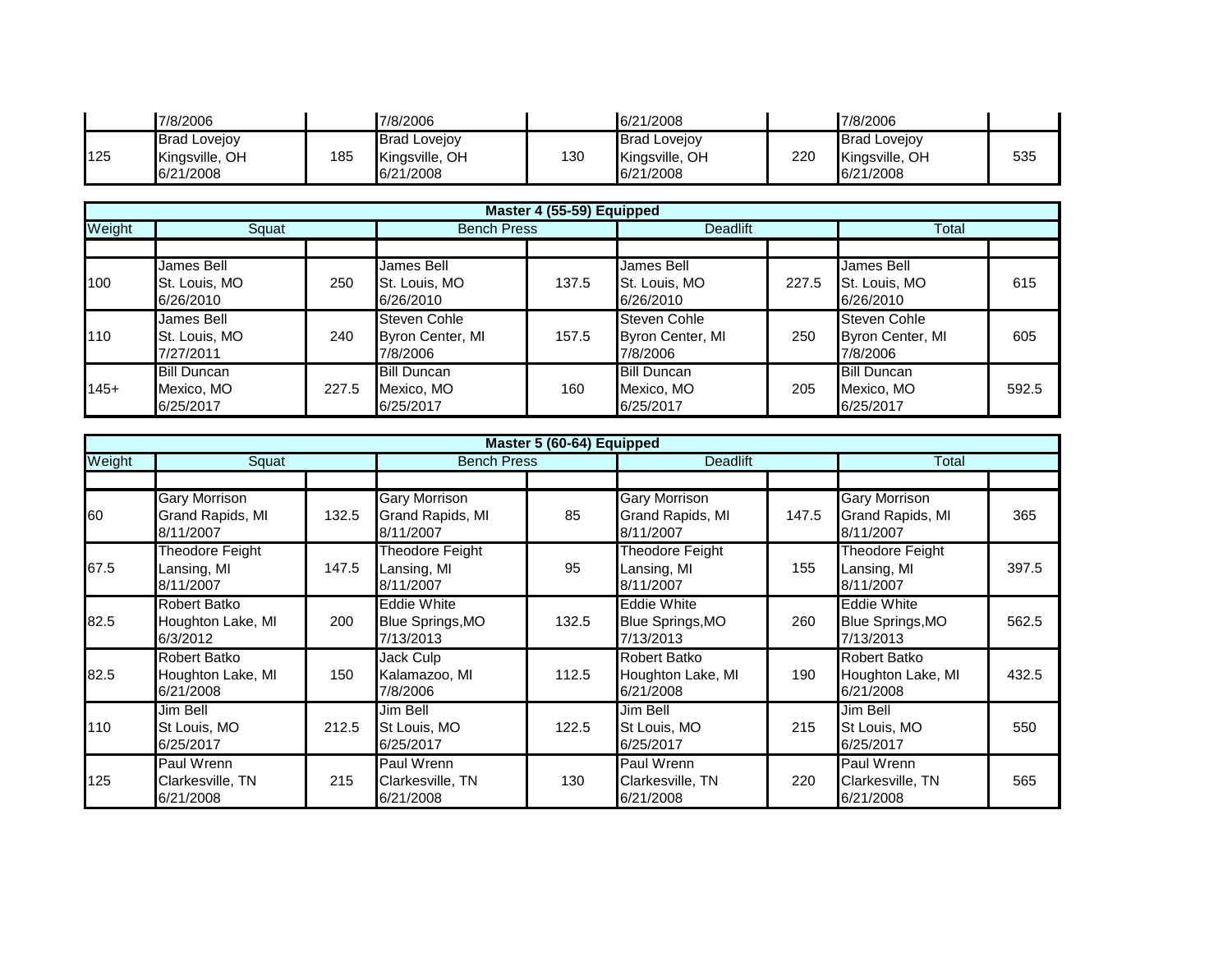|        |                                               |       |                                             | Master 6 (65-69) Equipped |                                                      |       |                                                      |       |
|--------|-----------------------------------------------|-------|---------------------------------------------|---------------------------|------------------------------------------------------|-------|------------------------------------------------------|-------|
| Weight | Squat                                         |       | <b>Bench Press</b>                          |                           | <b>Deadlift</b>                                      |       |                                                      |       |
|        |                                               |       |                                             |                           |                                                      |       |                                                      |       |
| 75     | Leon McCrary<br>Scituate, MA<br>7/8/2006      | 122.5 | eon McCrary<br>Scituate, MA<br>7/8/2006     | 52.5                      | Leon McCrary<br>Scituate, MA<br>7/8/2006             | 165   | Leon McCrary<br>Scituate, MA<br>7/8/2006             | 340   |
| 82.5   | Robert Batko<br>Houghton Lake, MI<br>6/3/2012 | 180   | Jim Waters<br>Santa Clara, CA<br>7/8/2006   | 95                        | <b>Robert Batko</b><br>Houghton Lake, MI<br>6/3/2012 | 215   | <b>Robert Batko</b><br>Houghton Lake, MI<br>6/3/2012 | 482.5 |
| 100    | David Mansfield<br>Hanson, MA<br>6/3/2012     | 250   | David Mansfield<br>Hanson, MA<br>6/3/2012   | 122.5                     | <b>David Mansfield</b><br>Hanson, MA<br>6/3/2012     | 240   | David Mansfield<br>Hanson, MA<br>6/3/2012            | 612.5 |
| 110    | Paul Wrenn<br>Clarkesville, TN<br>7/13/2013   | 190   | Paul Wrenn<br>Clarkesville, TN<br>7/13/2013 | 92.5                      | Paul Wrenn<br>Clarkesville, TN<br>7/13/2013          | 197.5 | Paul Wrenn<br>Clarkesville, TN<br>7/13/2013          | 480   |
| 125    | Paul Wrenn<br>Clarkesville, TN<br>6/26/2010   | 230   | Paul Wrenn<br>Clarkesville, TN<br>6/26/2010 | 115                       | Paul Wrenn<br>Clarkesville, TN<br>6/26/2010          | 232.5 | Paul Wrenn<br>Clarkesville, TN<br>6/26/2010          | 575   |
|        |                                               |       |                                             |                           |                                                      |       |                                                      |       |
|        |                                               |       |                                             | Master 7 (70-74) Equipped |                                                      |       |                                                      |       |
| Weight | Squat                                         |       | <b>Bench Press</b>                          |                           | <b>Deadlift</b>                                      |       | Total                                                |       |
|        |                                               |       |                                             |                           |                                                      |       |                                                      |       |
| 75     |                                               |       |                                             |                           |                                                      |       |                                                      |       |
| 145    | Paul Wrenn<br>Clarkesville, TN<br>6/26/2010   | 175   | Paul Wrenn<br>Clarkesville, TN<br>6/26/2010 | 112.5                     | Paul Wrenn<br>Clarkesville, TN<br>6/26/2010          | 205   | Paul Wrenn<br>Clarkesville, TN<br>6/26/2010          | 492.5 |

|           | <b>Police/Military/Fire Equipped</b>                      |       |                                                           |       |                                                           |       |                                                           |     |  |  |  |  |
|-----------|-----------------------------------------------------------|-------|-----------------------------------------------------------|-------|-----------------------------------------------------------|-------|-----------------------------------------------------------|-----|--|--|--|--|
| Weight    | Squat                                                     |       | <b>Bench Press</b>                                        |       | Deadlift                                                  |       | Total                                                     |     |  |  |  |  |
|           |                                                           |       |                                                           |       |                                                           |       |                                                           |     |  |  |  |  |
| <b>90</b> | <b>Brian Cannon</b><br>Wataga, IL<br>8/11/2007            | 262.5 | <b>Brian Cannon</b><br>Wataga, IL<br>8/11/2007            | 192.5 | <b>Brian Cannon</b><br>Wataga, IL<br>8/11/2007            | 225   | <b>Brian Cannon</b><br>Wataga, IL<br>8/11/2007            | 675 |  |  |  |  |
| 110       | <b>Christopher Modlin</b><br>Warrensburg, MO<br>6/26/2010 | 282.5 | <b>Christopher Modlin</b><br>Warrensburg, MO<br>6/26/2010 | 195   | <b>Christopher Modlin</b><br>Warrensburg, MO<br>6/26/2010 | 272.5 | <b>Christopher Modlin</b><br>Warrensburg, MO<br>6/26/2010 | 750 |  |  |  |  |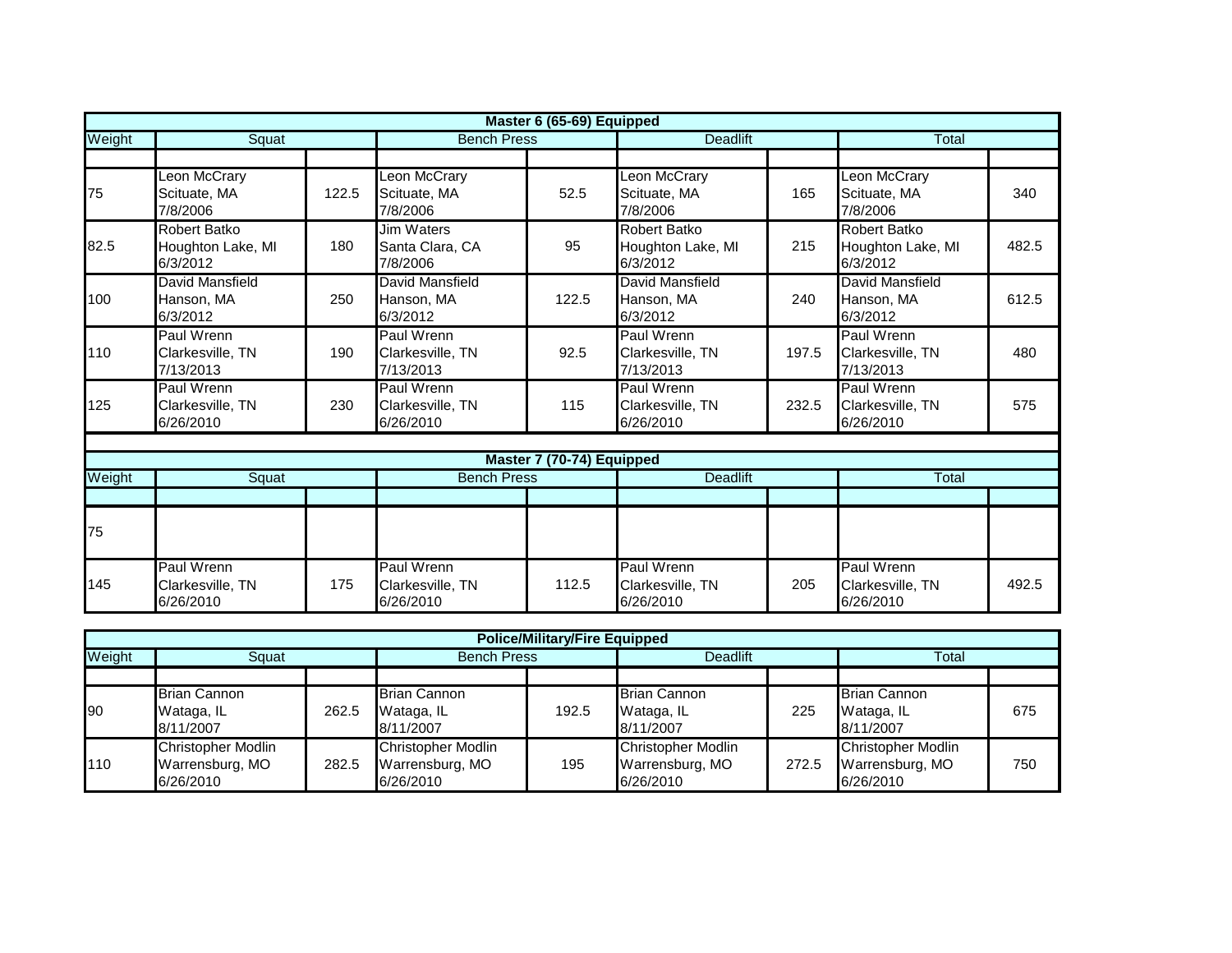## Single Event Unequipped National Records Updated 05/11/2022 New Record

|                     |                                                         |       | Men's 52 kilo                                |      |                                              |       |
|---------------------|---------------------------------------------------------|-------|----------------------------------------------|------|----------------------------------------------|-------|
| Weight              | Squat                                                   |       | <b>Bench Press</b>                           |      | <b>Deadlift</b>                              |       |
|                     |                                                         |       |                                              |      |                                              |       |
| Open                | Johnathon Wrenn<br>Good Hope, IL<br>3/4/2017            | 167.5 | Johnathon Wrenn<br>Good Hope, IL<br>3/4/2017 | 100  | Johnathon Wrenn<br>Good Hope, IL<br>3/4/2017 | 172.5 |
|                     | Jacob Stagg<br>T1 (14-15) Evansville, IN<br>3/9/2013    | 92.5  |                                              |      | Jacob Stagg<br>Evansville, IN<br>3/9/2013    | 140   |
|                     | Evan Seng<br>T2 (16-17) Evansville, IN<br>10/10/2020    | 117.5 | Evan Seng<br>Evansville, IN<br>10/10/2020    | 57.5 | Evan Seng<br>Evansville, IN<br>10/10/2020    | 135   |
|                     | Johnathon Wrenn<br>T3 (18-19) Good Hope, IL<br>2/4/2012 | 142.5 | Johnathon Wrenn<br>Good Hope, IL<br>2/4/2012 | 85   | Johnathon Wrenn<br>Good Hope, IL<br>2/4/2012 | 155   |
| Junior (20-<br>(24) |                                                         |       | <b>Ryan Sutera</b><br>3/7/2015               | 77.5 |                                              |       |
| M1 (40-<br>44)      |                                                         |       |                                              |      |                                              |       |
| M2 (45-<br>49)      |                                                         |       |                                              |      |                                              |       |
| M3 (50-<br>54)      |                                                         |       |                                              |      |                                              |       |
| M4 (55-<br>59)      |                                                         |       |                                              |      |                                              |       |
| M5 (60-<br>69)      |                                                         |       |                                              |      |                                              |       |
| MAG IGE             |                                                         |       |                                              |      |                                              |       |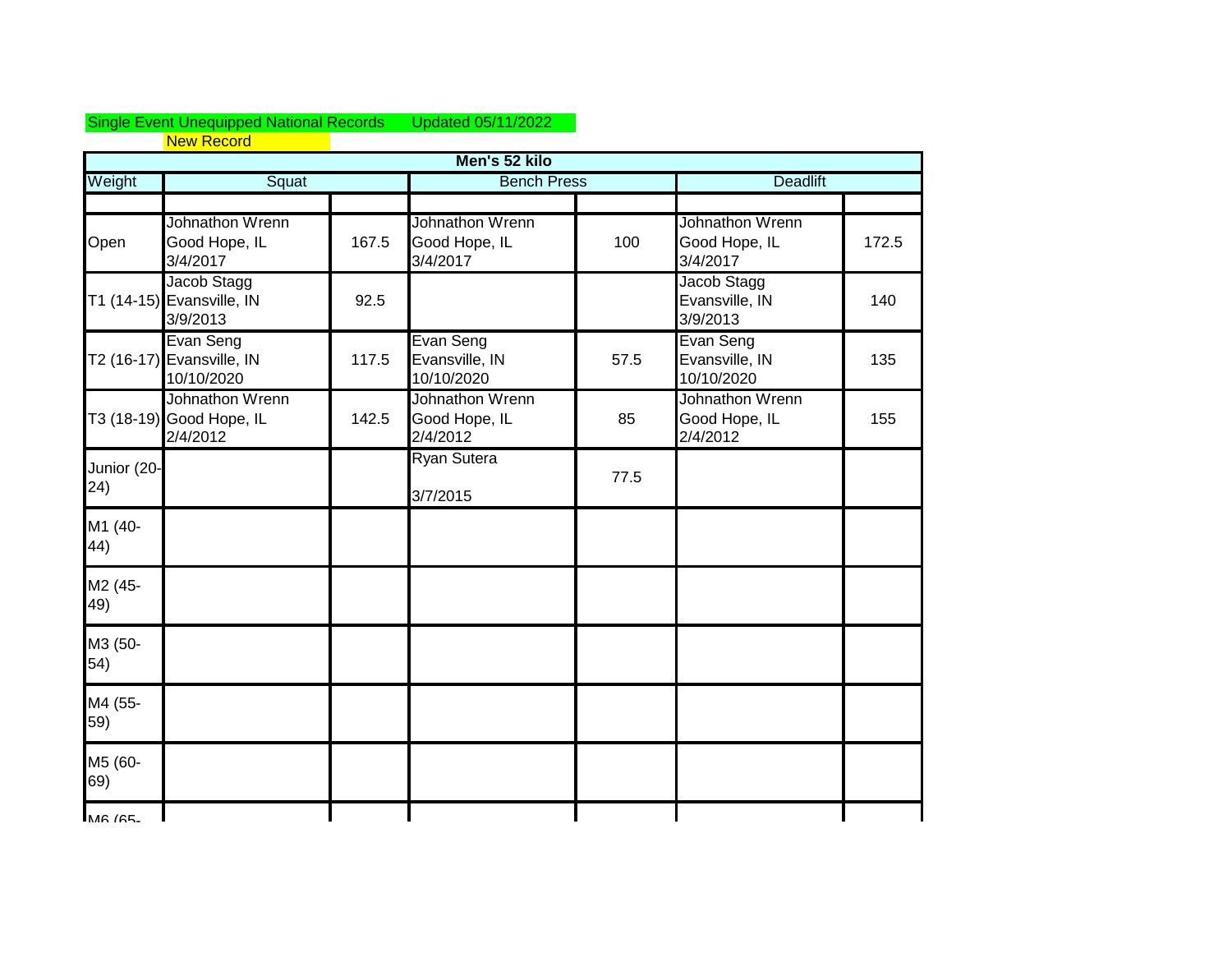| $\begin{bmatrix} 1 & 0 & 0 \\ 6 & 9 & 0 \\ 0 & 0 & 0 \end{bmatrix}$ |  |  |  |
|---------------------------------------------------------------------|--|--|--|
| M7 (70-<br>74)                                                      |  |  |  |
| M8 (75-<br>79)                                                      |  |  |  |
| M9 (80-<br>84)                                                      |  |  |  |
| M10 (85-<br>90)                                                     |  |  |  |

|                     |                                              |     | Men's 56 kilo                                   |      |                                              |     |  |
|---------------------|----------------------------------------------|-----|-------------------------------------------------|------|----------------------------------------------|-----|--|
| Weight              | Squat                                        |     | <b>Bench Press</b>                              |      | <b>Deadlift</b>                              |     |  |
|                     |                                              |     |                                                 |      |                                              |     |  |
| Open                | Johnathon Wrenn<br>Good Hope, IL<br>3/9/2013 | 160 | Vin Voeun<br>Zeeland, MI<br>2/25/2006           | 110  | Johnathon Wrenn<br>Good Hope, IL<br>3/7/2015 | 170 |  |
| $T1(14-15)$         |                                              |     | <b>Mason Harbour</b><br>DeGraff, OH<br>4/5/2008 | 62.5 |                                              |     |  |
| T2 (16-17)          |                                              |     |                                                 |      |                                              |     |  |
| T3 (18-19)          |                                              |     |                                                 |      |                                              |     |  |
| Junior (20-<br>(24) | Johnathon Wrenn<br>Good Hope, IL<br>3/9/2013 | 160 | Johnathon Wrenn<br>Good Hope, IL<br>3/9/2013    | 95   | Johnathon Wrenn<br>Good Hope, IL<br>3/7/2015 | 170 |  |
| M1 (40-<br>44)      |                                              |     |                                                 |      |                                              |     |  |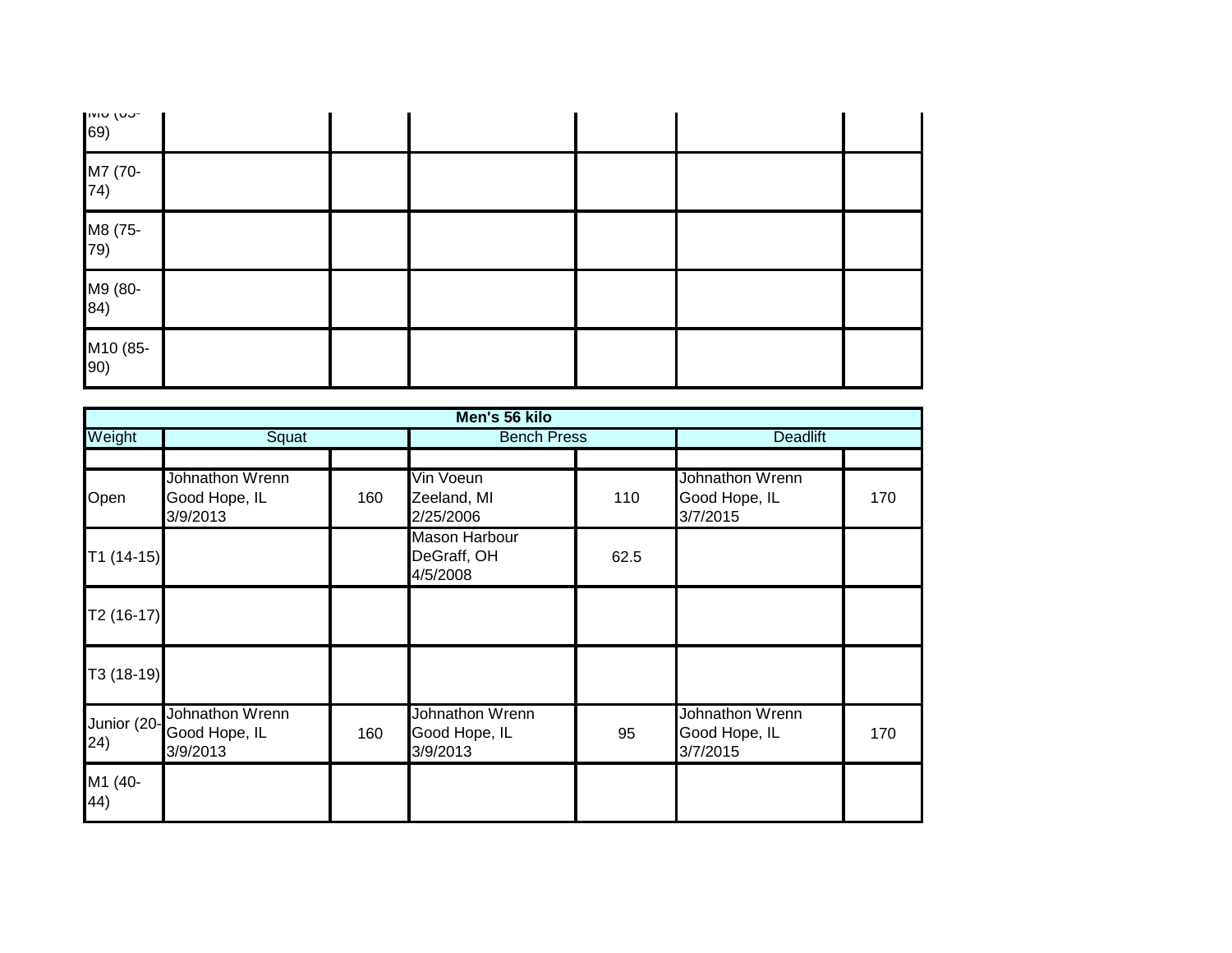| M2 (45-<br>49)  |  |  |  |
|-----------------|--|--|--|
| M3 (50-<br>54)  |  |  |  |
| M4 (55-<br>59)  |  |  |  |
| M5 (60-<br>69)  |  |  |  |
| M6 (65-<br>69)  |  |  |  |
| M7 (70-<br>74)  |  |  |  |
| M8 (75-<br>79)  |  |  |  |
| M9 (80-<br>84)  |  |  |  |
| M10 (85-<br>90) |  |  |  |

|        | Men's 60 kilo                                    |     |                                             |       |                                             |       |  |  |  |  |  |
|--------|--------------------------------------------------|-----|---------------------------------------------|-------|---------------------------------------------|-------|--|--|--|--|--|
| Weight | Squat                                            |     | <b>Bench Press</b>                          |       | <b>Deadlift</b>                             |       |  |  |  |  |  |
|        |                                                  |     |                                             |       |                                             |       |  |  |  |  |  |
| Open   | Johnathon Wrenn<br>Good Hope, IL<br>4/17/2021    | 155 | Jimmy Fairchild<br>Croswell, MI<br>3/6/2010 | 107.5 | Jimmy Fairchild<br>Croswell, MI<br>3/6/2010 | 197.5 |  |  |  |  |  |
|        | <b>Andrew Stagg</b><br>T1 (14-15) Evansville, IN | 110 | <b>Andrew Stagg</b><br>Evansville, IN       | 62.5  | <b>Andrew Stagg</b><br>Evansville, IN       | 147.5 |  |  |  |  |  |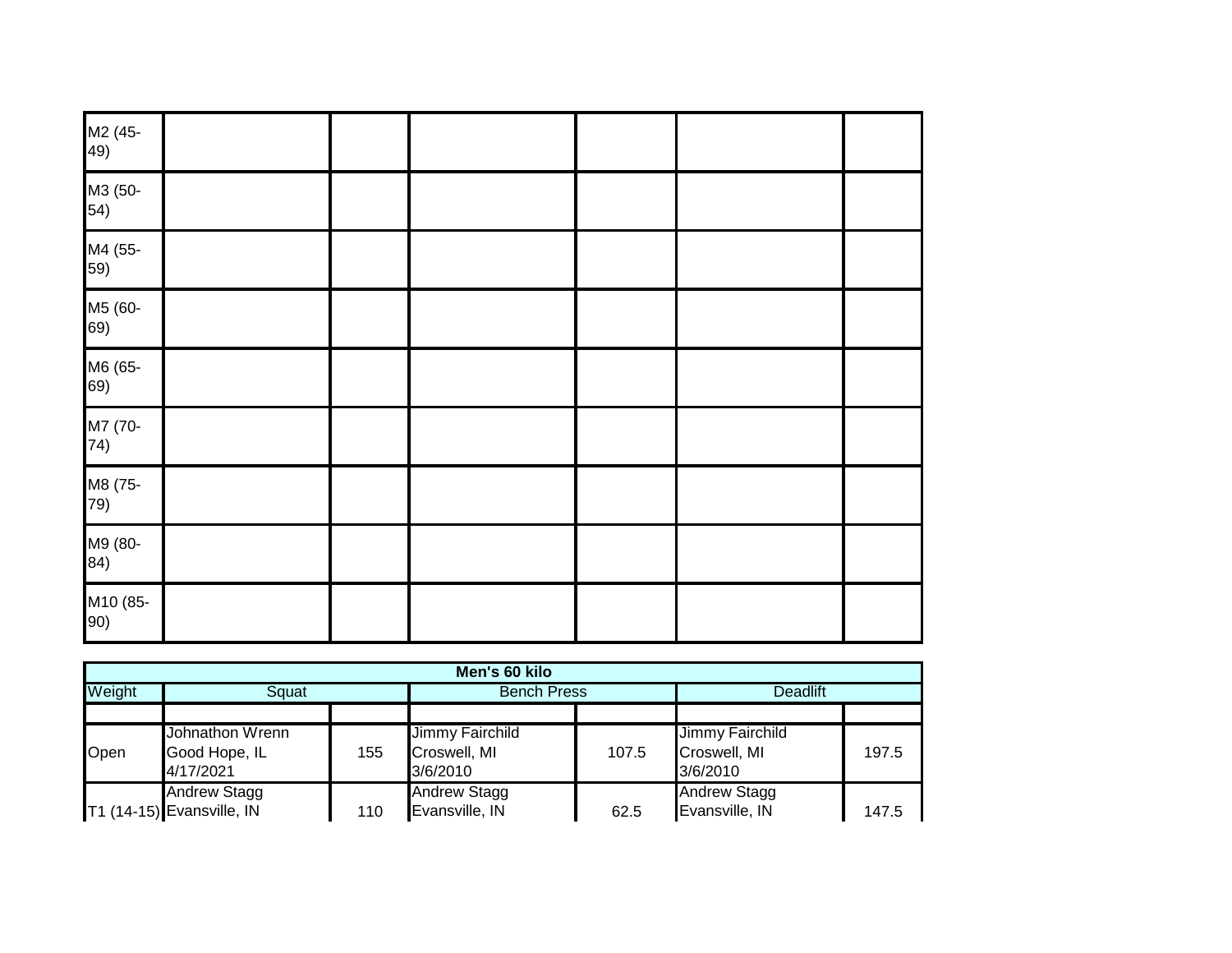|                     | 3/6/2010                                                      |     | 3/6/2010                                             |       | 3/6/2010                                             |       |
|---------------------|---------------------------------------------------------------|-----|------------------------------------------------------|-------|------------------------------------------------------|-------|
|                     | Jacob Stagg<br>T2 (16-17) Evansville, IN<br>3/7/2015          | 130 | <b>Dylan Price</b><br>China Township, MI<br>3/5/2011 | 100   | <b>Zachary Maxfield</b><br>Croswell, MI<br>3/5/2011  | 187.5 |
|                     | <b>Jimmy Fairchild</b><br>T3 (18-19) Croswell, MI<br>3/6/2010 | 150 | Jimmy Fairchild<br>Croswell, MI<br>3/6/2010          | 107.5 | <b>Jimmy Fairchild</b><br>Croswell, MI<br>3/6/2010   | 197.5 |
| Junior (20-<br>(24) |                                                               |     |                                                      |       |                                                      |       |
| M1 (40-<br>44)      |                                                               |     |                                                      |       |                                                      |       |
| M2 (45-<br>49)      |                                                               |     |                                                      |       |                                                      |       |
| M3 (50-<br>54)      |                                                               |     |                                                      |       |                                                      |       |
| M4 (55-<br>59)      |                                                               |     |                                                      |       |                                                      |       |
| M5 (60-<br>69)      | <b>Gary Morrison</b><br>Grand Rapids, MI<br>3/6/2010          | 95  | <b>Gary Morrison</b><br>Grand Rapids, MI<br>3/6/2010 | 82.5  | <b>Gary Morrison</b><br>Grand Rapids, MI<br>3/6/2010 | 137.5 |
| M6 (65-<br>69)      |                                                               |     |                                                      |       |                                                      |       |
| M7 (70-<br>74)      | <b>Tom LaFontaine</b><br>Columbia, MO<br>4/17/2021            | 80  | <b>Steve Smith</b><br>Oviedo, FL<br>6/23/2007        | 77.5  | <b>Tom LaFontaine</b><br>Columbia, MO<br>4/17/2021   | 117.5 |
| M8 (75-<br>79)      | <b>Tom LaFontaine</b><br>Columbia, MO<br>5/7/2022             | 85  | <b>Tom LaFontaine</b><br>Columbia, MO<br>5/7/2022    | 60    | <b>Tom LaFontaine</b><br>Columbia, MO<br>5/7/2022    | 125   |
| M9 (80-<br>84)      |                                                               |     |                                                      |       |                                                      |       |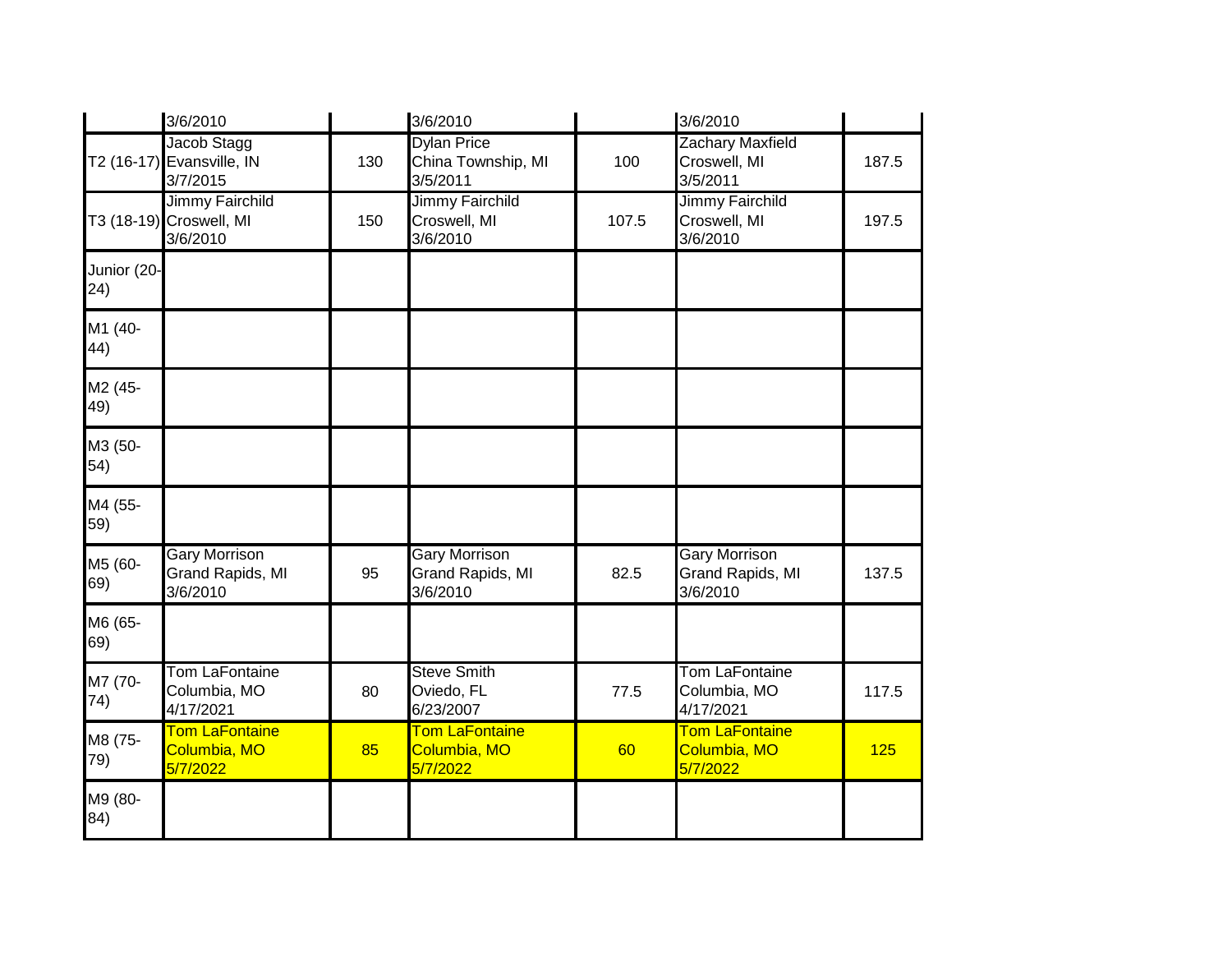| M10 (85-<br>90) |  |  |  |
|-----------------|--|--|--|
|                 |  |  |  |

|                    |                                                              |       | Men's 67.5 kilo                                    |       |                                                   |       |
|--------------------|--------------------------------------------------------------|-------|----------------------------------------------------|-------|---------------------------------------------------|-------|
| Weight             | Squat                                                        |       | <b>Bench Press</b>                                 |       | <b>Deadlift</b>                                   |       |
| Open               | Marcus Wynn<br>MaComb, IL<br>3/6/2010                        | 172.5 | David Wilson<br>Dearborn, MI<br>3/14/2009          | 132.5 | David Wilson<br>Dearborn, MI<br>3/14/2009         | 227.5 |
| $T1(14-15)$        |                                                              |       | <b>Blake Harris</b><br>Walkerton, IN<br>4/5/2008   | 95    | Cesar Ramirez<br>Wyoming, MI<br>3/5/2011          | 140   |
|                    | <b>Bobby Sutherby</b><br>T2 (16-17) Jackson, MI<br>3/14/2009 | 135   | <b>Bobby Sutherby</b><br>Jackson, MI<br>3/14/2009  | 102.5 | <b>Bobby Sutherby</b><br>Jackson, MI<br>3/14/2009 | 182.5 |
|                    | Jacob Stagg<br>T3 (18-19) Evansville, IN<br>3/5/2016         | 140   | <b>Jimmy Fairchild</b><br>Croswell, MI<br>3/5/2011 | 112.5 | Jacob Stagg<br>Evansville, IN<br>3/17/2018        | 192.5 |
| Junior (20-<br>24) | Jordan Williams<br>3/5/2016                                  | 167.5 | David Wang<br>Columbia, MO<br>3/17/2048            | 100   | Jordan Williams<br>3/5/2016                       | 202.5 |
| M1 (40-<br>44)     | <b>Todd Greenman</b><br>Wayland, MI<br>3/5/2011              | 145   | <b>Todd Greenman</b><br>Wayland, MI<br>3/6/2010    | 120   | <b>Todd Greenman</b><br>Wayland, MI<br>3/5/2011   | 180   |
| M2 (45-<br>49)     |                                                              |       |                                                    |       |                                                   |       |
| M3 (50-<br>54)     | David Wilson<br>Dearborn, MI<br>3/14/2009                    | 165   | David Wilson<br>Dearborn, MI<br>3/14/2009          | 132.5 | <b>David Wilson</b><br>Dearborn, MI<br>3/14/2009  | 227.5 |
| M4 (55-<br>59)     |                                                              |       |                                                    |       |                                                   |       |
| M5 (60-<br>lagi    | <b>Mike Wider</b><br>Bristol, IN                             | 132.5 | <b>Gary Morrison</b><br>Grand Rapids, MI           | 87.5  | <b>Mike Wider</b><br>Bristol, IN                  | 195   |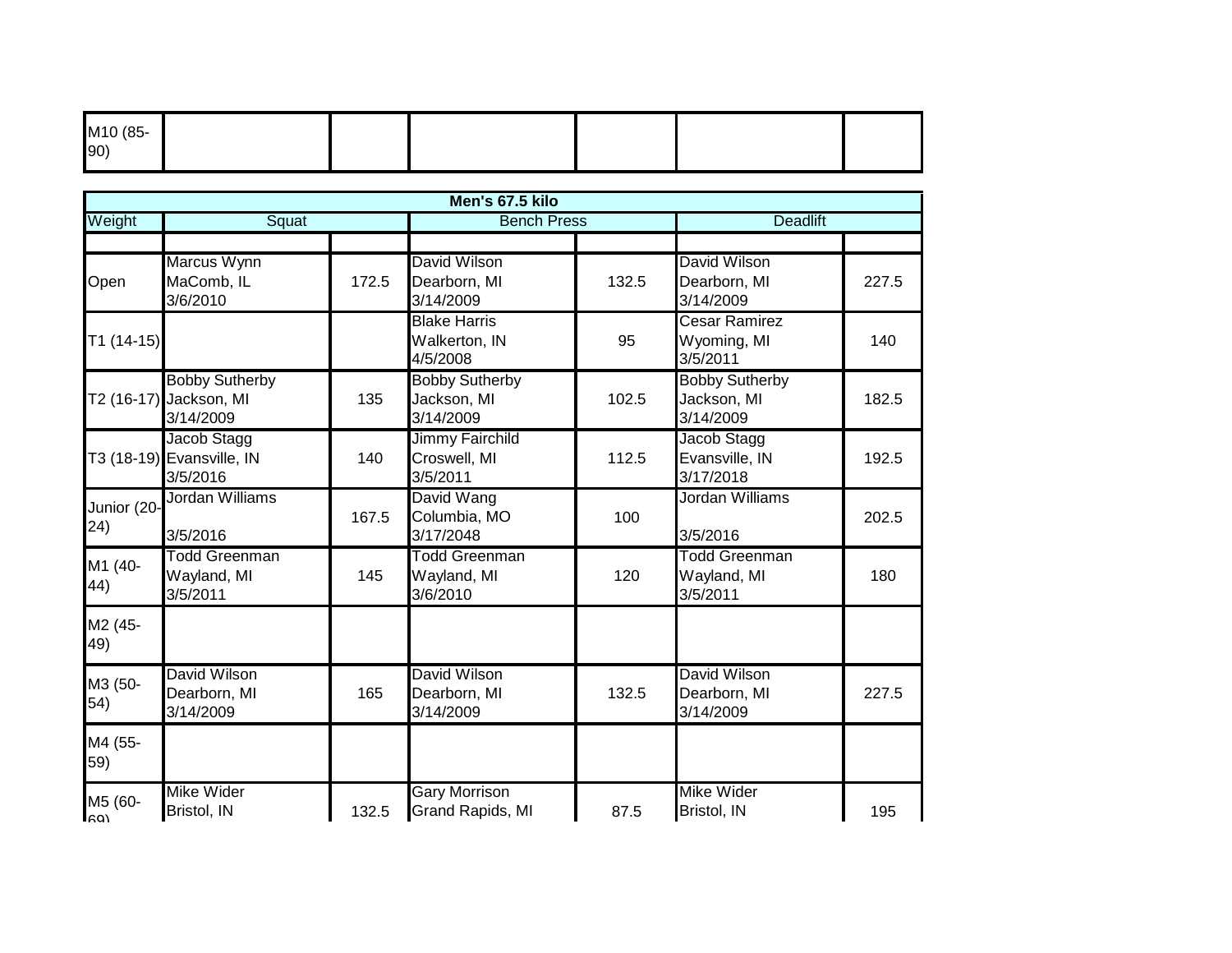| $\mathsf{I}^{\cup\cup}$ | 3/5/2011                                          |     | 4/5/2008                                                    |    | 3/5/2011                                                    |     |
|-------------------------|---------------------------------------------------|-----|-------------------------------------------------------------|----|-------------------------------------------------------------|-----|
| M6 (65-<br>69)          | <b>Tom LaFontaine</b><br>Columbia, MO<br>2/4/2012 | 110 | <b>Gary Morrison</b><br><b>Grand Rapids, MI</b><br>3/5/2011 | 85 | <b>Gary Morrison</b><br><b>Grand Rapids, MI</b><br>3/5/2011 | 120 |
| M7 (70-<br>74)          |                                                   |     |                                                             |    |                                                             |     |
| M8 (75-<br>79)          |                                                   |     |                                                             |    |                                                             |     |
| M9 (80-<br>84)          |                                                   |     |                                                             |    |                                                             |     |
| M10 (85-<br>90)         |                                                   |     |                                                             |    |                                                             |     |

|                     | Men's 75 kilo                                                   |       |                                                      |       |                                                      |       |  |  |  |
|---------------------|-----------------------------------------------------------------|-------|------------------------------------------------------|-------|------------------------------------------------------|-------|--|--|--|
| Weight              | Squat                                                           |       | <b>Bench Press</b>                                   |       | <b>Deadlift</b>                                      |       |  |  |  |
|                     |                                                                 |       |                                                      |       |                                                      |       |  |  |  |
| Open                | <b>Mike Stagg</b><br>Evansville, IN<br>3/4/2017                 | 182.5 | <b>Michael Evans</b><br>Edwardsville, MI<br>3/5/2011 | 162.5 | <b>Jake Miller</b><br>Kimball, MI<br>3/5/2011        | 290   |  |  |  |
| $T1(14-15)$         |                                                                 |       | <b>Coulton Whitcomb</b><br>Hartland, MI<br>6/23/2007 | 72.5  | <b>Coulton Whitcomb</b><br>Hartland, MI<br>6/23/2007 | 150   |  |  |  |
|                     | lan Pherigo<br>T2 (16-17) Piercton, IN<br>3/5/2011              | 160   | <b>Timothy Catlin</b><br>Sebree, KY<br>4/17/2021     | 107.5 | <b>Beau Boswell</b><br>Croswell, MI<br>3/5/2011      | 185   |  |  |  |
|                     | <b>Nicolas Hrabley</b><br>T3 (18-19) Evansville, IN<br>2/4/2012 | 172.5 | Nicolas Hrabley<br>Evansville, IN<br>2/4/2012        | 125   | <b>Andrew Stagg</b><br>Evansville, IN<br>3/6/2013    | 192.5 |  |  |  |
| Junior (20-<br>(24) | <b>Steve Slater</b><br>Gaylord, MI<br>3/6/2010                  | 167.5 | <b>Chase Baiers</b><br>Allegan, MI<br>3/6/2010       | 140   | <b>Jake Miller</b><br>Kimball, MI<br>3/5/2011        | 290   |  |  |  |
| M1111               | <b>Mike Stagg</b>                                               |       | <b>Michael Evans</b>                                 |       | <b>Mike Stagg</b>                                    |       |  |  |  |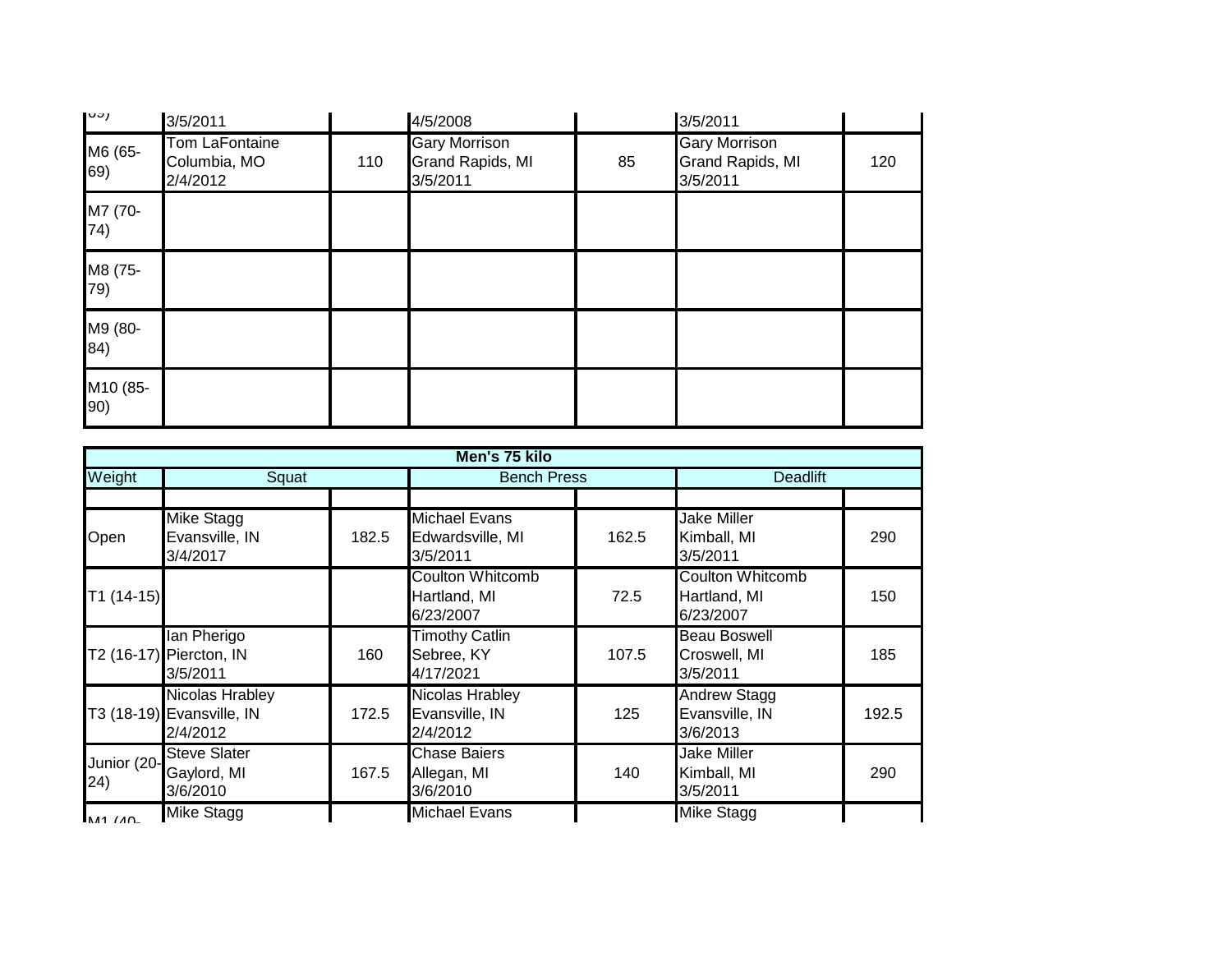| יש <del>ר</del> ן ויין<br>44) | Evansville, IN<br>3/6/2010                        | 170   | Edwardsburg, MI<br>3/5/2011                         | 162.5 | Evansville, IN<br>3/6/2010                          | 220   |
|-------------------------------|---------------------------------------------------|-------|-----------------------------------------------------|-------|-----------------------------------------------------|-------|
| M2 (45-<br>49)                | Mike Stagg<br>Evansville, IN<br>3/4/2017          | 182.5 | <b>Mike Stagg</b><br>Evansville, IN<br>3/17/2018    | 145   | <b>Steve Sielawa</b><br>Caledonia, MI<br>3/5/2011   | 227.5 |
| M3 (50-<br>54)                |                                                   |       | <b>Mike Stagg</b><br>Evansville, IN<br>10/10/2020   | 142.5 | <b>Mike Stagg</b><br>Evansville, IN<br>5/7/2022     | 200   |
| M4 (55-<br>59)                |                                                   |       |                                                     |       |                                                     |       |
| M5 (60-<br>69)                | <b>Robert Herbst</b><br>Larchmont, NY<br>5/7/2022 | 130   | <b>Robert Herbst</b><br>Larchmont, NY<br>10/10/2020 | 95    | <b>Robert Herbst</b><br>Larchmont, NY<br>10/10/2020 | 175   |
| M6 (65-<br>69)                | <b>Robert White</b><br>Niles, MI<br>3/17/2018     | 120   | Gary Haden<br>Evansville, IN<br>3/17/2018           | 100   | Lynn Miller<br>Columbia, MO<br>3/4/2017             | 183   |
| M7 (70-<br>74)                |                                                   |       | <b>Gary Haden</b><br>Macomb, IL<br>5/7/2022         | 95    |                                                     |       |
| M8 (75-<br>79)                |                                                   |       |                                                     |       |                                                     |       |
| M9 (80-<br>84)                |                                                   |       |                                                     |       |                                                     |       |
| M10 (85-<br>90)               |                                                   |       |                                                     |       |                                                     |       |

| Men's 82.5 kilo |                                                |     |                                                |     |                                               |     |  |  |
|-----------------|------------------------------------------------|-----|------------------------------------------------|-----|-----------------------------------------------|-----|--|--|
| Weight          | Sauat                                          |     | <b>Bench Press</b>                             |     | Deadlift                                      |     |  |  |
|                 |                                                |     |                                                |     |                                               |     |  |  |
| Open            | Jeremy Rogers<br>Leaavenworth, KS<br>3/17/2018 | 230 | <b>Ron Madison</b><br>Muskegon, MI<br>3/9/2013 | 175 | Jeremy Rogers<br>Leavenworth, KS<br>3/17/2018 | 280 |  |  |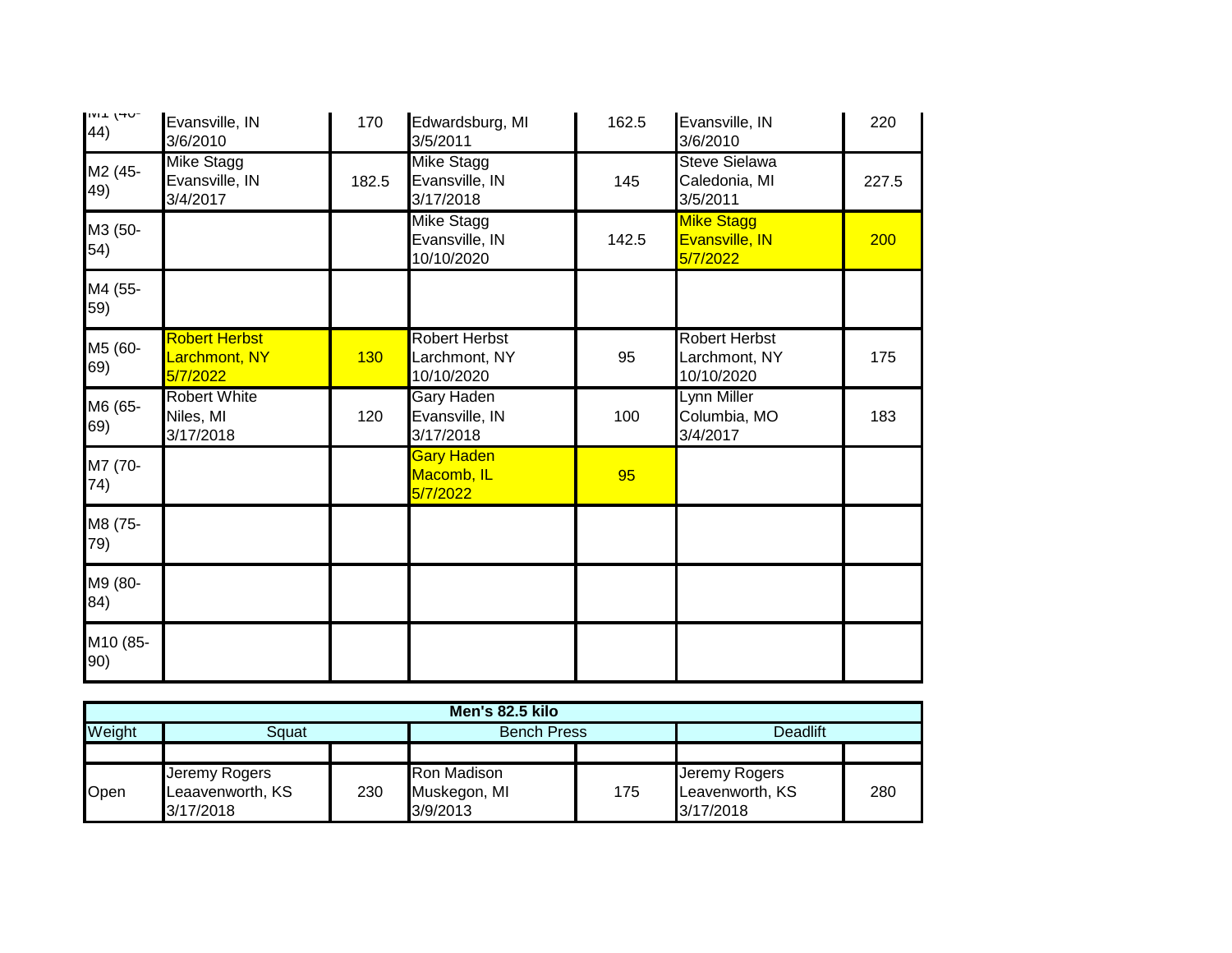| $T1(14-15)$        |                                                       |       | Ravin Randall<br>North Street, MI<br>3/5/2011    | 82.5  | <b>Cole Tyring</b><br>Boonville, IN<br>3/7/2015       | 182.5 |
|--------------------|-------------------------------------------------------|-------|--------------------------------------------------|-------|-------------------------------------------------------|-------|
| T2 (16-17)         |                                                       |       | <b>Zachary Storms</b><br>Granger, IN<br>3/6/2010 | 122.5 |                                                       |       |
|                    | Ryan Lima<br>T3 (18-19) St. Peters, MO<br>3/7/2015    | 202.5 | Jordan Neu<br>Newburgh, IN<br>3/8/2014           | 125   | <b>Cole Tyrings</b><br>Evansville, IN<br>3/17/2018    | 255   |
| Junior (20-<br>24) | John Stein<br>East Lansing, MI<br>3/5/2011            | 190   | Adam Passorelli<br>Allegan, MI<br>3/5/2011       | 117.5 | John Stein<br>East Lansing, MI<br>3/5/2011            | 237.5 |
| M1 (40-<br>44)     | <b>Brien Whitcomb</b><br>Hartland, MI<br>3/6/2010     | 167.5 | John Jachim<br>Pierson, MI<br>2/25/2006          | 142.5 | <b>Brien Whitcomb</b><br>Hartland, MI<br>3/6/2010     | 172.5 |
| M2 (45-<br>49)     |                                                       |       | Patrick Haley<br>Flint, MI<br>3/5/2011           | 145   |                                                       |       |
| M3 (50-<br>54)     | <b>Mike Stagg</b><br>Evansville, IN<br>4/17/2021      | 187.5 |                                                  |       | <b>Mike Stagg</b><br>Evansville, IN<br>4/17/2021      | 202.5 |
| M4 (55-<br>59)     |                                                       |       | Randy Reagan<br>Six Lakes, MI<br>4/17/2021       | 112.5 | Jon Smoker<br>Elkhart, IN<br>2/26/2006                | 212.5 |
| M5 (60-<br>69)     | Jon Smoker<br>Elkhart, IN<br>6/23/2007                | 160   | <b>Cliff Freese</b><br>Lima, OH<br>6/23/2007     | 125   | Jon Smoker<br>Elkhart, IN<br>4/5/2008                 | 202.5 |
| M6 (65-<br>69)     | <b>Robert Batko</b><br>Houghton Lake, MI<br>3/5/2011  | 120   | John Smoker<br>Elkhart, IN<br>3/5/2016           | 107.5 | Jon Smoker<br>Elkhart, IN<br>3/5/2016                 | 190.5 |
| M7 (70-<br>74)     | <b>Robert Batko</b><br>Houghton Lake, MI<br>3/5/2016  | 160   | Jon Smoker<br>Elkhart, IN<br>4/17/2021           | 100   | <b>Larry Emerson</b><br>Longmeadow, MA<br>3/16/2019   | 217.5 |
| M8 (75-<br>79)     | <b>Robert Batko</b><br>Houghton Lake, MI<br>4/17/2021 | 125   | <b>James Stovall</b><br>Smithon, MO<br>4/17/2021 | 82.5  | <b>Robert Batko</b><br>Houghton Lake, MI<br>4/17/2021 | 202.5 |
| <b>MQ /RN-</b>     |                                                       |       |                                                  |       |                                                       |       |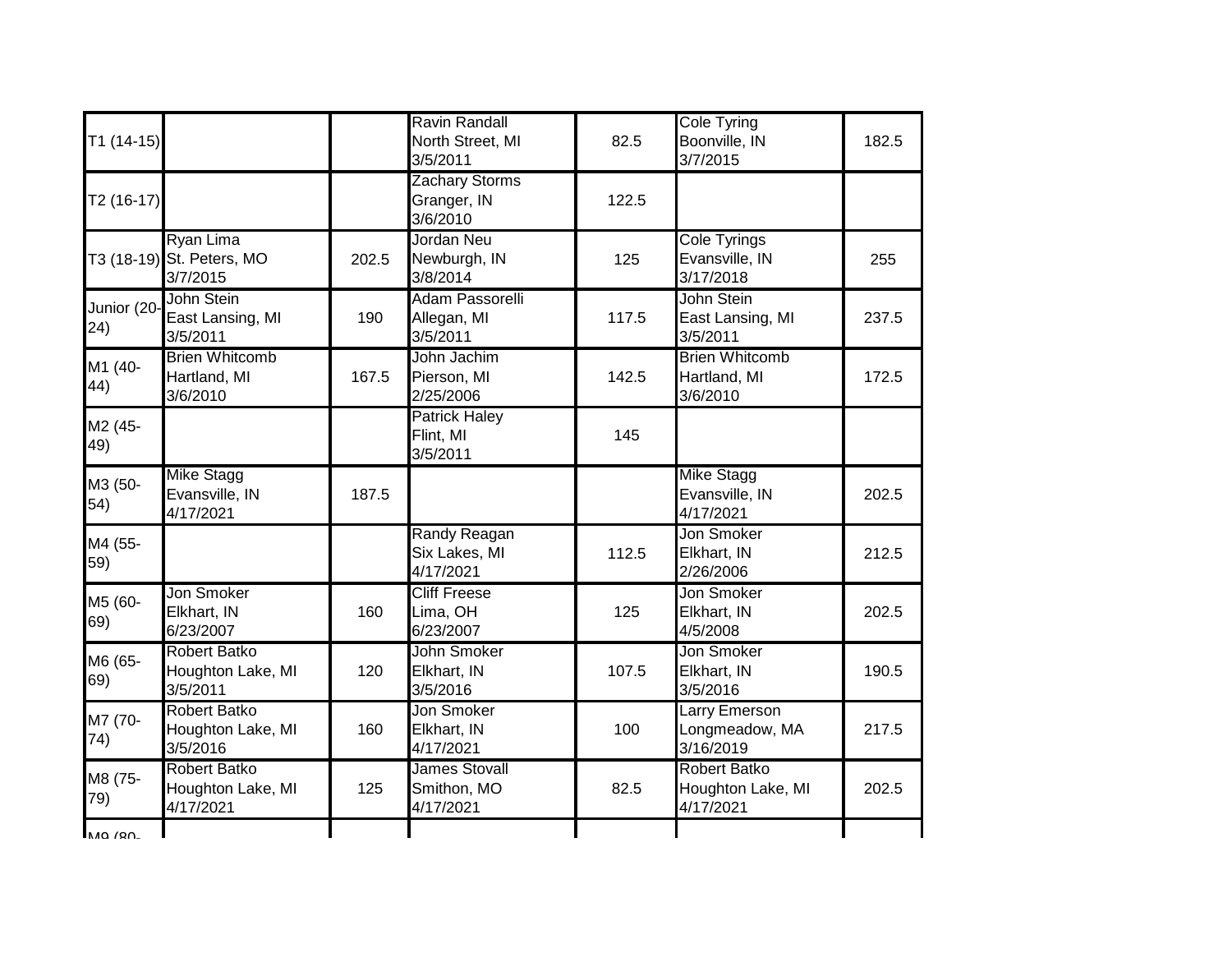| יטטן פוויו $\sim$<br>$ 84\rangle$ |  |  |  |
|-----------------------------------|--|--|--|
| M10 (85-<br>90)                   |  |  |  |

|                     | Men's 90 kilo                                           |       |                                                   |                    |                                                   |                 |  |  |  |
|---------------------|---------------------------------------------------------|-------|---------------------------------------------------|--------------------|---------------------------------------------------|-----------------|--|--|--|
| Weight              | Squat                                                   |       |                                                   | <b>Bench Press</b> |                                                   | <b>Deadlift</b> |  |  |  |
| Open                | Ethan Young<br>Evansville, IN<br>3/17/2018              | 240   | <b>Ron Madison</b><br>Muskegon, MI<br>3/4/20117   | 182.5              | Joshua Decker<br>Wyoming, MI<br>6/23/2007         | 295             |  |  |  |
| $T1(14-15)$         |                                                         |       | Juan Gomez<br>Wyoming, MI<br>3/5/2011             | 115                | Juan Gomez<br>Wyoming, MI<br>3/5/2011             | 182.5           |  |  |  |
|                     | <b>Trevor Mann</b><br>T2 (16-17) MaComb, IL<br>2/4/2012 | 170   | Lee Pate<br>Tipton, MI<br>3/5/2011                | 127.5              | <b>Monta Melvin</b><br>St. Peters, MO<br>3/8/2014 | 215             |  |  |  |
|                     | Zac Korando<br>T3 (18-19) Columbia, MO<br>2/4/2012      | 160   | <b>Isaac Redman</b><br>Mt. Vernon, IN<br>3/7/2015 | 147.5              | <b>Isaac Redman</b><br>Mt Vernon, IN<br>3/7/2015  | 245             |  |  |  |
| Junior (20-<br>(24) | <b>Gino Romanelli</b><br>Muskegon, MI<br>5/7/2022       | 212   | Gino Romanelli<br>Muskegon, MI<br>4/17/2021       | 147.5              | Andrew Heuvelman<br>St. Peters, MO<br>3/8/2014    | 247.5           |  |  |  |
| M1 (40-<br>44)      | <b>Brad Morton</b><br>Evansville, IN<br>3/6/2010        | 185   | Ron Madison<br>Muskegon, MI<br>3/4/2017           | 182.5              | Ron Madison<br>Muskegon, MI<br>3/5/2016           | 247.5           |  |  |  |
| M2 (45-<br>49)      |                                                         |       | <b>Patrick Haley</b><br>Flushing, MI<br>3/9/2013  | 160                | <b>John Harris</b><br>Mason, MI<br>3/5/2011       | 160             |  |  |  |
| M3 (50-<br>54)      | <b>Mike Tanis</b><br>Osterville, MA<br>3/5/2016         | 162.5 | Antonio Sonia<br>3/9/2013                         | 152.5              | Jim Vaughn<br><b>Brighton, MI</b><br>5/7/2022     | 202.5           |  |  |  |
| M4 (55-<br>59)      | <b>Mike Tanis</b><br>Osterville, MA<br>4/17/2021        | 160   | <b>Wayne Nicolin</b><br>Kalamazoo, MI<br>3/6/2010 | 152.5              | <b>Maron Cury</b><br>Marysville, OH<br>3/6/2010   | 210             |  |  |  |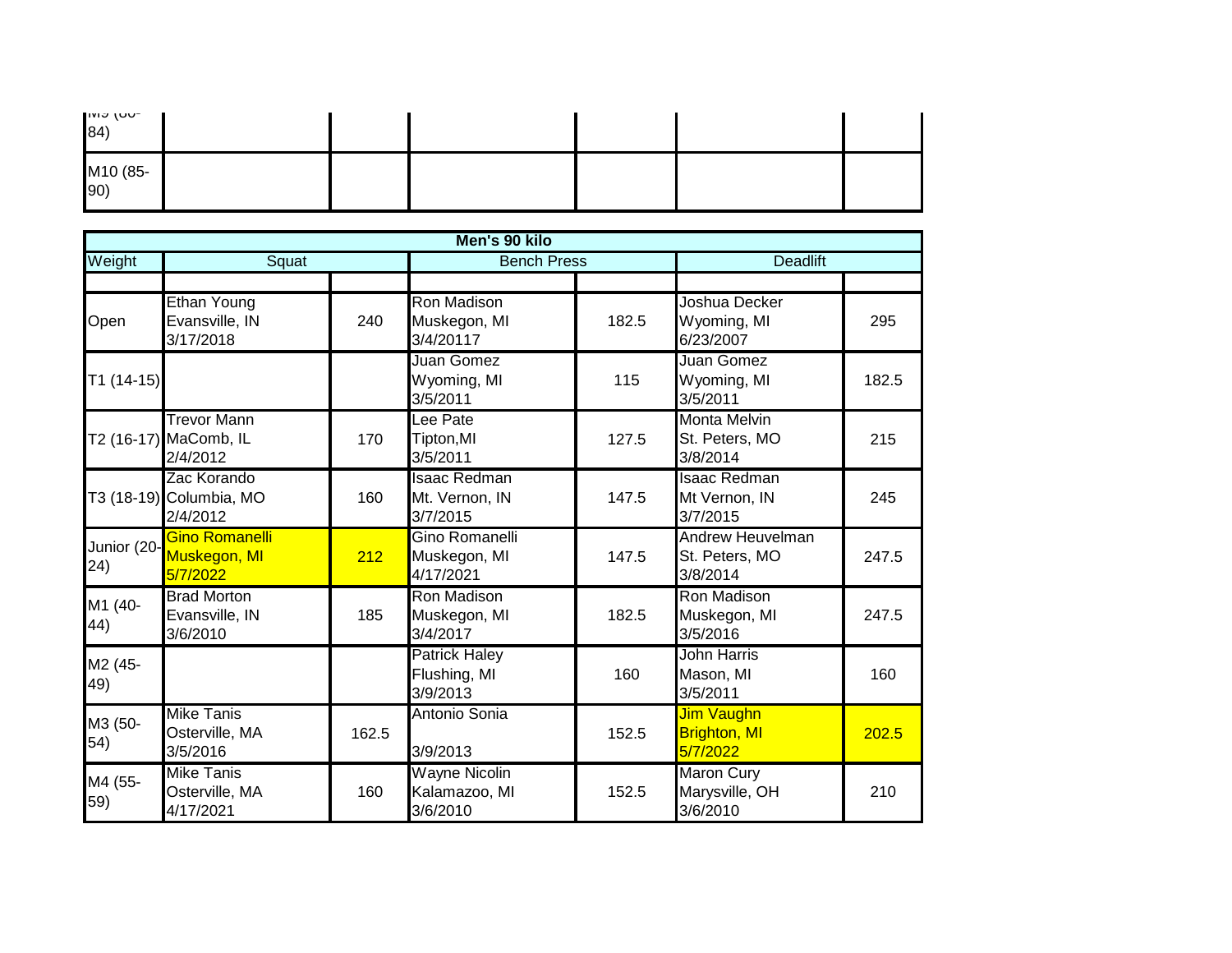| M5 (60-<br>69)  | Stephen "Wally" Seibel<br>Chicota, TX<br>3/4/2017 | 155 | <b>Wayne Nicolen</b><br>Kalamazoo, MI<br>3/4/2017 | 150  | <b>Tony Smith</b><br>Virginia Beach, VA<br>3/14/2009 | 260   |
|-----------------|---------------------------------------------------|-----|---------------------------------------------------|------|------------------------------------------------------|-------|
| M6 (65-<br>69)  |                                                   |     | <b>Wayne Nicolen</b><br>Portage, MI<br>10/11/2020 | 140  | Dave Mansfield<br>Hanson, MA<br>3/5/2016             | 240   |
| M7 (70-<br>74)  | Dave Mansfield<br>Hanson, MA<br>3/17/2018         | 155 | Ron Hemenway<br>Webberville, MI<br>3/5/2011       | 130  | Dave Mansfield<br>Hanson, MA<br>3/17/2018            | 200   |
| M8 (75-<br>79)  |                                                   |     |                                                   |      |                                                      |       |
| M9 (80-<br>84)  |                                                   |     |                                                   |      |                                                      |       |
| M10 (85-<br>90) |                                                   |     | <b>Charles Lee</b><br>Lima, OH<br>6/23/2007       | 92.5 | <b>Charles Lee</b><br>Lima, OH<br>6/23/2007          | 147.5 |

|                    | Men's 100 kilo                                   |       |                                                   |                    |                                                |                 |  |  |  |
|--------------------|--------------------------------------------------|-------|---------------------------------------------------|--------------------|------------------------------------------------|-----------------|--|--|--|
| Weight             | Squat                                            |       |                                                   | <b>Bench Press</b> |                                                | <b>Deadlift</b> |  |  |  |
|                    |                                                  |       |                                                   |                    |                                                |                 |  |  |  |
| Open               | Jason St. Clair<br>Birdseye, IN<br>4/17/2021     | 312.5 | <b>Keith Herron</b><br>Churubusco, IN<br>4/5/2008 | 195                | Benjamin Motl<br>Edwardsville, IL<br>3/17/2018 | 322.5           |  |  |  |
| $T1(14-15)$        |                                                  |       |                                                   |                    |                                                |                 |  |  |  |
|                    | Rob Klump<br>T2 (16-17) Granger, MI<br>3/5/2011  | 205   | Zachary Griggs<br>Granger, IN<br>4/5/2008         | 140                | Rob Klump<br>Granger, MI<br>3/5/2011           | 257.5           |  |  |  |
|                    | lan Withrow<br>T3 (18-19) Fulton, MO<br>3/5/2016 | 147.5 | Lee Pate<br>Tipton, MI<br>3/9/2013                | 145                | lan Withrow<br>Fulton, MO<br>3/5/2016          | 182.5           |  |  |  |
| Junior (20-<br>24) | Cody Bodnar<br>Muskegon, MI                      | 242.5 | <b>Chris Gard</b><br>Columbia, MO                 | 165                | Gideon Kluge<br>Pella, IA                      | 280             |  |  |  |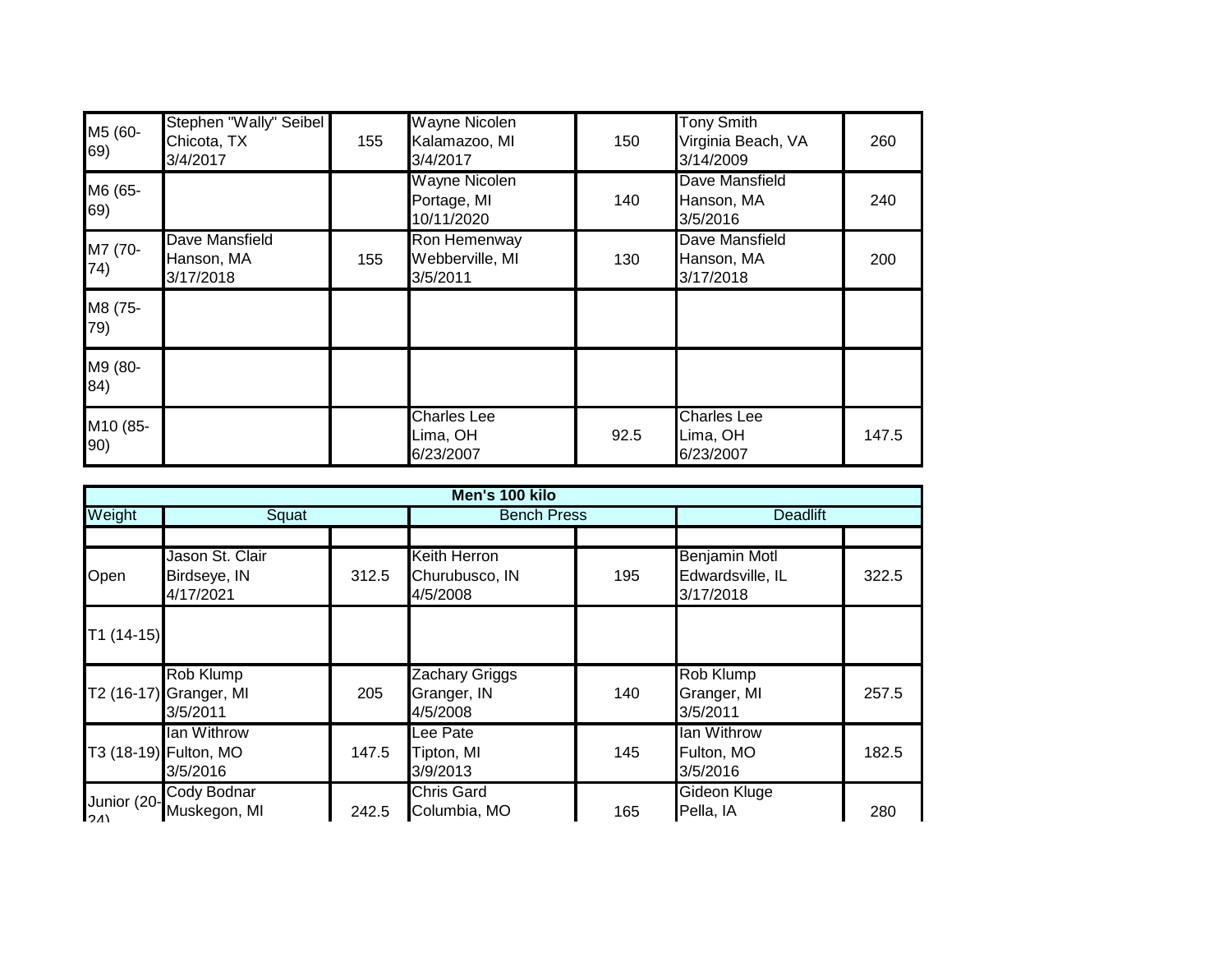| ו−∠ן            | 3/7/2015                                            |       | 2/4/2012                                           |       | 3/5/2016                                                 |       |
|-----------------|-----------------------------------------------------|-------|----------------------------------------------------|-------|----------------------------------------------------------|-------|
| M1 (40-<br>44)  | Joseph Chowhan<br>South Boardman, MI<br>3/17/2018   | 205   | Joseph Chowhan<br>South Boardman, MI<br>3/17/2018  | 182.5 | Joseph Chowhan<br>South Boardman, MI<br>3/17/2018        | 245   |
| M2 (45-<br>49)  |                                                     |       | Joe Campbell<br>Kalkaska, MI<br>3/5/2016           | 185   | <b>Brian Elbert</b><br>Flint, MI<br>3/5/2011             | 242.5 |
| M3 (50-<br>54)  | <b>Rick Farley</b><br>Bolivar, TN<br>10/11/2020     | 185   | <b>Mark LeClair</b><br>Twin Lakes, MI<br>3/14/2009 | 177.5 | <b>Bruce Thomas</b><br>Henderson, KY<br>3/8/2014         | 287.5 |
| M4 (55-<br>59)  | Frank Hockeborn<br>Walker, MI<br>3/5/2011           | 157.5 | Jerome McKay<br>Flint, MI<br>3/8/2014              | 167.5 | <b>Mark LeClair</b><br>Twin Lake, MI<br>3/5/2016         | 240   |
| M5 (60-<br>69)  | <b>Randy Dickens</b><br>Evansville. IN<br>3/17/2018 | 130   | Lonnie Benbrook<br>McLeansboro, IL<br>4/17/2021    | 150   | <b>Mark LeClair</b><br>Muskegon, MI<br>4/17/2021         | 242.5 |
| M6 (65-<br>69)  |                                                     |       | <b>Tim Andrews</b><br>Kalamazoo, MI<br>6/23/2007   | 125   | <b>Kenneth Donnelly</b><br>Comstock Park, MI<br>3/6/2010 | 172.5 |
| M7 (70-<br>74)  | <b>Tim Andrews</b><br>Kalamazoo, MI<br>3/14/2009    | 122.5 | <b>Tim Andrews</b><br>Kalamazoo, MI<br>4/5/2008    | 127.5 | Dave Mansfield<br>Hanson, MA<br>4/17/2021                | 205   |
| M8 (75-<br>79)  |                                                     |       |                                                    |       |                                                          |       |
| M9 (80-<br>84)  |                                                     |       |                                                    |       |                                                          |       |
| M10 (85-<br>90) |                                                     |       |                                                    |       |                                                          |       |

| Men's 110 kilo |                                                        |  |                    |  |          |  |  |  |
|----------------|--------------------------------------------------------|--|--------------------|--|----------|--|--|--|
| Weight         | Sɑuat                                                  |  | <b>Bench Press</b> |  | Deadlift |  |  |  |
|                |                                                        |  |                    |  |          |  |  |  |
|                | Keith Herron<br><b>Taylor Epperson</b><br>Jason Morris |  |                    |  |          |  |  |  |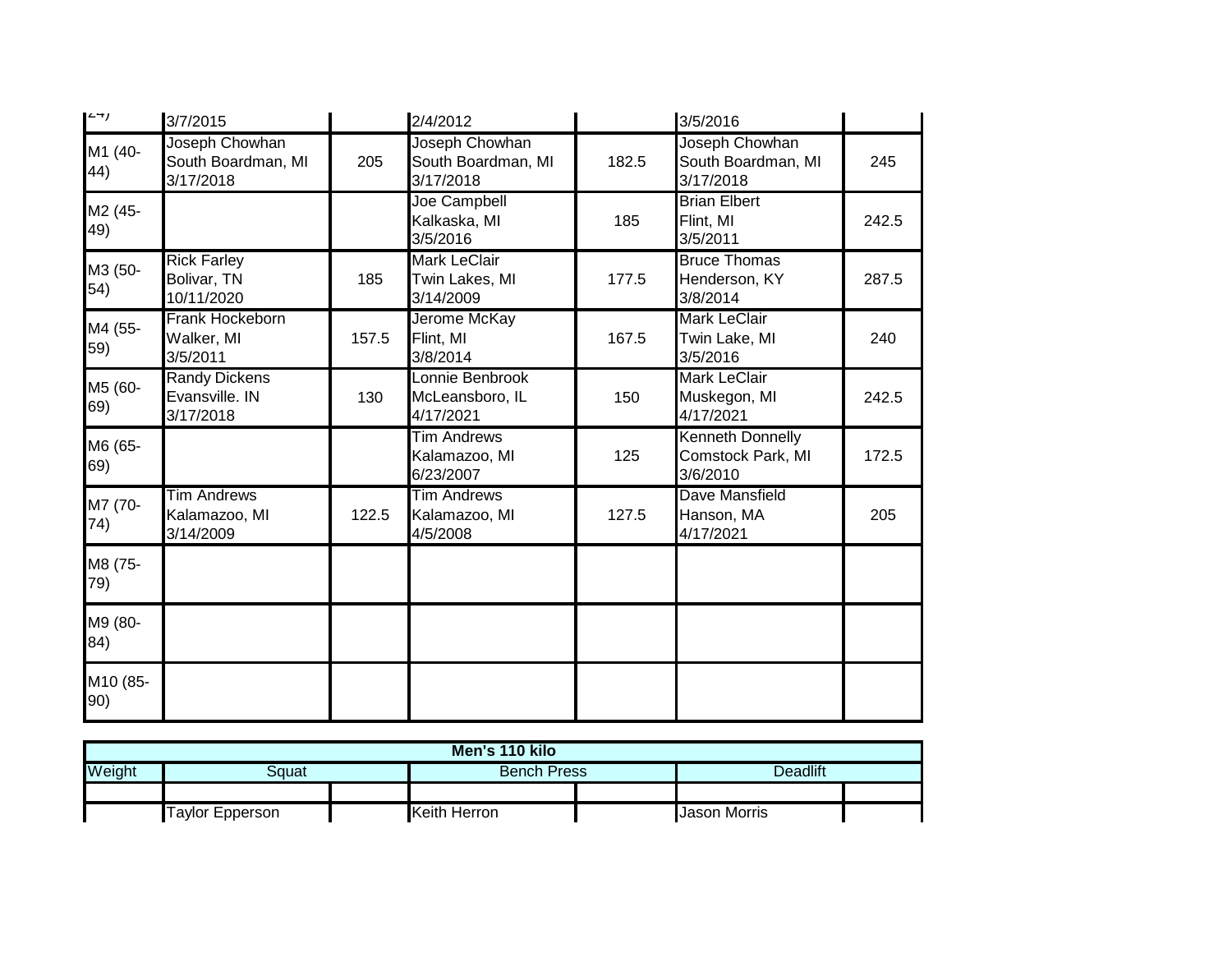| Open                  | Columbia, MO<br>3/4/2017                                     | 237.5 | Churubusco, IN<br>3/5/2011                               | 197.5 | Columbia, MO<br>2/4/2012                          | 280   |
|-----------------------|--------------------------------------------------------------|-------|----------------------------------------------------------|-------|---------------------------------------------------|-------|
| $T1(14-15)$           |                                                              |       | <b>Jared Holycross</b><br>DeGraff, OH<br>4/5/2008        | 112.5 | <b>Tyler Kiszelik</b><br>Manistee, MI<br>3/5/2011 | 120   |
|                       | <b>Monta Melvin</b><br>T2 (16-17) St. Peters, MO<br>3/7/2015 | 175   | <b>Gavin Cartmell</b><br>South Boardman, MI<br>3/17/2018 | 155   |                                                   |       |
|                       | <b>Nick DeJong</b><br>T3 (18-19) Columbia, MO<br>2/4/2012    | 140   | <b>Nick DeJong</b><br>Columbia, MO<br>2/4/2012           | 95    | <b>Nick DeJong</b><br>Columbia, MO<br>2/4/2012    | 175   |
| Junior (20-<br>24)    | George Head<br>Evansville, IN<br>3/6/2010                    | 227.5 | <b>George Head</b><br>Evansville, IN<br>3/6/2010         | 165   | <b>Chris Perez</b><br>Clio, MI<br>3/5/2011        | 272.5 |
| M1 (40-<br>44)        | Archie Leatherman<br>Nashville, MI<br>3/6/2010               | 205   | <b>Keith Herron</b><br>Churubusco, IN<br>3/5/2011        | 197.5 | <b>Raul Donati</b><br>Osceola, IN<br>4/5/2008     | 272.5 |
| M2 (45-<br>49)        |                                                              |       | <b>Cary Calkins</b><br>Columbia, MO<br>3/17/2018         | 182.5 | <b>Kelvin Hayes</b><br>Evansville, IN<br>3/7/2015 | 260   |
| M3 (50-<br>54)        | <b>Greg Tilley</b><br>Halifax, MA<br>3/16/2019               | 175   | <b>Woody Brown</b><br>Evansville, IN<br>3/17/2018        | 170   | <b>Greg Tilley</b><br>Halifax, MA<br>3/16/2019    | 215   |
| M4 (55-<br>59)        | <b>Bruce Thomas</b><br>Henderson, KY<br>10/11/2020           | 220   | Robert Moleski<br>Rockford, MI<br>6/23/2007              | 155   | Pat Tyring<br>Boonville, IN<br>3/8/2014           | 272.5 |
| M5 (60-<br>69)        | <b>Rick Conkling III</b><br>St. Louis, MO<br>2/4/2012        | 112.5 | <b>Edward Geiger</b><br>Columbia City, IN<br>4/5/2008    | 165   | Pat Tyring<br>Evansville, IN<br>3/17/2018         | 262.5 |
| M6 (65-<br>69)        |                                                              |       | <b>Jeff Buchin</b><br>Grand Ledge, MI<br>3/4/2017        | 172.5 | Roger Horn<br>St Louis, MO<br>3/17/2018           | 195   |
| M7 (70-<br>74)        |                                                              |       | Joe Brodski<br>Saginaw, MI<br>3/5/2016                   | 132.5 |                                                   |       |
| M8 (75-<br><b>70)</b> |                                                              |       |                                                          |       |                                                   |       |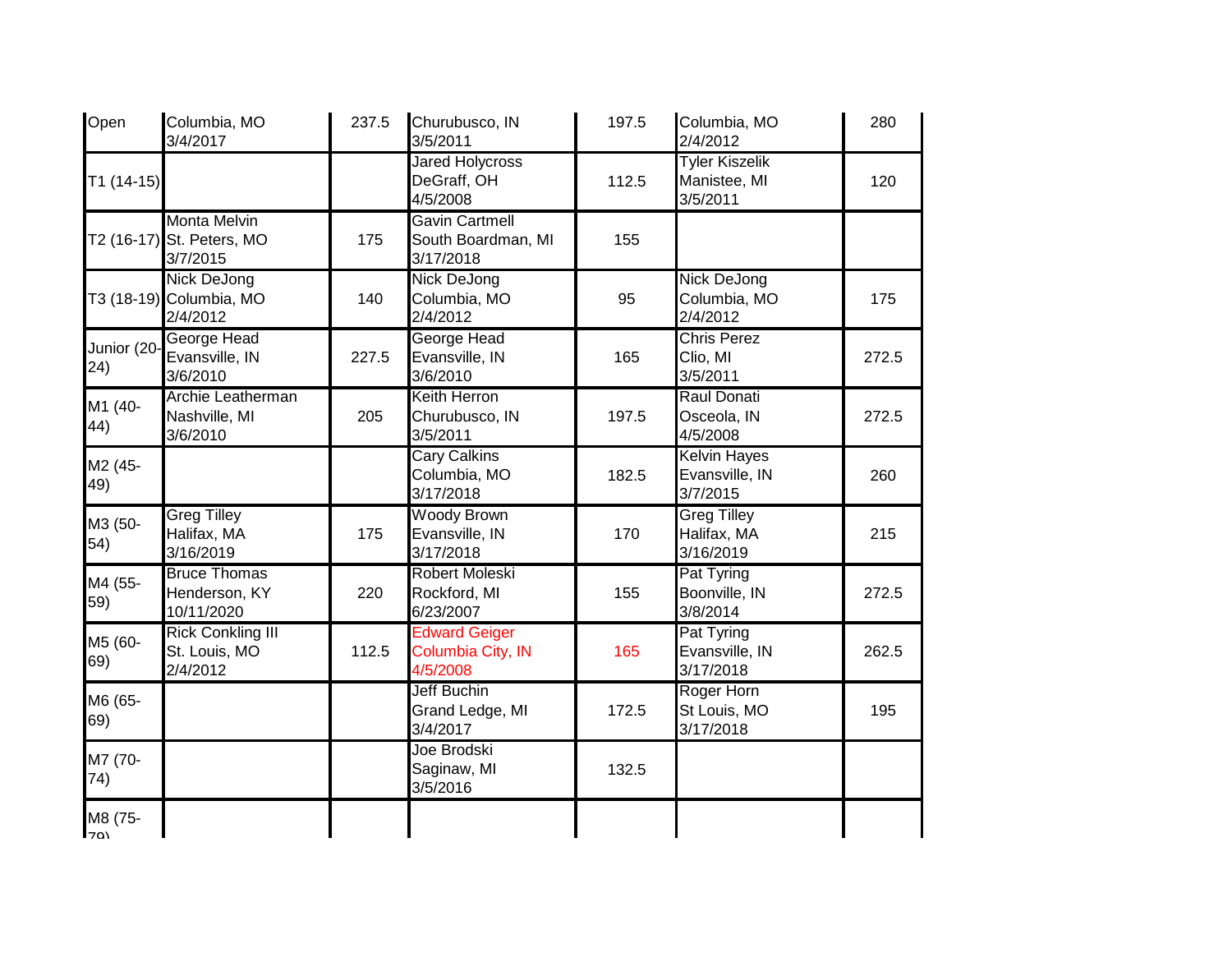| 1001            |  |  |  |
|-----------------|--|--|--|
| M9 (80-<br>84)  |  |  |  |
| M10 (85-<br>90) |  |  |  |

|                     |                                                              |       | Men's 125 kilo                                        |       |                                                |       |
|---------------------|--------------------------------------------------------------|-------|-------------------------------------------------------|-------|------------------------------------------------|-------|
| Weight              | Squat                                                        |       | <b>Bench Press</b>                                    |       | <b>Deadlift</b>                                |       |
| Open                | <b>Marc Kessler</b><br>Macomb, IL<br>3/4/2017                | 265   | <b>Marc Kessler</b><br>Macomb, IL<br>3/17/2018        | 227.5 | <b>Ed Riley</b><br>Chicago, IL<br>2/4/2012     | 295   |
|                     | <b>Blake Stroud</b><br>T1 (14-15) Evansville, IN<br>3/4/2017 | 215   | <b>Anthony DeWolfe</b><br>Kimball, MI<br>3/5/2011     | 82.5  |                                                |       |
| $T2(16-17)$         |                                                              |       | <b>Chad Small</b><br>Maplewood, OH<br>4/5/2008        | 110   | <b>Chad Small</b><br>Maplewood, OH<br>4/5/2008 | 205   |
|                     | <b>Max Loeb</b><br>T3 (18-19) Lawrenceville, IL<br>3/8/2014  | 220   | <b>Max Loeb</b><br>Lawrenceville, IL<br>3/8/2014      | 150   | Max Loeb<br>Lawrenceville, IL<br>3/8/2014      | 230   |
| Junior (20-<br>(24) | Noah Kaufmann<br>Macomb, IL<br>5/7/2022                      | 245   | Noah Kaufmann<br>Macomb, IL<br>5/7/2022               | 170   | Chris Zapata<br>Evansville, IN<br>4/17/2021    | 277.5 |
| M1 (40-<br>44)      | <b>Randy Cairns</b><br>Gowan, MI<br>3/14/2009                | 227.5 | John Johnson<br>Port Huron, MI<br>3/6/2010            | 210   | Mark Roman<br>Paw Paw, MI<br>2/25/2006         | 260   |
| M2 (45-<br>49)      | Ed Riley<br>Chicago, IL<br>3/5/2011                          | 205   | Eric Jones<br>Lansing, MI<br>3/6/2010                 | 182.5 | Ed Riley<br>Chicago, IL<br>3/5/2011            | 272.5 |
| M3 (50-<br>54)      | <b>Ed Riley</b><br>Chicago, IL<br>2/4/2012                   | 245   | <b>Raymond Clasing</b><br>Forest Hill, MD<br>3/5/2011 | 167.5 | Ed Riley<br>Chicago, IL<br>3/7/2015            | 302.5 |
| <b>MA (55-</b>      | <b>Gary Krueger</b>                                          |       | <b>Brad Lovejoy</b>                                   |       | David Cain                                     |       |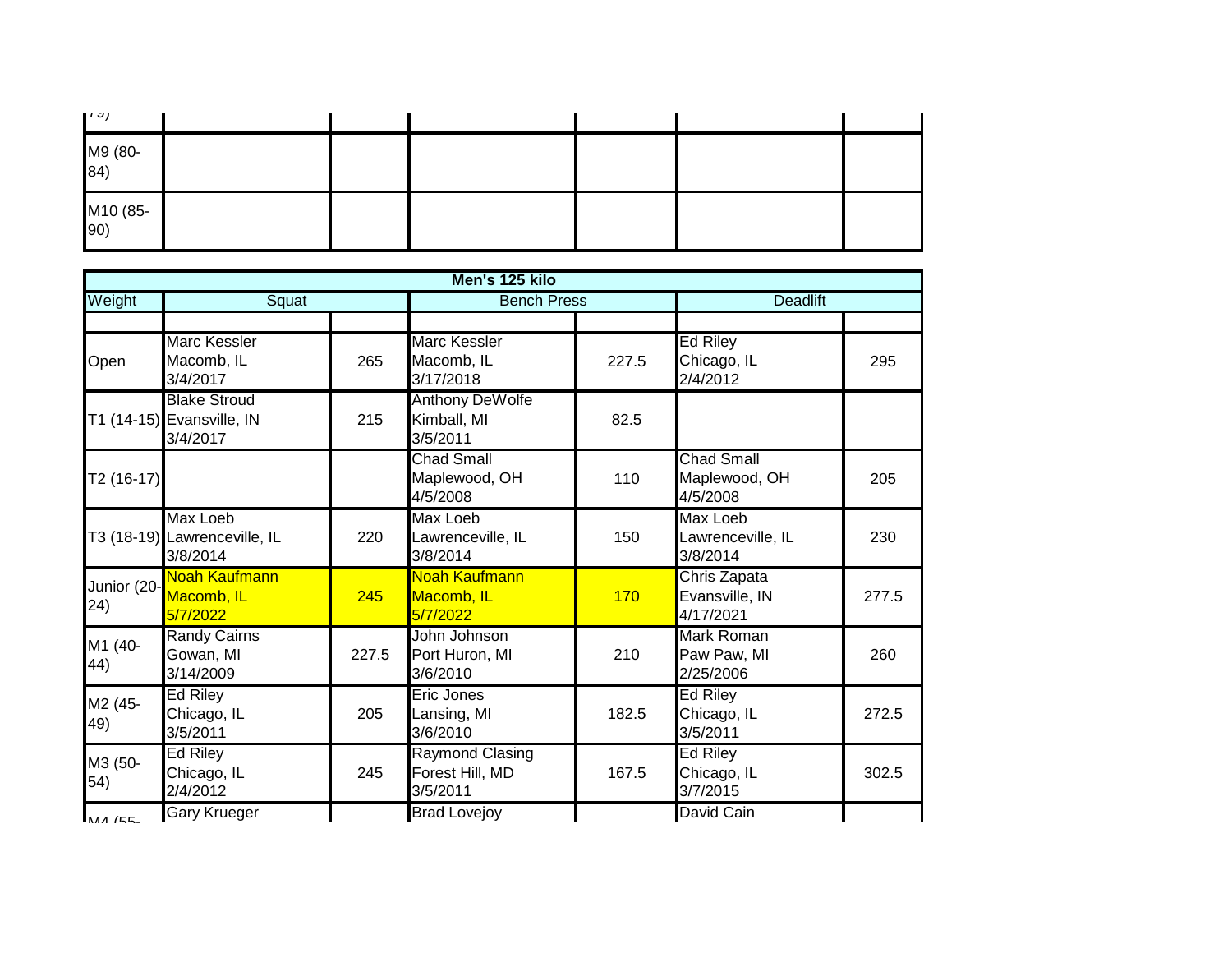| $-$ - $\cup$ $\cup$ + $\cup$<br>59) | Paw Paw, MI<br>2/25/2006                    | 137.5 | 3/5/2016                                              | 155 | Canton, MI<br>3/5/2011                      | 242.5 |
|-------------------------------------|---------------------------------------------|-------|-------------------------------------------------------|-----|---------------------------------------------|-------|
| M5 (60-<br>69)                      | <b>Ed Riley</b><br>Chicago, IL<br>4/17/2021 | 233   | <b>Edward Geiger</b><br>Columbia City, IN<br>4/5/2008 | 170 | <b>Ed Riley</b><br>Chicago, IL<br>4/17/2021 | 272.5 |
| M6 (65-<br>69)                      |                                             |       |                                                       |     |                                             |       |
| M7 (70-<br>74)                      |                                             |       |                                                       |     |                                             |       |
| M8 (75-<br>79)                      |                                             |       |                                                       |     |                                             |       |
| M9 (80-<br>84)                      |                                             |       |                                                       |     |                                             |       |
| M10 (85-<br>90)                     |                                             |       |                                                       |     |                                             |       |

|             | Men's 145 kilo                                             |       |                                                    |       |                                                   |     |  |  |  |
|-------------|------------------------------------------------------------|-------|----------------------------------------------------|-------|---------------------------------------------------|-----|--|--|--|
| Weight      | Squat                                                      |       | <b>Bench Press</b>                                 |       | <b>Deadlift</b>                                   |     |  |  |  |
|             |                                                            |       |                                                    |       |                                                   |     |  |  |  |
| Open        | <b>Chris Forestier</b><br>Canton, IL<br>3/14/2009          | 250   | John Johnson<br>Port Huron, MI<br>3/14/2009        | 217.5 | <b>Chris Forestier</b><br>Canton, IL<br>3/14/2009 | 305 |  |  |  |
| $T1(14-15)$ |                                                            |       | James Meredith<br>Macomb, IL<br>10/9/2020          | 120   | James Meredith<br>Macomb, IL<br>10/9/2020         | 170 |  |  |  |
|             | <b>James Meredith</b><br>T2 (16-17) Macomb, IL<br>5/7/2022 | 215.5 | <b>Blake Stroud</b><br>Evansville, IN<br>3/17/2018 | 170   | Evan Williams<br>Evansville, IN<br>3/8/2014       | 215 |  |  |  |
| T3 (18-19)  |                                                            |       |                                                    |       |                                                   |     |  |  |  |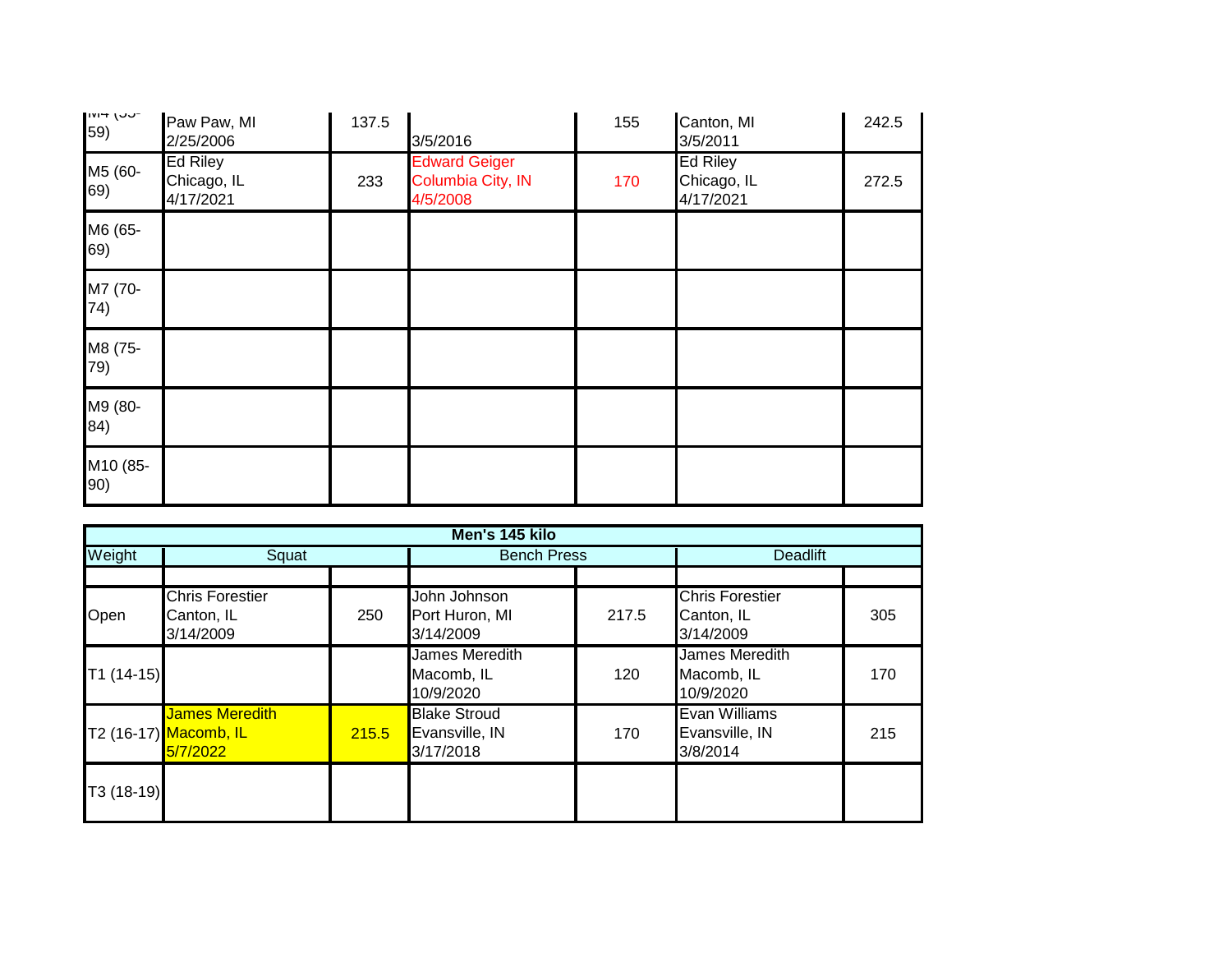| Junior (20-<br>(24) | Johnathon Jones<br>St. Peters, MO<br>3/7/2015             | 177.5 | Jordan Ritchie<br>Quincy, IL<br>2/4/2012             | 120   | <b>Michael Stewart</b><br>Port Huron, MI<br>3/6/2010  | 272.5 |
|---------------------|-----------------------------------------------------------|-------|------------------------------------------------------|-------|-------------------------------------------------------|-------|
| M1 (40-<br>44)      | Tobias Elmer<br>Evansville, IN<br>3/17/2018               | 245   | John Johnson<br>Port Huron, MI<br>3/14/2009          | 217.5 | <b>Wesley Hanna</b><br>Marquette, MI<br>3/6/2010      | 257.5 |
| M2 (45-<br>49)      | <b>Derrick Hill</b><br>Evansville, IN<br>3/4/2017         | 195   | <b>William Buckley</b><br>Oak Forest, IL<br>3/5/2011 | 187.5 | <b>Derrick Hill</b><br>Evansville, IN<br>3/4/2017     | 235   |
| M3 (50-<br>54)      | <b>Wayne Hill</b><br>Coopersville, MI<br>4/17/2021        | 227.5 | <b>Bruce Edwards</b><br>Fenton, MI<br>3/6/2010       | 205   | <b>Derrick Hill</b><br>Evansville, IN<br>10/11/2020   | 240   |
| M4 (55-<br>59)      |                                                           |       | <b>William Buckley</b><br>Macomb, IL<br>3/4/2017     | 190   | <b>Ray Clasing</b><br>Forest Hill, MD<br>3/16/2019    | 182.5 |
| M5 (60-<br>69)      | <b>Raymond Clasing, JR</b><br>Forest Hill, MD<br>5/7/2022 | 102.5 | Jeff Buchin<br>Grand Ledge, MI<br>3/5/2011           | 172.5 | <b>Raymond Clasing</b><br>Forest Hill, MD<br>5/7/2022 | 200   |
| M6 (65-<br>69)      |                                                           |       | <b>Jeff Buchin</b><br>Grand Ledge, MI<br>3/5/2016    | 182.5 |                                                       |       |
| M7 (70-<br>74)      |                                                           |       |                                                      |       |                                                       |       |
| M8 (75-<br>79)      |                                                           |       |                                                      |       |                                                       |       |
| M9 (80-<br>84)      |                                                           |       |                                                      |       |                                                       |       |
| M10 (85-<br>90)     |                                                           |       |                                                      |       |                                                       |       |

| Men's<br>kilo<br>AE |       |                |                 |  |  |
|---------------------|-------|----------------|-----------------|--|--|
| Weight              | Squat | Press<br>Bench | <b>Deadlift</b> |  |  |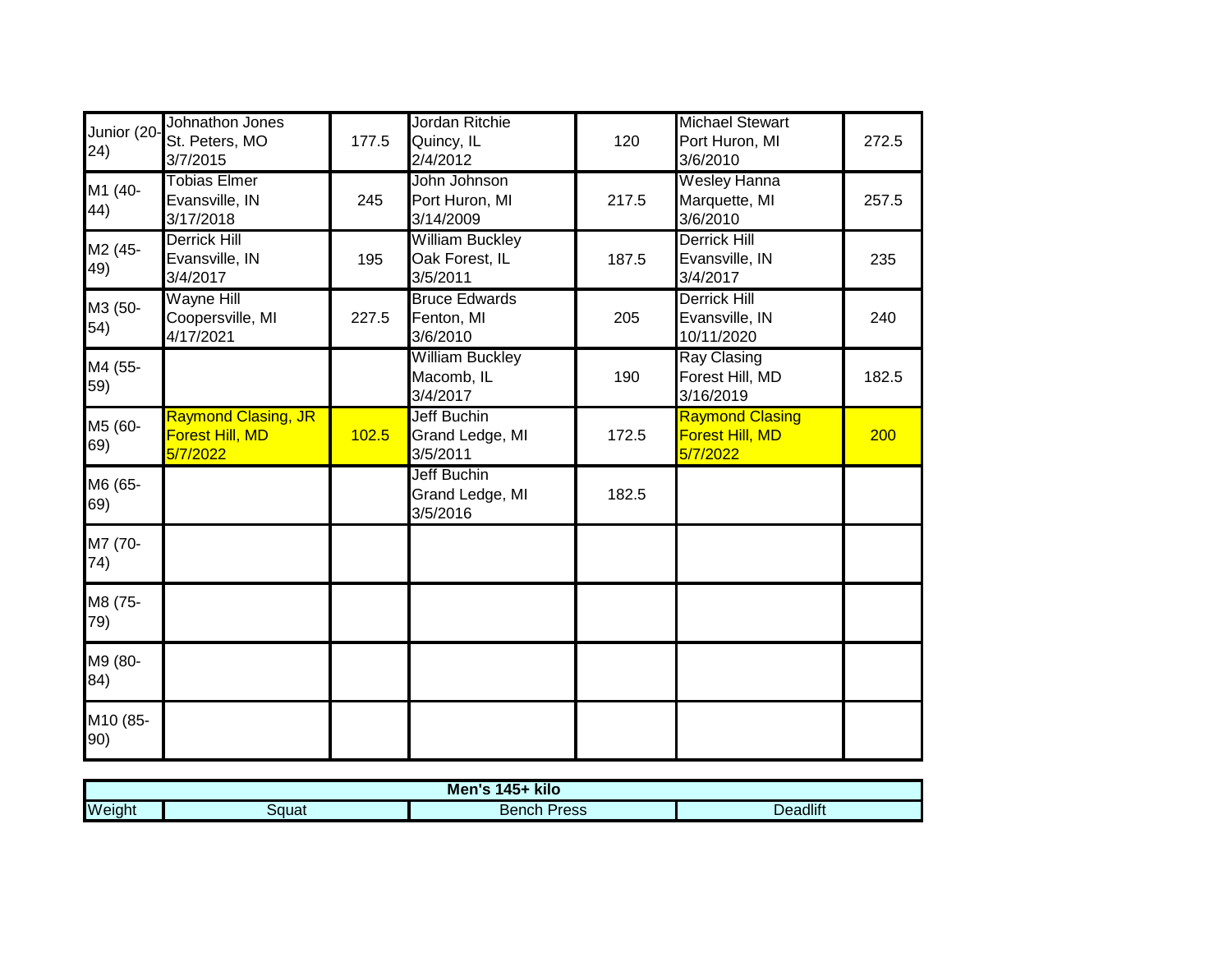| Open                | <b>Jason Rogers</b><br>3/9/2013                    | 260   | Reggie Bradford<br>Flint, MI<br>3/9/2013           | 242.5 | <b>Randy Pirtle</b><br>Henderson, KY<br>3/7/2015 | 257.5 |
|---------------------|----------------------------------------------------|-------|----------------------------------------------------|-------|--------------------------------------------------|-------|
| $T1(14-15)$         |                                                    |       |                                                    |       |                                                  |       |
| T2 (16-17)          |                                                    |       |                                                    |       |                                                  |       |
| T3 (18-19)          | <b>Jared Livinston</b><br>3/9/2013                 | 205   | <b>Jared Livinston</b><br>3/9/2013                 | 115   | <b>Jared Livinston</b><br>3/9/2013               | 202.5 |
| Junior (20-<br>(24) | Joe Newton<br>Mt. Vernon, IN<br>3/6/2010           | 227.5 | Joe Newton<br>Mt. Vernon, IN<br>3/6/2010           | 175   |                                                  |       |
| M1 (40-<br>44)      |                                                    |       | Reggie Bradford<br>3/9/2013                        | 242.5 |                                                  |       |
| M2 (45-<br>49)      | <b>Dennis Stouder</b><br>Nappannee, IN<br>4/5/2008 | 185   | <b>Dennis Stouder</b><br>Nappannee, IN<br>4/5/2008 | 182.5 | Jason Dalen<br>3/7/2015                          | 252.5 |
| M3 (50-<br>54)      |                                                    |       | <b>Rich Deleon</b><br>Hanson, MA<br>3/16/2019      | 187.5 | <b>Randy Pirtle</b><br>Henderson, KY<br>3/7/2015 | 257.5 |
| M4 (55-<br>59)      |                                                    |       | <b>Terry Cox</b><br>Casey, IL<br>4/17/2021         | 200   |                                                  |       |
| M5 (60-<br>69)      |                                                    |       |                                                    |       |                                                  |       |
| M6 (65-<br>69)      |                                                    |       |                                                    |       |                                                  |       |
| M7 (70-<br>74)      |                                                    |       |                                                    |       |                                                  |       |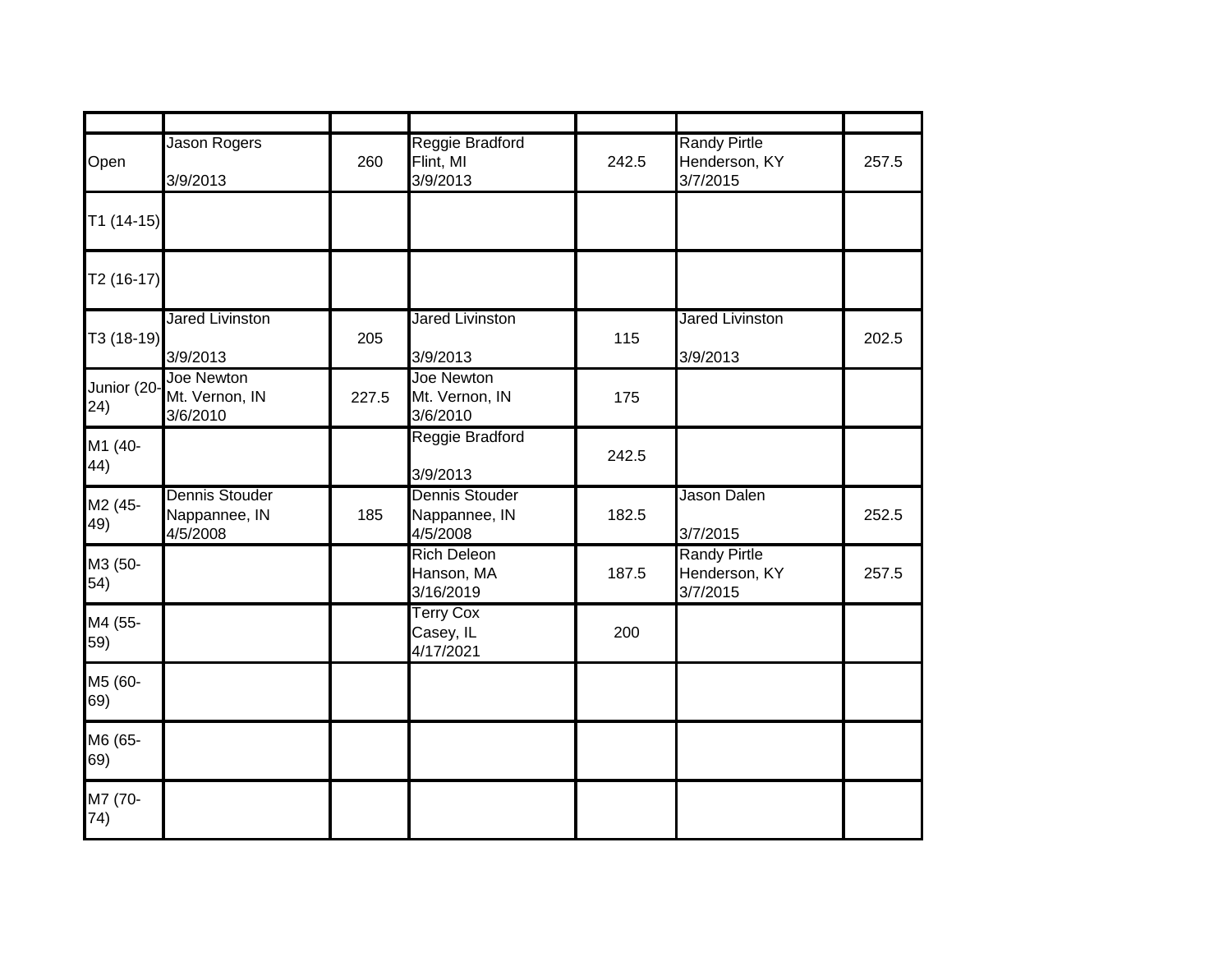| M8 (75-<br>79)  |  |  |  |
|-----------------|--|--|--|
| M9 (80-<br>84)  |  |  |  |
| M10 (85-<br>90) |  |  |  |

|        | <b>Police, Military, Fire Unequipped</b>           |       |                                                    |       |                                                    |     |  |  |
|--------|----------------------------------------------------|-------|----------------------------------------------------|-------|----------------------------------------------------|-----|--|--|
| Weight | Squat                                              |       | <b>Bench Press</b>                                 |       | <b>Deadlift</b>                                    |     |  |  |
|        |                                                    |       |                                                    |       |                                                    |     |  |  |
| 82.5   | Jeremy Rogers<br>Leavenworth, KS<br>3/17/2018      | 230   | Jeremy Rogers<br>Leavenworth, KS<br>3/17/2018      | 152.5 | Jeremy Rogers<br>Leavenworth, KS<br>3/17/2018      | 280 |  |  |
| 90     | <b>Erik Belford</b><br>3/8/2014                    | 175   | <b>Erik Belford</b><br>3/8/2014                    | 125   | <b>Erik Belford</b><br>3/8/2014                    | 215 |  |  |
| 125    | Nathan Balanowski<br>Lansing, MI<br>3/6/2010       | 232.5 | Nathan Balanowski<br>Lansing, MI<br>3/6/2010       | 147.5 | Nathan Balanowski<br>Lansing, MI<br>3/6/2010       | 290 |  |  |
| 145    | <b>Wayne Hill</b><br>Coopersville, MI<br>4/17/2021 | 227.5 | <b>Wayne Hill</b><br>Coopersville, MI<br>4/17/2021 | 180   | <b>Wayne Hill</b><br>Coopersville, MI<br>4/17/2021 | 210 |  |  |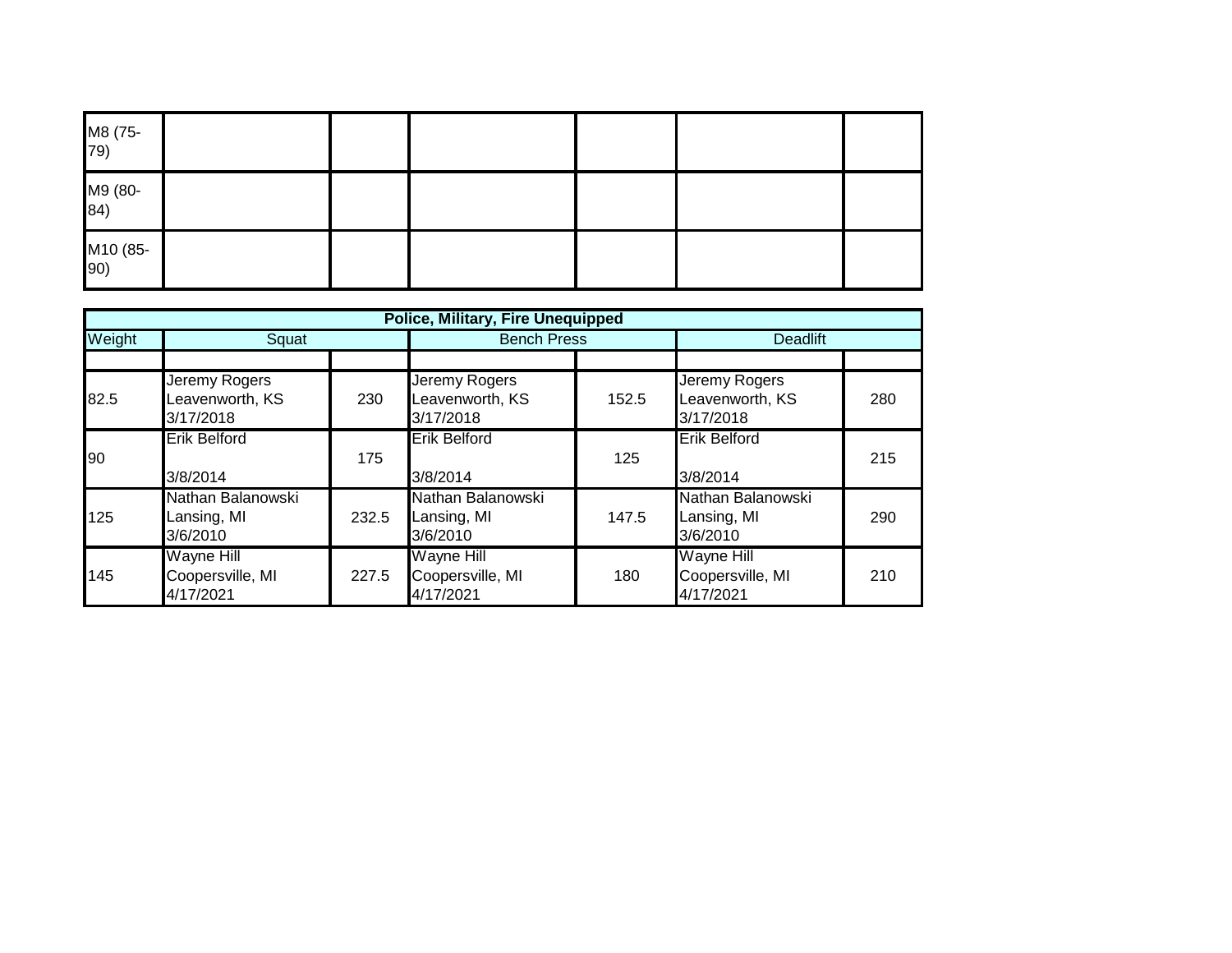## Single Event Equipped National Records Updated 5/11/2022 New Record

|        |                                                 |       | <b>Open Equipped</b>                                    |       |                                                    |       |
|--------|-------------------------------------------------|-------|---------------------------------------------------------|-------|----------------------------------------------------|-------|
| Weight | Squat                                           |       | <b>Bench Press</b>                                      |       | <b>Deadlift</b>                                    |       |
|        |                                                 |       |                                                         |       |                                                    |       |
| 52     | Chung Chun Wong<br>Monteverde, FL<br>3/9/2013   | 72.5  | Logan Zielinski<br>Indianapolis, IN<br>6/23/2007        | 67.5  | Chung Chun Wong<br>Montverde, FL<br>3/9/2013       | 142.5 |
| 56     | <b>Mason Harbour</b><br>DeGraff, OH<br>4/5/2008 | 110   | Kyler Ferrell-Clegg<br>Monteverde, FL<br>3/8/2014       | 75    | <b>Mason Harbour</b><br>DeGraff, OH<br>4/5/2008    | 147.5 |
| 60     | Zachary Maxfiled<br>Croswell, MI<br>3/6/2010    | 170   | <b>Dylan Price</b><br>China Township, MI<br>3/5/2011    | 102.5 | Yuane Yang<br>Montverde, FL<br>2/4/2012            | 140   |
| 67.5   | David Wilson<br>Dearborn, MI<br>3/14/2009       | 165   | <b>David Wilson</b><br>Dearborn, MI<br>3/14/2009        | 132.5 | David Wilson<br>Dearborn, MI<br>3/14/2009          | 220   |
| 75     | Tien Ha<br>Monteverde, FL<br>2/4/2012           | 160   | Tien Ha<br>Monteverde, FL<br>3/9/2013                   | 127.5 | <b>Corey Pedaris</b><br>Muskegon, MI<br>3/6/2010   | 185   |
| 82.5   | <b>Jake McBrien</b><br>DeGraff, OH<br>4/5/2008  | 192.5 | <b>Chuck Houser</b><br>Twin Lakes, MI<br>2/25/2006      | 147.5 | <b>Jeff Mumaw</b><br>Grand Rapids, MI<br>2/25/2006 | 230   |
| 90     | Dave Hardy<br>Mishawaka, IN<br>4/5/2008         | 195   | <b>Tom Mitchell</b><br>Hampshier, IL<br>3/4/2017        | 225   | <b>Robert Batko</b><br>Houghton, MI<br>2/25/2006   | 222.5 |
| 100    | Derek Wallace<br>Newburgh, IN<br>3/6/2010       | 275   | <b>Mark LeClair</b><br>Twin Lakes, MI<br>3/6/2010       | 227.5 | <b>Bruce Thomas</b><br>Henderson, KY<br>3/17/2018  | 267.5 |
| 110    | Jason Beal<br>Quincy, IL<br>2/4/2012            | 255   | Dave Walker<br>Burlington, WI<br>3/14/2009              | 250   | <b>Kelly Krueger</b><br>3/9/2013                   | 300   |
| 125    | Jason Beal<br>Quincy, IL<br>3/7/2015            | 267.5 | <b>Horace Lane</b><br>Sterling Heights, MI<br>2/25/2006 | 245   | <b>Ed Riley</b><br>Chicago, IL<br>3/8/2014         | 297.5 |
|        | <b>Chris Forestier</b>                          |       | Dave Beversdorf                                         |       | <b>Chris Forestier</b>                             |       |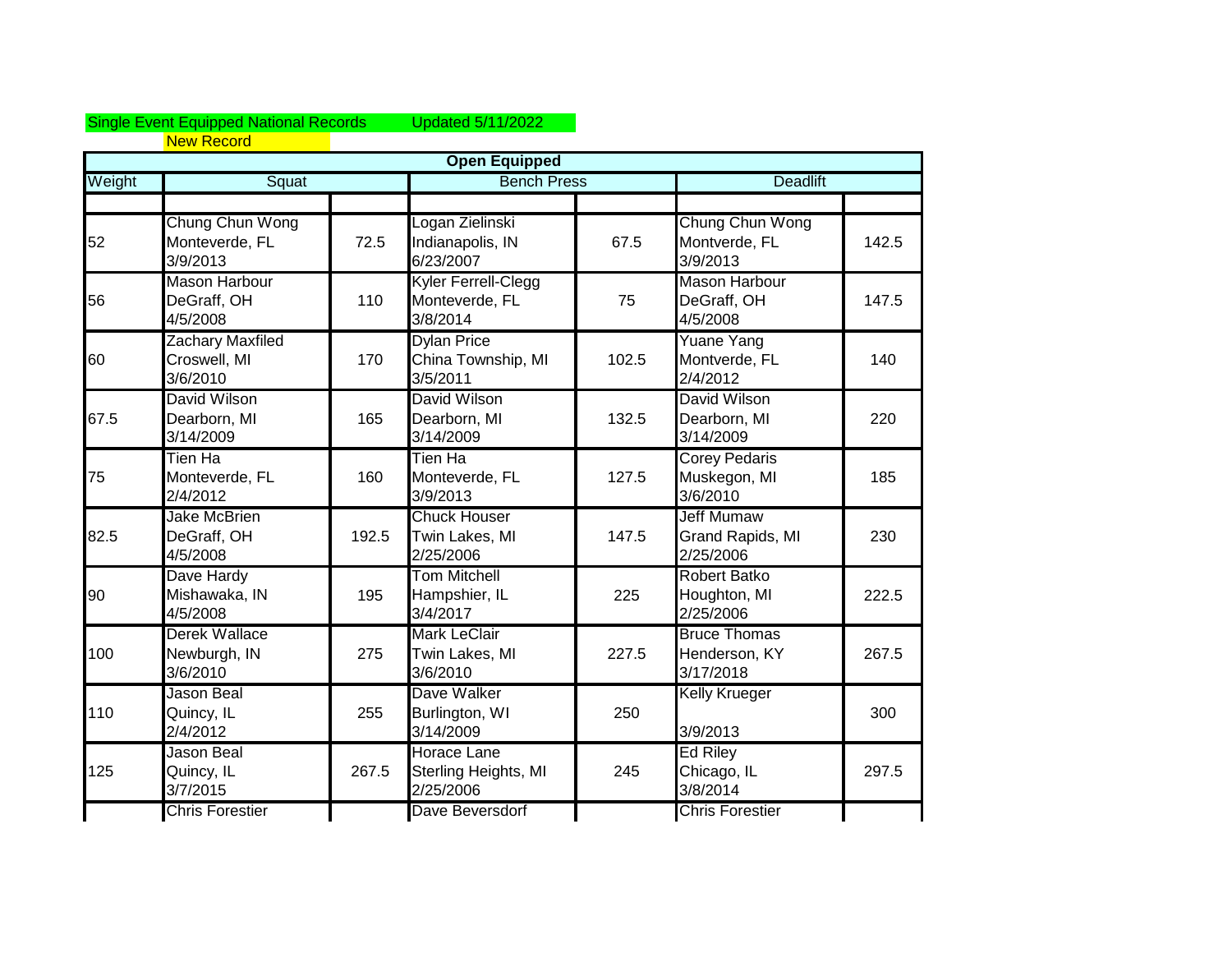| 145    | Canton, IL<br>3/14/2009                      | 320 | Columbia, MO<br>2/4/2012                     | 245 | Canton, IL<br>3/14/2009                                   | 325 |
|--------|----------------------------------------------|-----|----------------------------------------------|-----|-----------------------------------------------------------|-----|
| $145+$ | Dennis Stouder<br>Nappannee, IN<br>3/14/2009 | 250 | Dennis Stouder<br>Nappannee, IN<br>3/14/2009 | 190 | <b>Justin Sproul</b><br>East Bridgewater, MA<br>3/16/2019 | 220 |

|        | Teenage (14-15) Equipped                          |       |                                                  |                    |                                                       |                 |  |  |  |
|--------|---------------------------------------------------|-------|--------------------------------------------------|--------------------|-------------------------------------------------------|-----------------|--|--|--|
| Weight | Squat                                             |       |                                                  | <b>Bench Press</b> |                                                       | <b>Deadlift</b> |  |  |  |
|        |                                                   |       |                                                  |                    |                                                       |                 |  |  |  |
| 52     | Logan Zielinski<br>Indianapolis, IN<br>6/23/2007  | 67.5  | Logan Zielinski<br>Indianapolis, IN<br>6/23/2007 | 67.5               | Logan Zielinski<br>Indianapolis, IN<br>6/23/2007      | 100             |  |  |  |
| 56     | <b>Mason Harbour</b><br>DeGraff, OH<br>4/5/2008   | 110   | Jake Carter<br>3/9/2013                          | 62.5               | <b>Mason Harbour</b><br>DeGraff, OH<br>4/5/2008       | 147.5           |  |  |  |
| 67.5   | Juan Cavarrubias<br>Monteverde, FL<br>3/9/2013    | 127.5 | Juan Cavarrubias<br>Monteverde, FL<br>3/9/2013   | 87.5               | <b>Juan Cavarrubias</b><br>Monteverde, FL<br>3/9/2013 | 185             |  |  |  |
| 82.5   | Joseph Coulson<br>DeGraff, OH<br>4/5/2008         | 142.5 |                                                  |                    | Joseph Coulson<br>DeGraff, OH<br>4/5/2008             | 192.5           |  |  |  |
| 100    | Alejundro Ruiz<br>Monteverde, FL<br>3/8/2014      | 172.5 | Alejundro Ruiz<br>Monteverde, FL<br>3/8/2014     | 130                | Alejundro Ruiz<br>Monteverde, FL<br>3/8/2014          | 212.5           |  |  |  |
| 110    | <b>Jared Holycross</b><br>DeGraff, OH<br>4/5/2008 | 195   |                                                  |                    | <b>Jared Holycross</b><br>DeGraff, OH<br>4/5/2008     | 187.5           |  |  |  |

| Teenage (16-17) Equipped |                                                          |      |                                                   |                    |                                                          |                 |  |  |  |
|--------------------------|----------------------------------------------------------|------|---------------------------------------------------|--------------------|----------------------------------------------------------|-----------------|--|--|--|
| Weight                   | Squat                                                    |      |                                                   | <b>Bench Press</b> |                                                          | <b>Deadlift</b> |  |  |  |
|                          |                                                          |      |                                                   |                    |                                                          |                 |  |  |  |
| 56                       | <b>Kyler Ferrell-Clegg</b><br>Monteverde, FL<br>3/8/2014 | 92.5 | Kyler Ferrell-Clegg<br>Monteverde, FL<br>3/8/2014 | 75                 | <b>Kyler Ferrell-Clegg</b><br>Monteverde, FL<br>3/8/2014 | 150             |  |  |  |
| 60                       | Zachary Maxfiled<br>Croswell, MI                         | 170  | <b>Dylan Price</b><br>China Township, MI          | 102.5              |                                                          |                 |  |  |  |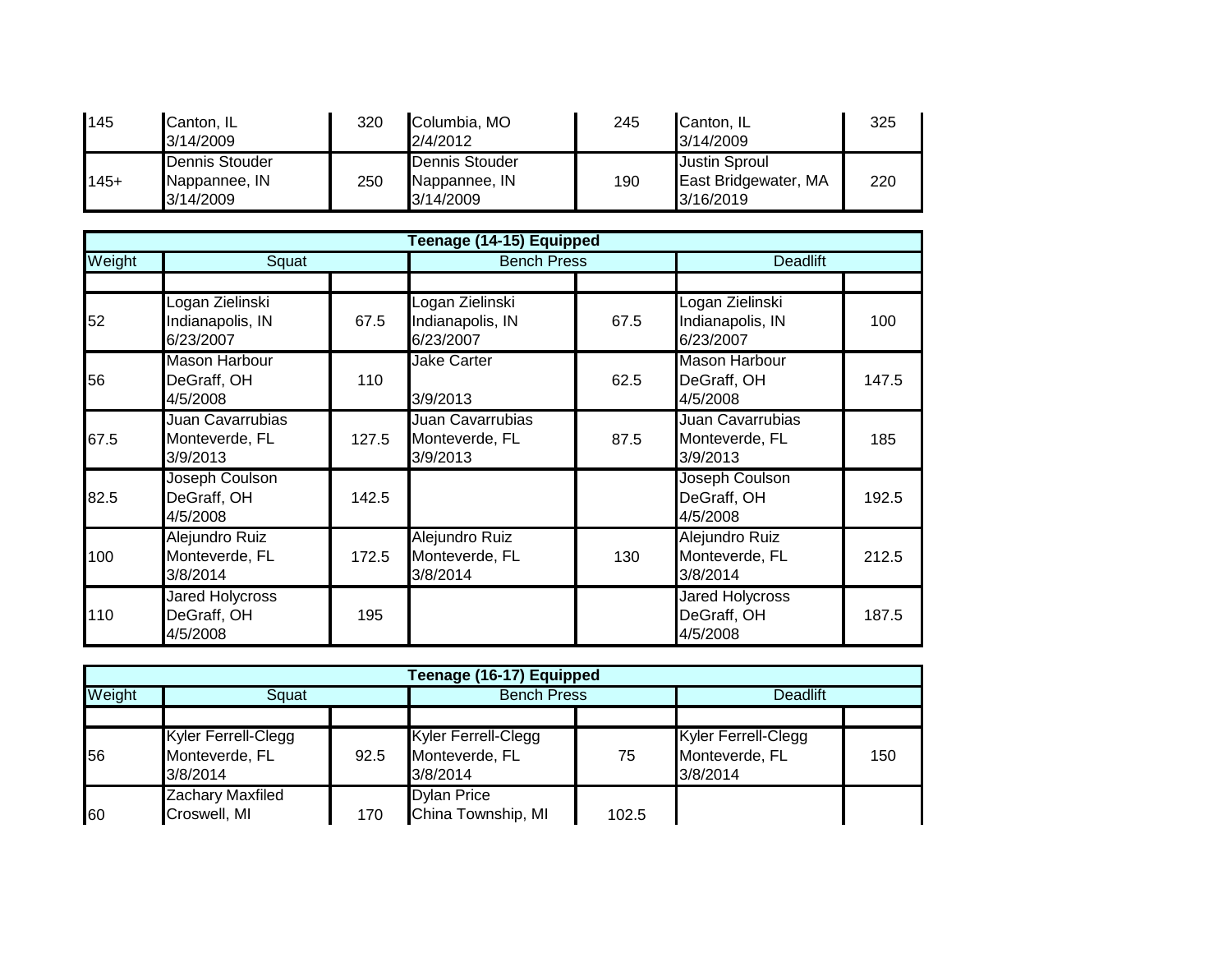|      | 3/6/2010                                       |       | 3/5/2011                                             |       |                                                     |       |
|------|------------------------------------------------|-------|------------------------------------------------------|-------|-----------------------------------------------------|-------|
| 67.5 | <b>Cody Weeks</b><br>DeGraff, OH<br>4/5/2008   | 130   | Minh Duc Nguyen<br>Monteverde, FL<br>3/8/2014        | 85    | Phuong Ha<br>Monteverde, FL<br>3/5/2011             | 182.5 |
| 75   | Tien Ha<br>Monteverde, FL<br>3/9/2013          | 163.5 | Tien Ha<br>Monteverde, FL<br>3/9/2013                | 127.5 | <b>Michael Megler</b><br>Monteverde, FL<br>3/5/2016 | 227.5 |
| 82.5 | Jonathon Seeling<br>Huntsville, OH<br>4/5/2008 | 157.5 |                                                      |       | Jonathon Seeling<br>Huntsville, OH<br>4/5/2008      | 185   |
| 90   |                                                |       | <b>Whilden Perry</b><br>Swartz Creek, MI<br>3/6/2010 | 125   |                                                     |       |
| 100  | <b>Cody Lackin</b><br>3/9/2013                 | 227.5 | Alejandro Ruiz<br>Monteverde, FL<br>3/5/2016         | 152.5 | Alejandro Ruiz<br>Monteverde, FL<br>3/5/2016        | 250   |
| 110  | <b>Brad Moffet</b><br>DeGraff, OH<br>4/5/2008  | 157.5 | <b>Brad Moffet</b><br>DeGraff, OH<br>4/5/2008        | 92.5  | <b>Brad Moffet</b><br>DeGraff, OH<br>4/5/2008       | 165   |
| 125  | Chad Small<br>Maplewood, OH<br>4/5/2008        | 182.5 |                                                      |       |                                                     |       |

|        | Teenage (18-19) Equipped                             |      |                                               |     |                                                 |       |  |  |  |
|--------|------------------------------------------------------|------|-----------------------------------------------|-----|-------------------------------------------------|-------|--|--|--|
| Weight | Squat                                                |      | <b>Bench Press</b>                            |     | <b>Deadlift</b>                                 |       |  |  |  |
| 52     | Chung Chun Wong<br>Monteverde, FL<br>3/9/2013        | 72.5 | Chung Chun Wong<br>Monteverde, FL<br>3/9/2013 | 55  |                                                 |       |  |  |  |
| 60     | <b>Yuanye Yung</b><br>Montverde, FL<br>3/9/2013      | 110  | Yuanye Yung<br>Montverde, FL<br>3/9/2013      | 70  | <b>Yuanye Yung</b><br>Montverde, FL<br>3/9/2013 | 147.5 |  |  |  |
| 67.5   | <b>Sung Yeuh Chang</b><br>Monteverde, FL<br>3/5/2016 | 161  | Sung Yeuh Chang<br>Monteverde, FL<br>3/5/2016 | 105 | Cheng Han Fu<br>Monteverde, FL<br>3/9/2013      | 180   |  |  |  |
|        | Qinyi Wang                                           |      | Qiniy Wang                                    |     | Qinyi Wang                                      |       |  |  |  |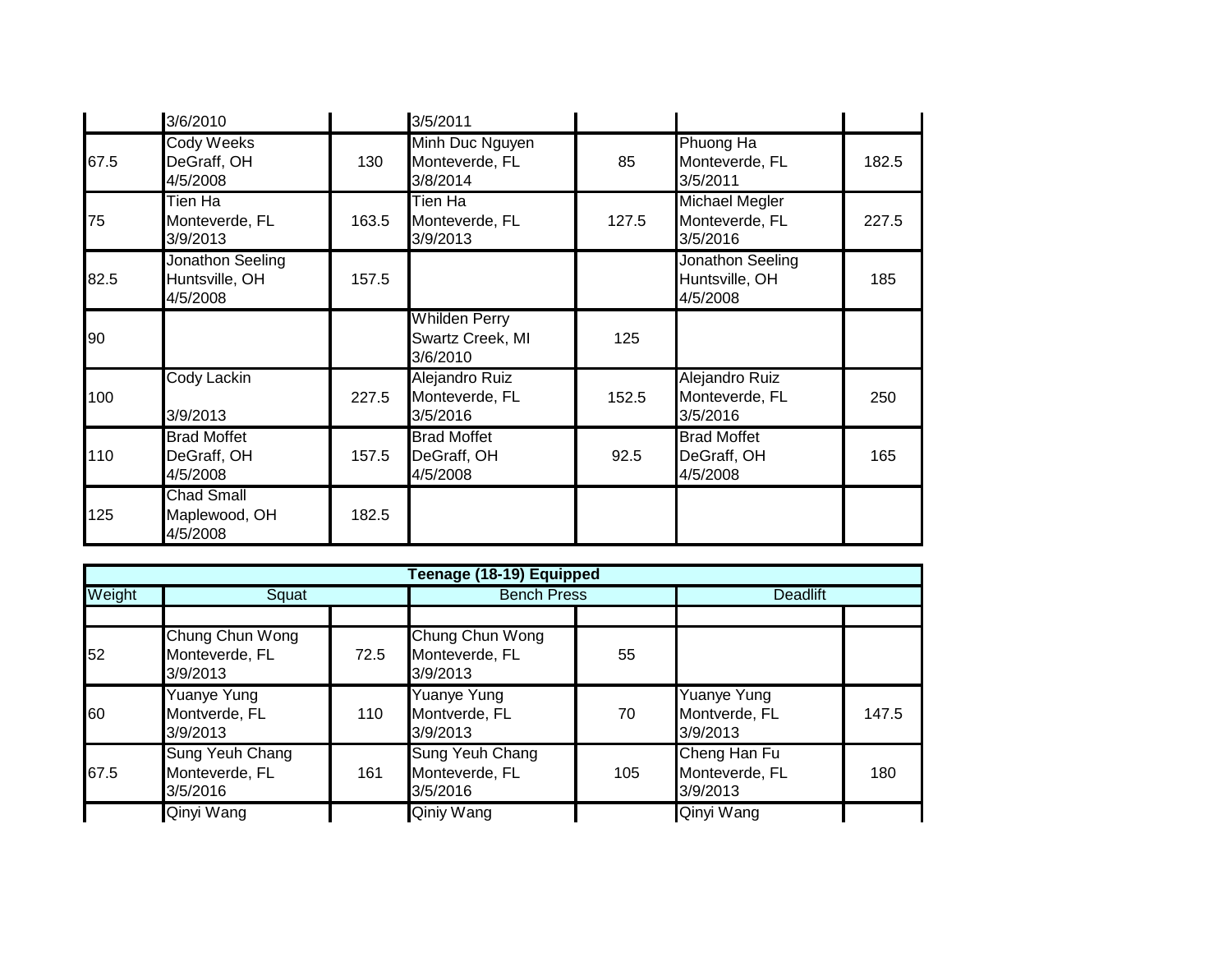| 75   | Monteverde, FL<br>3/8/2014                     | 150   | Monteverde, FL<br>3/5/2016                         | 122.5 | Monteverde, FL<br>3/8/2014                     | 195 |
|------|------------------------------------------------|-------|----------------------------------------------------|-------|------------------------------------------------|-----|
| 82.5 | <b>Jake McBrien</b><br>DeGraff, OH<br>4/5/2008 | 192.5 | Young Yoo<br>Montverde, FL<br>2/4/2012             | 85    | <b>Jake McBrien</b><br>DeGraff, OH<br>4/5/2008 | 195 |
| 90   | Logan Whitaker<br>DeGraff, OH<br>4/5/2008      | 170   |                                                    |       | Logan Whitaker<br>DeGraff, OH<br>4/5/2008      | 170 |
| 100  |                                                |       | Dillon Hom<br>Montverde, FL<br>2/4/2012            | 145   | Menghue He<br>Montverde, FL<br>3/5/2011        | 195 |
| 110  | Manuel Camacho<br>Montverde, FL<br>2/4/2012    | 160   | <b>Manuel Camacho</b><br>Montverde, FL<br>2/4/2012 | 115   | Manuel Camacho<br>Montverde, FL<br>2/4/2012    | 200 |

|        | Junior (20-23) Equipped                     |       |                                                  |                    |                                               |                 |  |  |  |
|--------|---------------------------------------------|-------|--------------------------------------------------|--------------------|-----------------------------------------------|-----------------|--|--|--|
| Weight | Squat                                       |       |                                                  | <b>Bench Press</b> |                                               | <b>Deadlift</b> |  |  |  |
|        |                                             |       |                                                  |                    |                                               |                 |  |  |  |
| 90     |                                             |       | Michael Johnson<br>Fort Gratiot, MI<br>3/14/2009 | 135                |                                               |                 |  |  |  |
| 100    | Joseph Nudo<br>Tinley Park, IL<br>6/24/2007 | 247.5 | Joseph Nudo<br>Tinley Park, IL<br>6/24/2007      | 165                | Joseph Nudo<br>Tinley Park, IL<br>6/24/2007   | 257.5           |  |  |  |
| 110    |                                             |       | <b>Scott Perdaris</b><br>Alto, MI<br>3/6/2010    | 112.5              | <b>Scott Perdaris</b><br>Alto, MI<br>3/6/2010 | 195             |  |  |  |
| 145    | Jordan Ritchie<br>Quincy, IL<br>2/4/2012    | 220   |                                                  |                    | Jordan Ritchie<br>Quincy, IL<br>2/4/2012      | 260             |  |  |  |

| Master 1 (40-44) Equipped |                |       |                |                    |                |     |  |  |
|---------------------------|----------------|-------|----------------|--------------------|----------------|-----|--|--|
| Weight                    | Sɑuat          |       |                | <b>Bench Press</b> |                |     |  |  |
|                           |                |       |                |                    |                |     |  |  |
|                           | Mike Callaghan |       | Mike Callaghan |                    | Mike Callaghan |     |  |  |
| <b>1</b> 75               | Whitman, MA    | 192.5 | Whitman, MA    | 125                | Whitman, MA    | 200 |  |  |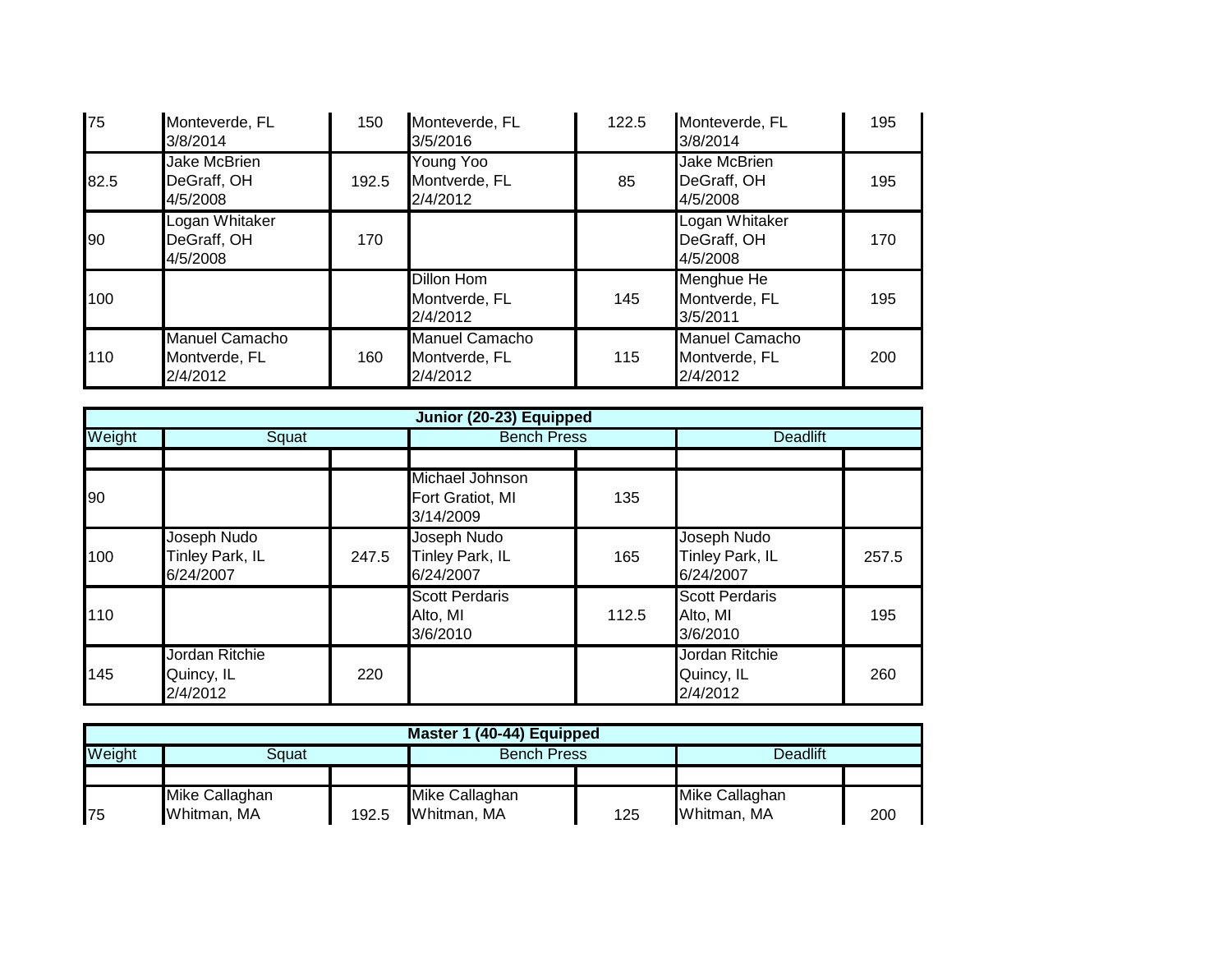|      | 3/16/2019                                   |     | 3/16/2019                                          |       | 3/16/2019                                          |       |
|------|---------------------------------------------|-----|----------------------------------------------------|-------|----------------------------------------------------|-------|
| 82.5 |                                             |     | <b>Chuck Houser</b><br>Twin Lakes, MI<br>2/25/2006 | 147.5 | <b>Jeff Mumaw</b><br>Grand Rapids, MI<br>2/25/2006 | 230   |
| 90   |                                             |     | Ron Madison<br>Muskegon, MI<br>3/7/2015            | 207.5 | <b>David Stephens</b>                              | 170   |
| 100  | <b>David Stephens</b><br>3/7/2015           | 140 | Paul Jordan<br>3/9/2013                            | 162.5 | David Stephens<br>Chicago, IL<br>3/7/2015          | 177.5 |
| 110  |                                             |     | Dave Walker<br>Burlington, WI<br>4/5/2008          | 250   |                                                    |       |
| 125  |                                             |     | Horace lane<br>Sterling Heights, MI<br>2/25/2006   | 245   |                                                    |       |
| 145  | Ron Nicodemus<br>Fort Wayne, IN<br>4/5/2008 | 250 |                                                    |       |                                                    |       |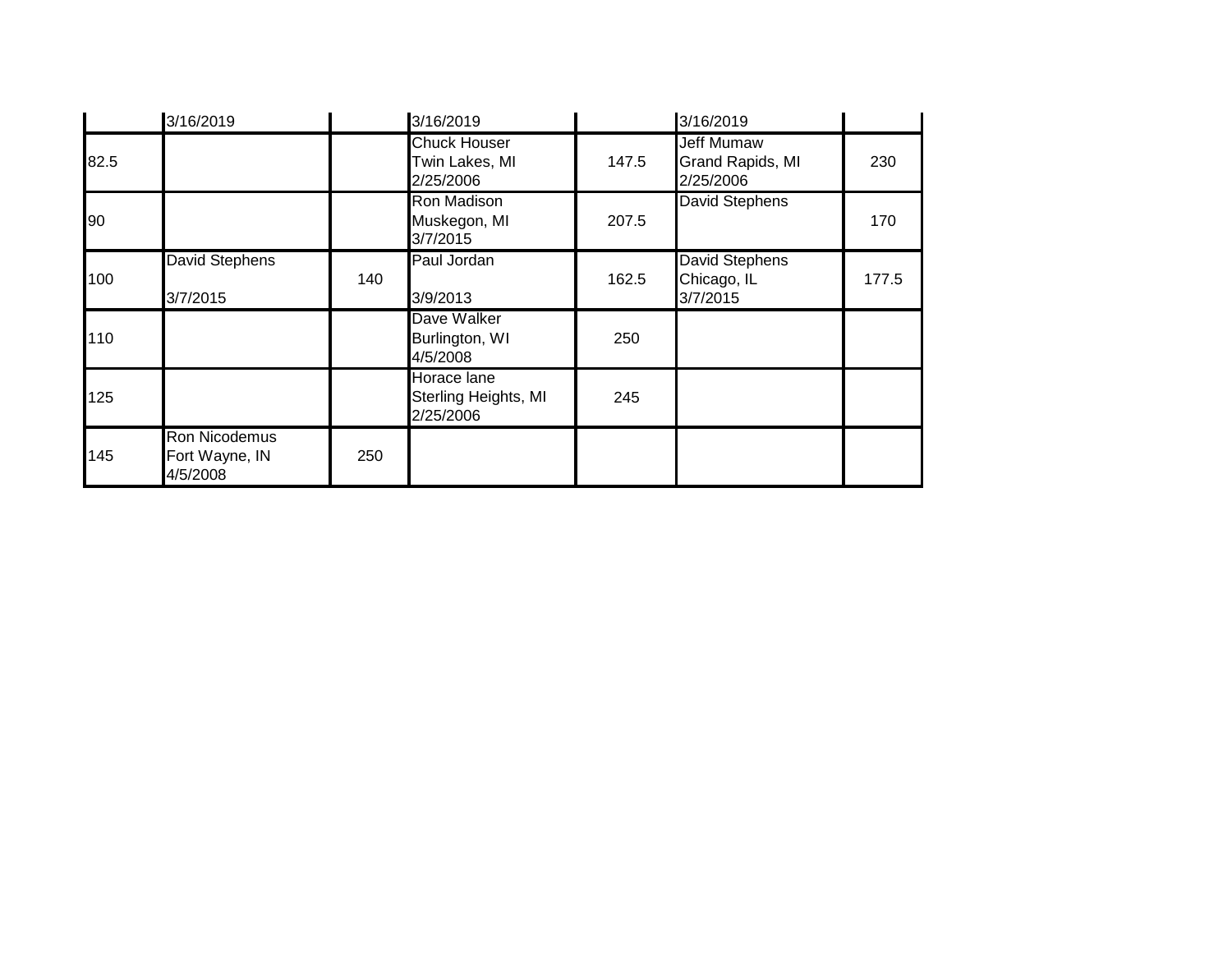|        | Master 2 (45-49) Equipped                            |     |                                                      |                    |                                                       |                 |  |  |  |
|--------|------------------------------------------------------|-----|------------------------------------------------------|--------------------|-------------------------------------------------------|-----------------|--|--|--|
| Weight | Squat                                                |     |                                                      | <b>Bench Press</b> |                                                       | <b>Deadlift</b> |  |  |  |
|        |                                                      |     |                                                      |                    |                                                       |                 |  |  |  |
| 75     | <b>Robert Fricke</b><br>Bloomingdale, MI<br>3/6/2010 | 105 | <b>Robert Fricke</b><br>Bloomingdale, MI<br>4/5/2008 | 100                | <b>Robert Fricke</b><br>Bloomingdale, MI<br>2/25/2006 | 162.5           |  |  |  |
| 82.5   | Michael Callaghan<br>Whitman, MA<br>4/17/2021        | 195 | Michael Callaghan<br>Whitman, MA<br>4/17/2021        | 125                | Michael Callaghan<br>Whitman, MA<br>4/17/2021         | 205             |  |  |  |
| 90     | <b>David Stephens</b><br>Chicago, IL<br>4/17/2021    | 110 | John Jachim<br>Pierson, MI<br>2/4/2012               | 172.5              | <b>David Stephens</b><br>Chicago, IL<br>4/17/2021     | 157.5           |  |  |  |
| 100    | Derek Wallace<br>Newburgh, IL<br>3/6/2010            | 275 | <b>Brian Birchmeier</b><br>Clio, MI<br>3/5/2011      | 145                | <b>Brian Birchmeier</b><br>Clio, MI<br>3/5/2011       | 227.5           |  |  |  |
| 110    | James Perry<br>Saginaw, MI<br>3/5/2011               | 250 | Dave Walker<br>Burlington, WI<br>3/14/2009           | 250                | James Perry<br>Saginaw, MI<br>3/5/2011                | 255             |  |  |  |
| 125    |                                                      |     |                                                      |                    | <b>Greg Ostram</b><br>Holly, MI<br>3/14/2009          | 245             |  |  |  |
| 145    |                                                      |     | Dave Beversdorf<br>Columbia, MO<br>2/4/2012          | 245                |                                                       |                 |  |  |  |
| $145+$ | <b>Dennis Stouder</b><br>Nappannee, IN<br>3/14/2009  | 250 | Dennis Stouder<br>Nappannee, IN<br>3/14/2009         | 190                | Dennis Stouder<br>Nappannee, IN<br>3/14/2009          | 215             |  |  |  |

|        | Master 3 (50-54) Equipped           |     |                              |       |                              |     |  |  |  |
|--------|-------------------------------------|-----|------------------------------|-------|------------------------------|-----|--|--|--|
| Weight | Squat                               |     | <b>Bench Press</b>           |       | <b>Deadlift</b>              |     |  |  |  |
| 67.5   | <b>David Wilson</b><br>Dearborn, MI | 165 | David Wilson<br>Dearborn, MI | 132.5 | David Wilson<br>Dearborn, MI | 220 |  |  |  |
|        | 3/14/2009                           |     | 3/14/2009                    |       | 3/14/2009                    |     |  |  |  |
|        |                                     |     | Robert Fabriano              |       | Robert Fabriano              |     |  |  |  |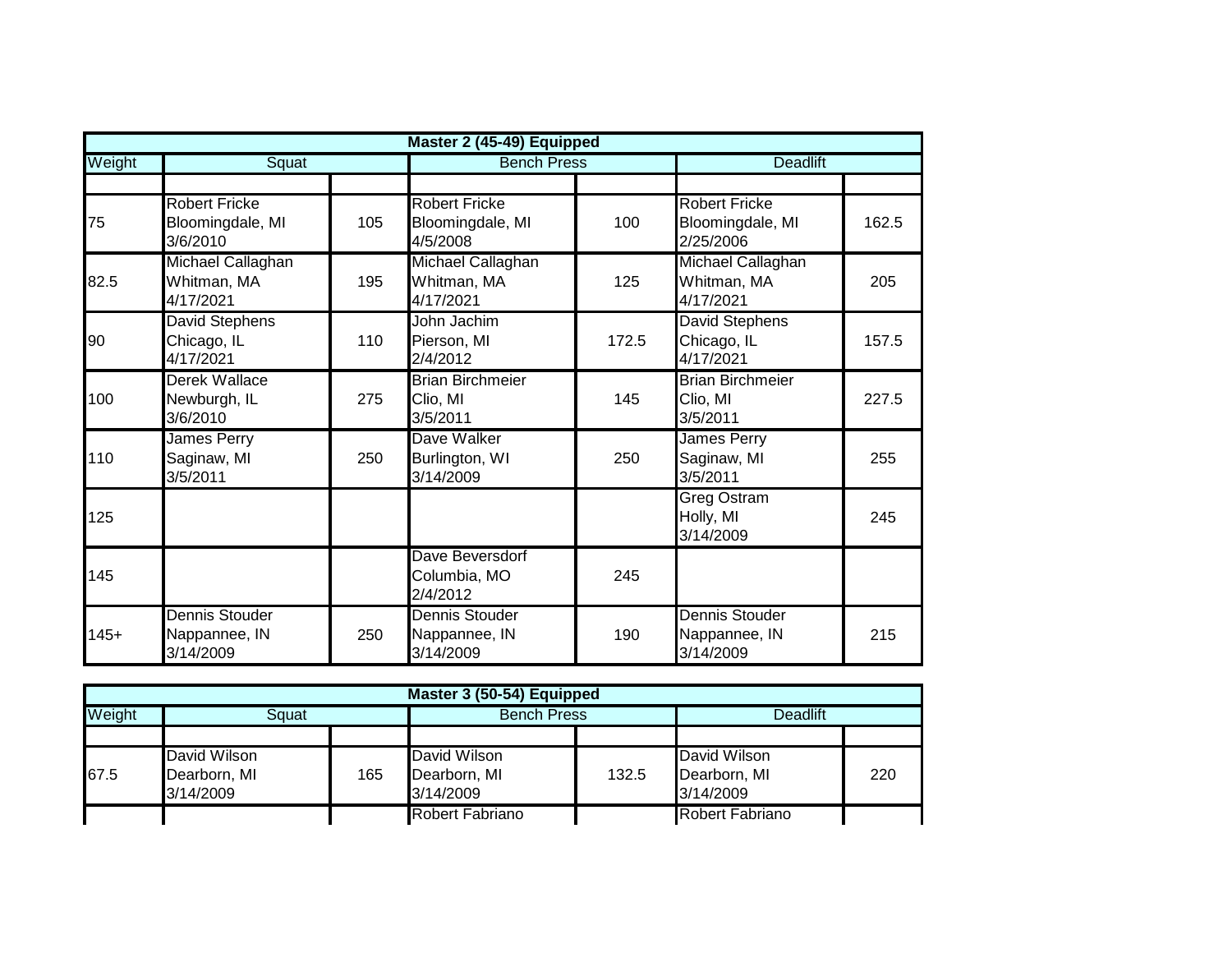| 82.5 |                                                      |       | Lansing, MI<br>3/5/2011                           | 172.5 | Lansing, MI<br>3/5/2011                              | 227.5 |
|------|------------------------------------------------------|-------|---------------------------------------------------|-------|------------------------------------------------------|-------|
| 90   | <b>Jim Vaughn</b><br><b>Brighton, MI</b><br>5/7/2022 | 182.5 | John Jachim<br>Pierson, MI<br>3/8/2014            | 172.5 | <b>Jim Vaughn</b><br><b>Brighton, MI</b><br>5/7/2022 | 222.5 |
| 100  | Jim Bell<br>St. Louis, MO<br>3/6/2010                | 237.5 | <b>Mark LeClair</b><br>Twin Lakes, MI<br>3/5/2011 | 230   | <b>Bruce Thomas</b><br>Henderson, KY<br>3/17/2018    | 267.5 |
| 110  | David Lawrence<br>Kalamazoo, MI<br>2/25/2006         | 192.5 | David Walker<br>Pinehurst, TX<br>3/8/2014         | 261   | David Lawrence<br>Kalamazoo, MI<br>2/25/2006         | 182.5 |
| 125  | <b>Brad Lovejoy</b><br>Kingsville, OH<br>4/5/2008    | 220   | <b>Eric Pauli</b><br>Monteverde, FL<br>2/4/2012   | 192.5 | <b>Ed Riley</b><br>Chicago, IL<br>3/8/2014           | 297.5 |
| 145  |                                                      |       | <b>Bruce Edwards</b><br>Fenton, MI<br>3/5/2011    | 230   |                                                      |       |

|        | Master 4 (55-59) Equipped                       |       |                                                    |     |                                                   |       |  |  |  |
|--------|-------------------------------------------------|-------|----------------------------------------------------|-----|---------------------------------------------------|-------|--|--|--|
| Weight | Squat                                           |       | <b>Bench Press</b>                                 |     | <b>Deadlift</b>                                   |       |  |  |  |
|        |                                                 |       |                                                    |     |                                                   |       |  |  |  |
| 90     | <b>Chuck Peters</b><br>Berkely, MA<br>4/17/2021 | 228.5 | John Jachim<br>Pierson, MI<br>3/17/2018            | 175 | <b>Chuck Peters</b><br>Berkely, MA<br>4/17/2021   | 238.5 |  |  |  |
| 100    | <b>Floyd Givens</b><br>Detroit, MI<br>3/6/2010  | 172.5 | <b>Floyd Givens</b><br>Detroit, MI<br>3/6/2010     | 120 | <b>Bruce Thomas</b><br>Henderson, KY<br>4/17/2021 | 255   |  |  |  |
| 110    |                                                 |       | Joseph Arnoso<br>Carlisle, PA<br>3/17/2018         | 200 |                                                   |       |  |  |  |
| 145    |                                                 |       | <b>Bill Buckley</b><br>Oak Forest, IL<br>3/17/2018 | 190 |                                                   |       |  |  |  |

| $60-64$ Equipped<br><b>Master</b> |       |                |          |  |  |  |
|-----------------------------------|-------|----------------|----------|--|--|--|
| Weight                            | auatد | Press<br>Bench | Deadlift |  |  |  |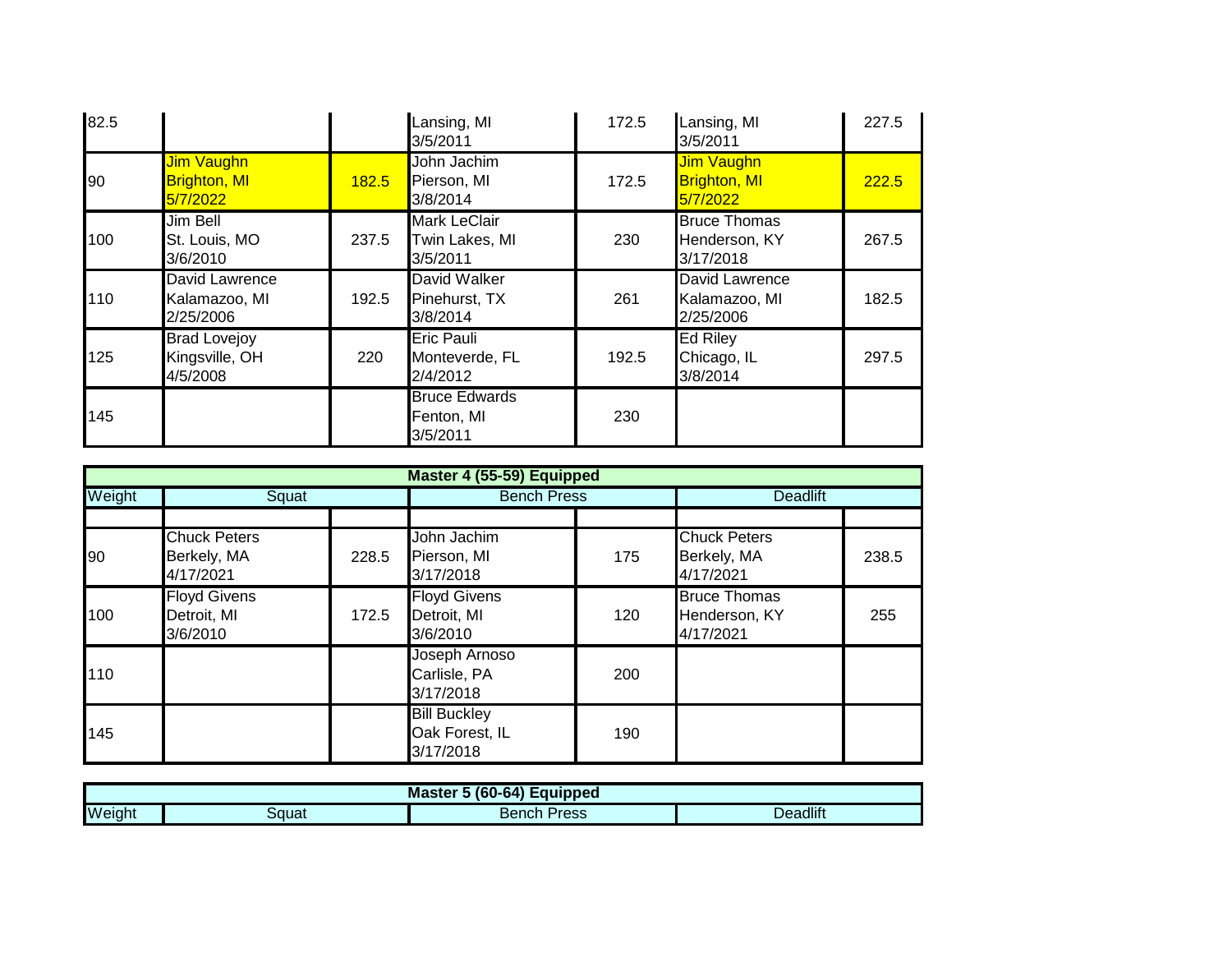| 82.5 |                                              |       |                                                    |       | <b>Robert Batko</b><br>Houghton, MI<br>3/6/2010    | 215   |
|------|----------------------------------------------|-------|----------------------------------------------------|-------|----------------------------------------------------|-------|
| 90   | Dave Hardy<br>Mishawaka, IN<br>3/5/2011      | 182.5 | Dave Hardy<br>Mishawaka, IN<br>3/5/2011            | 142.5 | <b>Robert Batko</b><br>Houghton, MI<br>2/25/2006   | 222.5 |
| 100  | <b>Gary Bagley</b><br>Macomb, IL<br>5/7/2022 | 185   | Doug Finley<br>Lansing, MI<br>2/25/2006            | 122.5 | <b>Benjamin Pollard</b><br>Detroit, MI<br>2/5/2011 | 182.5 |
| 110  |                                              |       | <b>Brad Lovejoy</b><br>Kingsville, OH<br>3/16/2019 | 140   |                                                    |       |
| 125  | Gary Krueger<br>Paw Paw, MI<br>3/6/2010      | 237.5 | <b>Gary Krueger</b><br>Paw Paw, MI<br>3/6/2010     | 155   | Gary Krueger<br>Paw Paw, MI<br>3/6/2010            | 230   |
| 145  |                                              |       | Jeff Buchin<br>Grand Ledge, MI<br>3/5/2011         | 190   |                                                    |       |

| Master 6 (65-69) Equipped |                                                      |     |                                                      |       |                                                      |     |  |
|---------------------------|------------------------------------------------------|-----|------------------------------------------------------|-------|------------------------------------------------------|-----|--|
| Weight                    | Squat                                                |     | <b>Bench Press</b>                                   |       | <b>Deadlift</b>                                      |     |  |
|                           |                                                      |     |                                                      |       |                                                      |     |  |
| 75                        | <b>Gary Haden</b><br>Evansville, IN<br>3/17/2018     | 150 | <b>Robert White</b><br>Niles, MI<br>3/16/2019        | 82.5  |                                                      |     |  |
| 82.5                      | <b>Robert Batko</b><br>Houghton Lake, MI<br>3/9/2013 | 170 | <b>Robert Batko</b><br>Houghton Lake, MI<br>3/9/2013 | 95    | <b>Robert Batko</b><br>Houghton Lake, MI<br>3/9/2013 | 205 |  |
| 90                        |                                                      |     | <b>Gary Chapman</b><br>3/9/2013                      | 102.5 |                                                      |     |  |
| 100                       |                                                      |     | Daryl Meloche<br>Climax, MI<br>3/14/2009             | 125   |                                                      |     |  |
|                           |                                                      |     | Roger Horn                                           |       |                                                      |     |  |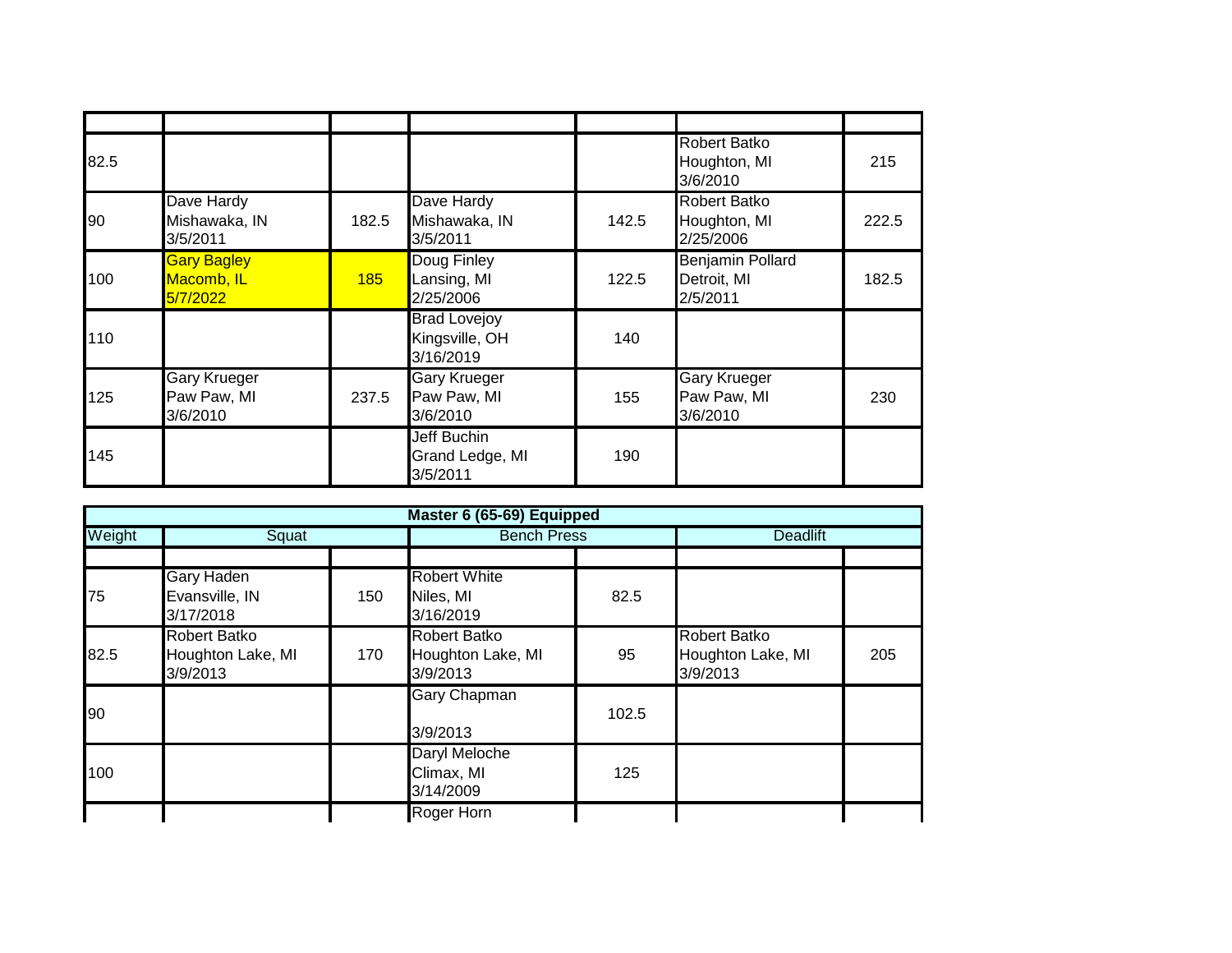| 110 |  |  | St Louis, MO<br>3/17/2018 | 140 |  |  |
|-----|--|--|---------------------------|-----|--|--|
|-----|--|--|---------------------------|-----|--|--|

|        |                                                  |       | Master 7 (70-74) Equipped                         |                    |                                                  |                 |  |
|--------|--------------------------------------------------|-------|---------------------------------------------------|--------------------|--------------------------------------------------|-----------------|--|
| Weight | Squat                                            |       |                                                   | <b>Bench Press</b> |                                                  | <b>Deadlift</b> |  |
|        |                                                  |       |                                                   |                    |                                                  |                 |  |
| 75     | <b>Gary Haden</b><br>Macomb, IL<br>5/7/2022      | 147.5 |                                                   |                    |                                                  |                 |  |
| 90     | David Mansfield<br>Hanson, MA<br>3/16/2019       | 207.5 | David Mansfield<br>Hanson, MA<br>3/16/2019        | 105                | David Mansfield<br>Hanson, MA<br>3/16/2019       | 220             |  |
| 100    | <b>David Mansfield</b><br>Hanson, MA<br>3/4/2017 | 200   | <b>Gary Chapman</b><br>Metamora, MI<br>3/5/2016   | 115                | <b>David Mansfield</b><br>Hanson, MA<br>3/4/2017 | 217.5           |  |
|        |                                                  |       |                                                   |                    |                                                  |                 |  |
|        |                                                  |       | Master (80-84) Equipped                           |                    |                                                  |                 |  |
| Weight | Squat                                            |       | <b>Bench Press</b>                                |                    | <b>Deadlift</b>                                  |                 |  |
|        |                                                  |       |                                                   |                    |                                                  |                 |  |
| 90     |                                                  |       | <b>Lloyd Coon</b><br>Swartz Creek, MI<br>4/5/2008 | 57.5               |                                                  |                 |  |

| Master (85-89) Equipped |  |  |                                             |      |                 |  |  |
|-------------------------|--|--|---------------------------------------------|------|-----------------|--|--|
| Weight<br>Sɑuat         |  |  | <b>Bench Press</b>                          |      | <b>Deadlift</b> |  |  |
|                         |  |  |                                             |      |                 |  |  |
| 90                      |  |  | Lloyd Coon<br>Swartz Creek, MI<br>3/14/2009 | 47.5 |                 |  |  |

| <b>Police, Military, Fire Equipped</b>                   |  |  |  |  |  |  |  |  |
|----------------------------------------------------------|--|--|--|--|--|--|--|--|
| <b>Bench Press</b><br>Weight<br><b>Deadlift</b><br>Sɑuat |  |  |  |  |  |  |  |  |
|                                                          |  |  |  |  |  |  |  |  |
| 110                                                      |  |  |  |  |  |  |  |  |